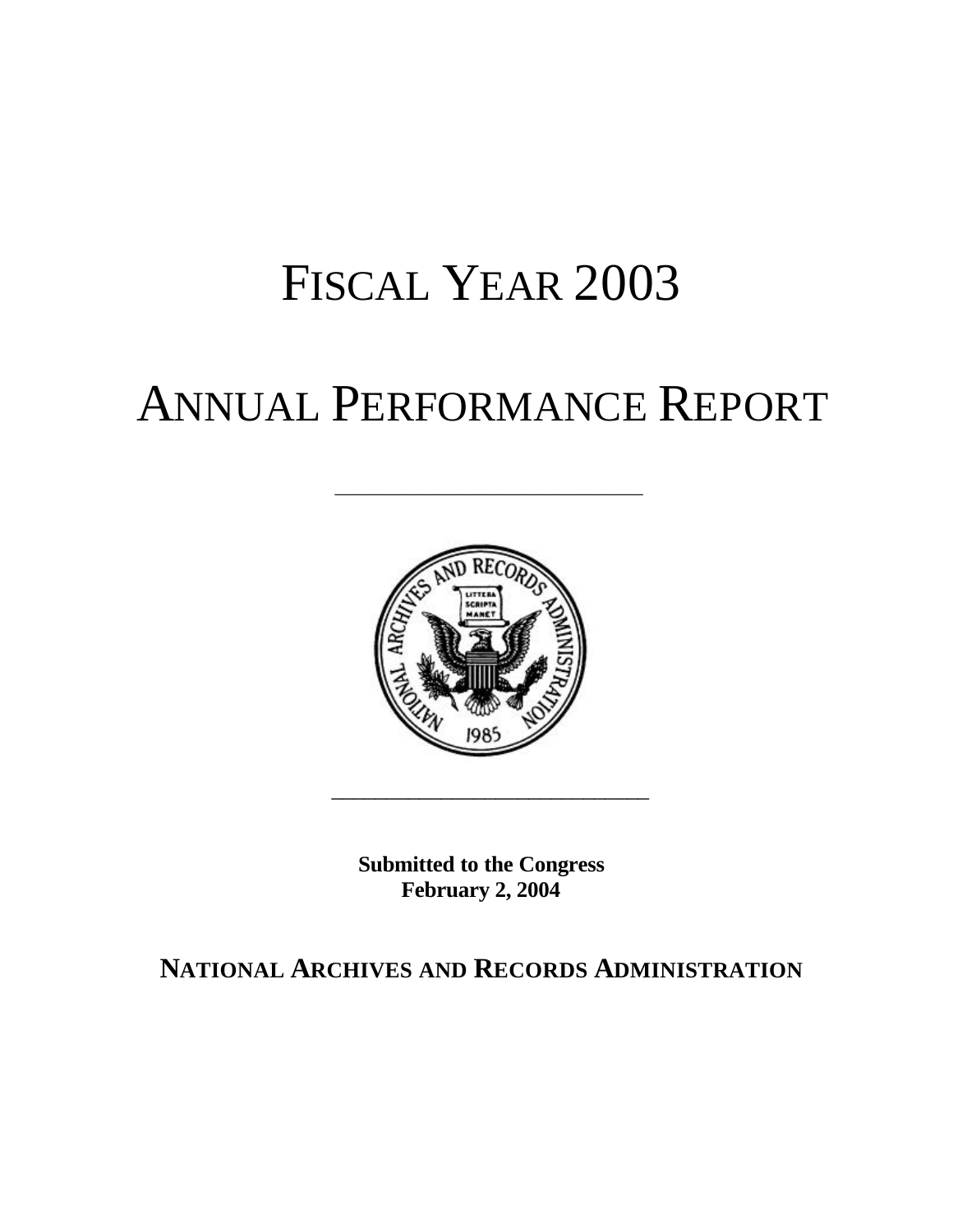#### **PREFACE FROM THE ARCHIVIST**

Here at the National Archives and Records Administration, we are happy to once again welcome visitors who come to see our nation's Charters of Freedom—the Declaration of Independence, Constitution, and Bill of Rights. For the last two years, these founding documents have been undergoing conservation work while, at the same time, the National Archives Building in Washington, DC was being renovated.

In this report, we show you how we continue to ensure that the records we hold are preserved and available to you. For while the Charters are unquestionably the most famous records we care for, all the records we hold play a vital role in our democracy. Without these records, we would not be able to claim their rights and entitlements. We would not be able to hold our Government officials accountable for their actions. We would not know or be able to understand our past. Without these records we would no longer live in a democracy.

The past year has been an exciting one for the National Archives and Records Administration, as we have seen several of our long-term projects move from the planning phase into implementation. Electronic records and the technology that goes with them have forever changed the way the Federal Government does business, and we are redesigning Government recordkeeping to support the business operations of Federal agencies.

Now in design, our Electronic Records Archives (ERA) will solve the problem of how to preserve the electronic records of our Government and provide access to them far into the future. ERA is a revolutionary project that will have widespread applications, for the challenge of preserving electronic records affects everyone—from Federal agencies, to state and local governments, to the academic community, to the private sector. Every day, we strive to advance these initiatives, and also perform the day-to-day tasks that allow us to provide ready access to the essential evidence of our Government. And in everything we do, we strive to provide top-notch service to all our customers, especially the American public.

As we celebrated the return of the Charters of Freedom to public display, historian Ken Burns keenly observed that unlike other countries, which came together because of economics, religion, race, language, geography, or conquest, our country is here because of words and ideas. He said, "We see that we are stitched together by words, that words remind us of why, against all odds, and contrary to the general impulses of human nature, we agree to cohere as a people."

America is sustained by the words, ideas, and spirit embodied within the millions of records that tell the stories of our Government and our people. And each day the National Archives and Records Administration works to preserve these records and make them accessible to anyone who wishes to examine them. Every day we prove over and over again that records matter.

John W. Carlin Archivist of the United States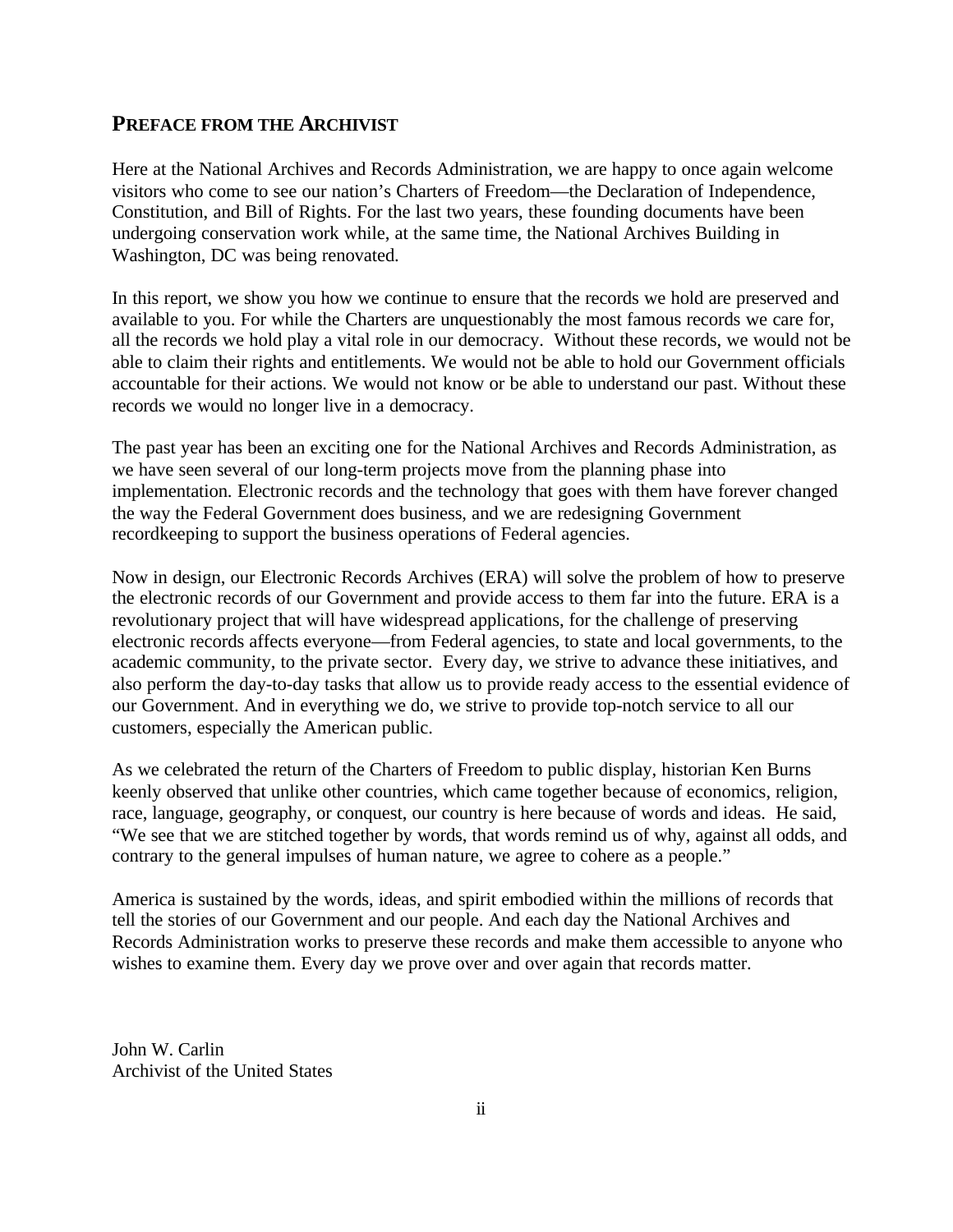### **TABLE OF CONTENTS**

| <b>Preface from the Archivist</b>                  | ii           |
|----------------------------------------------------|--------------|
| <b>Introduction</b>                                |              |
| What is the National Archives?                     | iv           |
| <b>Our Mission</b>                                 | iv           |
| <b>Our Strategic Goals</b>                         | V            |
| <b>Budget resources</b>                            | V            |
| Performance measurement                            | V            |
| <b>Strategic Goal 1: Essential Evidence</b>        | 1            |
| Target 1.1: Targeted assistance                    | $\mathbf{1}$ |
| Target 1.2: Schedule new records                   | $\mathbf{2}$ |
| Target 1.3: Close out schedule items               | 3            |
| <b>Strategic Goal 2: Access</b>                    | 5            |
| Target 2.1: Customer service                       | 5            |
| Target 2.2: Online services                        | 8            |
| Target 2.3: Online catalog                         | 9            |
| Target 2.4: Classification                         | 10           |
| Target 2.5: Declassification                       | 11           |
| Target 2.6: Presidential records                   | 13           |
| Target 2.7: NHPRC grants                           | 13           |
| <b>Strategic Goal 3: Space and Preservation</b>    | 15           |
| Target 3.1: Holdings in appropriate space          | 15           |
| Target 3.2: Preservation of at-risk holdings       | 16           |
| Target 3.3: Preservation of electronic records     | 18           |
| <b>Strategic Goal 4: Infrastructure</b>            | 20           |
| Target 4.1: Performance and development plans      | 20           |
| Target 4.2: Equal employment opportunity           | 21           |
| Target 4.3: Federal Register production            | 22           |
| Target 4.4: Computers and communications           | 23           |
| <b>Appendix A: Outputs</b>                         | 25           |
| <b>Appendix B: Program evaluations</b>             | 26           |
| Appendix C: Federal records management evaluations | 30           |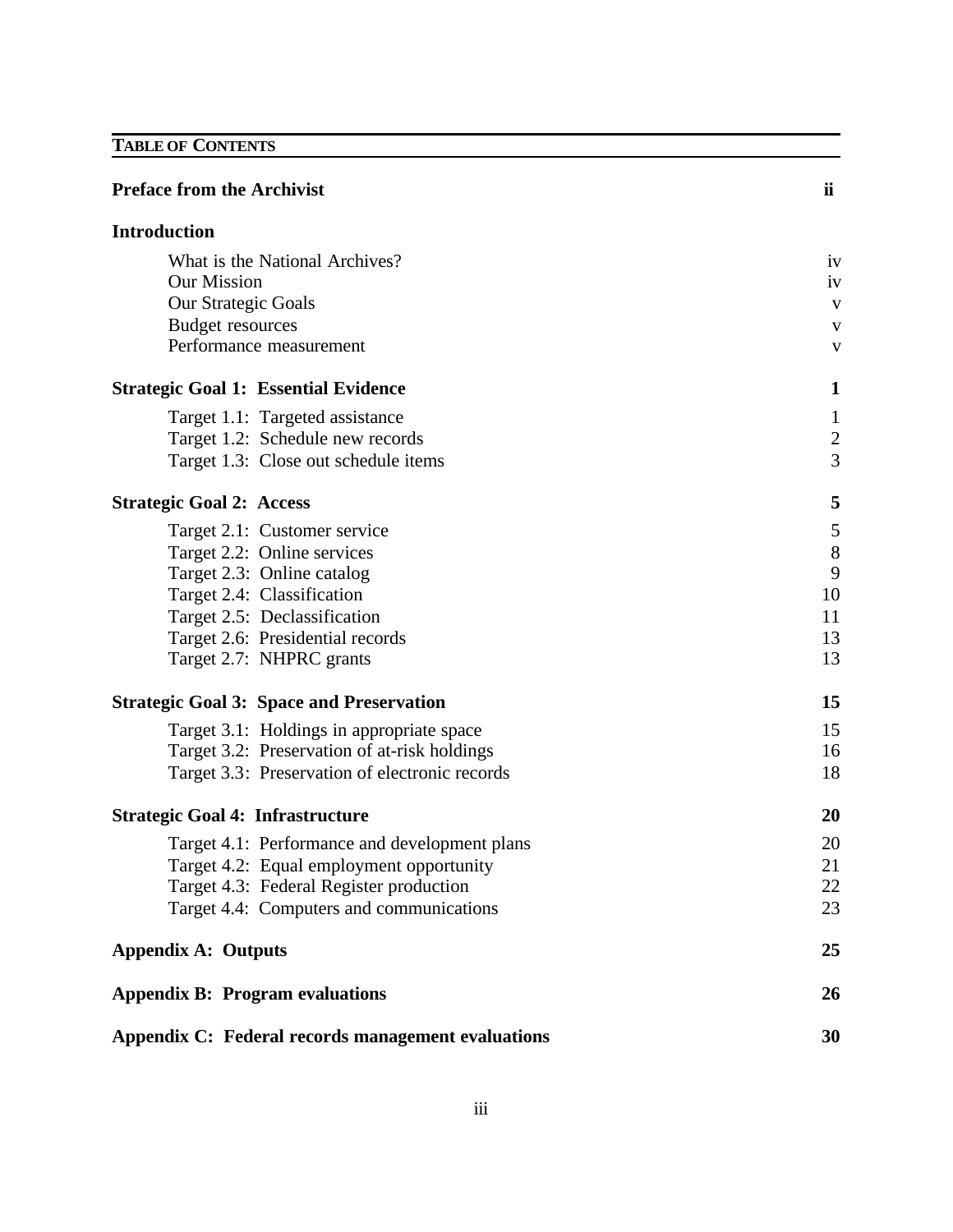#### **INTRODUCTION**

**What is the National Archives?** The National Archives of the United States is a public trust on which our democracy depends. We enable people to inspect for themselves the record of what Government has done. We enable officials and agencies to review their actions and help citizens hold them accountable. We ensure continuing access to essential evidence that documents:

- the rights of American citizens,
- the actions of Federal officials,
- the national experience.

To ensure ready access to essential evidence, the National Archives and Records Administration (NARA) establishes policies and procedures for managing U.S. Government records. We assist and train Federal agencies in documenting their activities, administering records management programs, scheduling records, and retiring non-current records to regional records services facilities for cost-effective storage. We appraise, accession, arrange, describe, preserve, and make available to the public the historically valuable records of the three branches of Government. We manage a nationwide system of Presidential libraries, records centers, and regional archives. We administer the Information Security Oversight Office (ISOO) and make grants to non-Federal institutions to support historical documentation through the National Historical Publications and Records Commission (NHPRC). We publish the *Federal Register, Statutes at Large,* Government regulations, and Presidential and other public documents.

We serve a broad spectrum of American society. Genealogists and family historians; veterans and their authorized representatives; academics, scholars, historians, business and occupational researchers; publication and broadcast journalists; Congress, the Courts, the White House, and other public officials; Federal Government agencies and the individuals they serve; state and local government personnel; professional organizations and their members; students and teachers; and the general public—all seek answers from the records we preserve.

To be effective, we must determine what evidence is essential for documentation, ensure that Government creates such evidence, and make it easy for users to access that evidence regardless of where it is, or where they are, for as long as needed. We also must find technologies, techniques, and partners worldwide that can help improve service and hold down costs, and we must help staff members continuously expand their capability to make the changes necessary to realize our goals.

#### *Our Mission:*

#### **NARA ENSURES, FOR THE CITIZEN AND THE PUBLIC SERVANT, FOR THE PRESIDENT AND THE CONGRESS AND THE COURTS, READY ACCESS TO ESSENTIAL EVIDENCE.**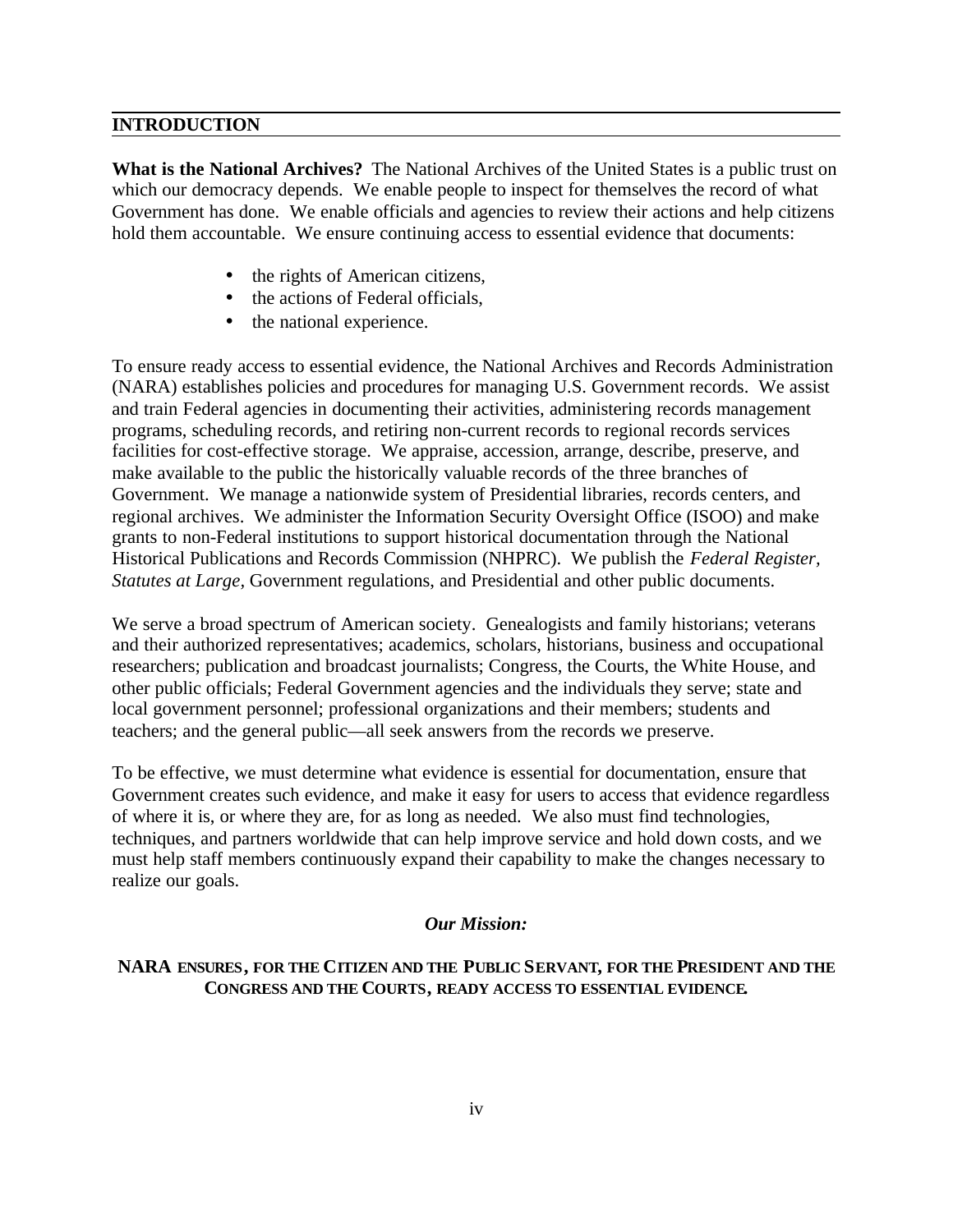#### *Our Strategic Goals:*

- *• One:* Essential evidence will be created, identified, appropriately scheduled, and managed for as long as needed.
- *• Two:* Essential evidence will be easy to access regardless of where it is or where users are for as long as needed.
- *• Three:* All records will be preserved in appropriate space for use as long as needed.
- *• Four:* NARA's capabilities for making the changes necessary to realize our vision will continuously expand.

These goals and the strategies to achieve them are detailed in *Ready Access to Essential Evidence: The Strategic Plan of the National Archives and Records Administration, 1997-2007*, updated and reissued September 2003. This annual performance report is based on the goals, strategies, and long-range performance targets in our Strategic Plan, and the specific objectives in our FY 2003 Annual Performance Plan. (In order to ensure consistency with the FY 2003 Annual Performance Plan, this report is based on the 2000 Strategic Plan.) The following pages detail our performance on all our FY 2003 objectives. Checked boxes precede those we fully achieved. Those we did not fully achieve have open boxes with an explanation below. We also included all relevant performance results and trend information. Supplemental performance data for some objectives is included in Appendix A. Our budget is linked to the report's performance goals. We received no aid from non-Federal parties in preparing this report.

**Budget resources.** Following is a summary of the resources, by budget authority, we received to meet our FY 2003 objectives.

| <b>Operating Expenses</b>     | \$241,065,000 |
|-------------------------------|---------------|
| <b>Repairs/Restorations</b>   | \$14,116,000  |
| <b>Grants</b>                 | \$6,458,000   |
| <b>Total Budget Authority</b> | \$261,639,000 |
| <b>Redemption of Debt</b>     | \$7,186,000   |
| <b>Total Appropriation</b>    | \$268,825,000 |
| <b>Total FTE</b>              | 2,793         |

**Performance measurement.** We continued using four mechanisms to assess our performance: (1) periodic management reviews, (2) formal audits of operations, (3) implementation and refinement of the agency's performance measurement system, and (4) systematic sampling of measurement system effectiveness. (Appendix B provides summaries of reviews, evaluations, and audits conducted in FY 2003.) In FY 1999 we deployed an agency-wide performance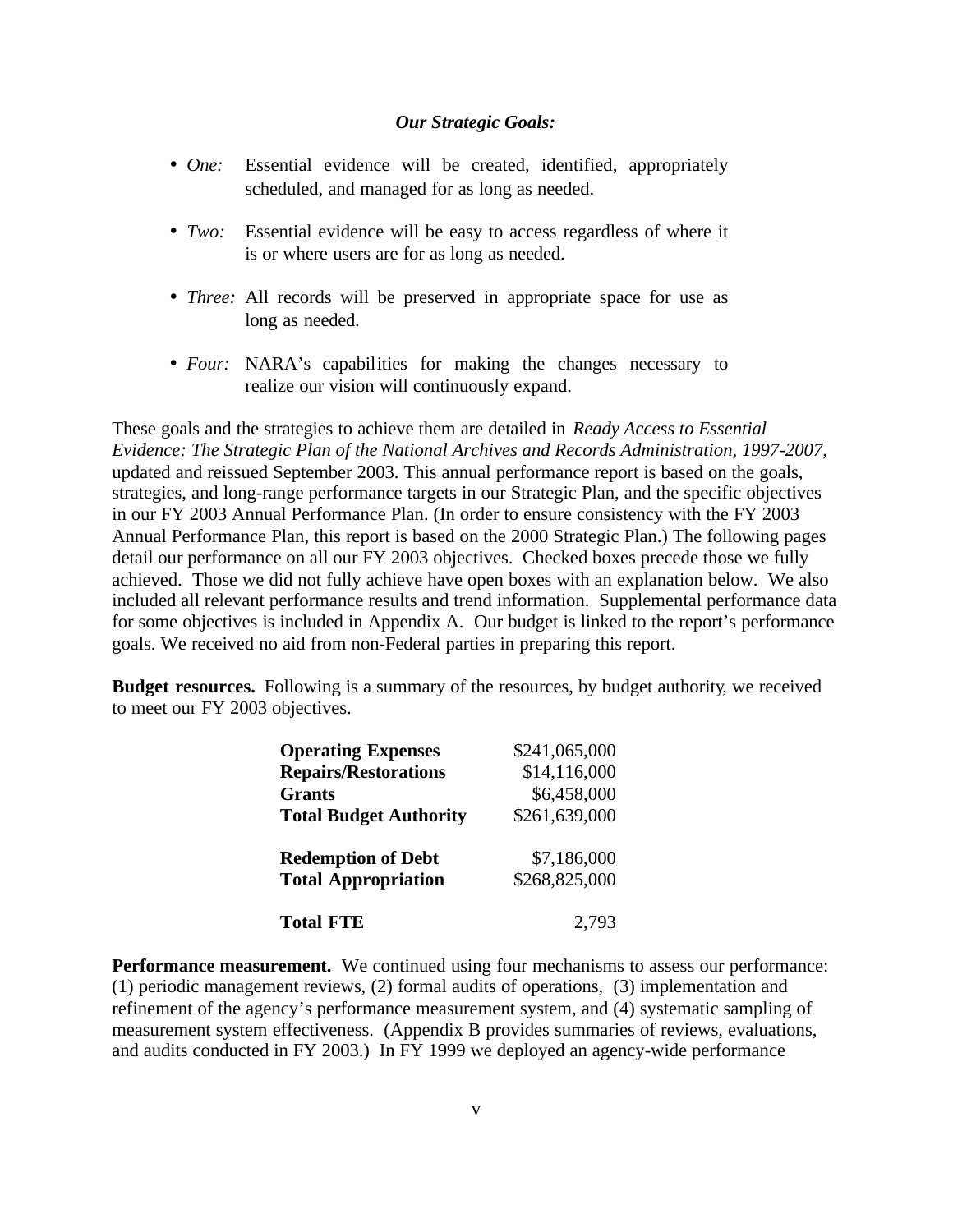measurement and reporting system. This system allowed us to define and consistently measure data critical to the analysis of FY 1999 performance objectives. Since then we have continued to integrate and expand the system so that our strategic performance is measured using more of a balanced scorecard approach for tracking cycle times, quality, productivity, cost, and customer satisfaction for our products and services.

The work we have done on our performance measurement system has produced changes in some performance objectives to make them more measurable or to clarify what is being measured. We continue to evaluate, improve, and make necessary adjustments to our performance measurement system in the course of our routine work. This report updates some of our FY 2002 statistics that were corrected as a result of these improvements. These on-going refinements indicate that this annual report, our annual plans, and our Strategic Plan are living documents and are an integral part of our operations.

In our continuous effort to improve our performance measurement program, we are completing a two-year project to upgrade our Performance Measurement and Reporting System (PMRS). We want to take advantage of web infrastructure to collect our performance data from the more than 70 organizational units that send data to PMRS from all over the country. We also want to use newer, more robust, and enterprise-level databases to store the data and deliver reports, thereby minimizing the maintenance burden on desktop databases now used for data collection. This upgrade will enable us to collect our performance data more consistently and more efficiently, and will allow us to store much more data for use in analyzing trends.

We must succeed in reaching our goals because the National Archives and Records Administration is not an ordinary Federal agency. The records we preserve document the rights of American citizens, the actions of Federal officials, and the national experience. We serve not just today's citizens, but all who are yet to come. We must not only preserve past documents already in our care, but also prepare to manage tomorrow's records in new and challenging forms. This report reflects our 2003 progress in making that a reality.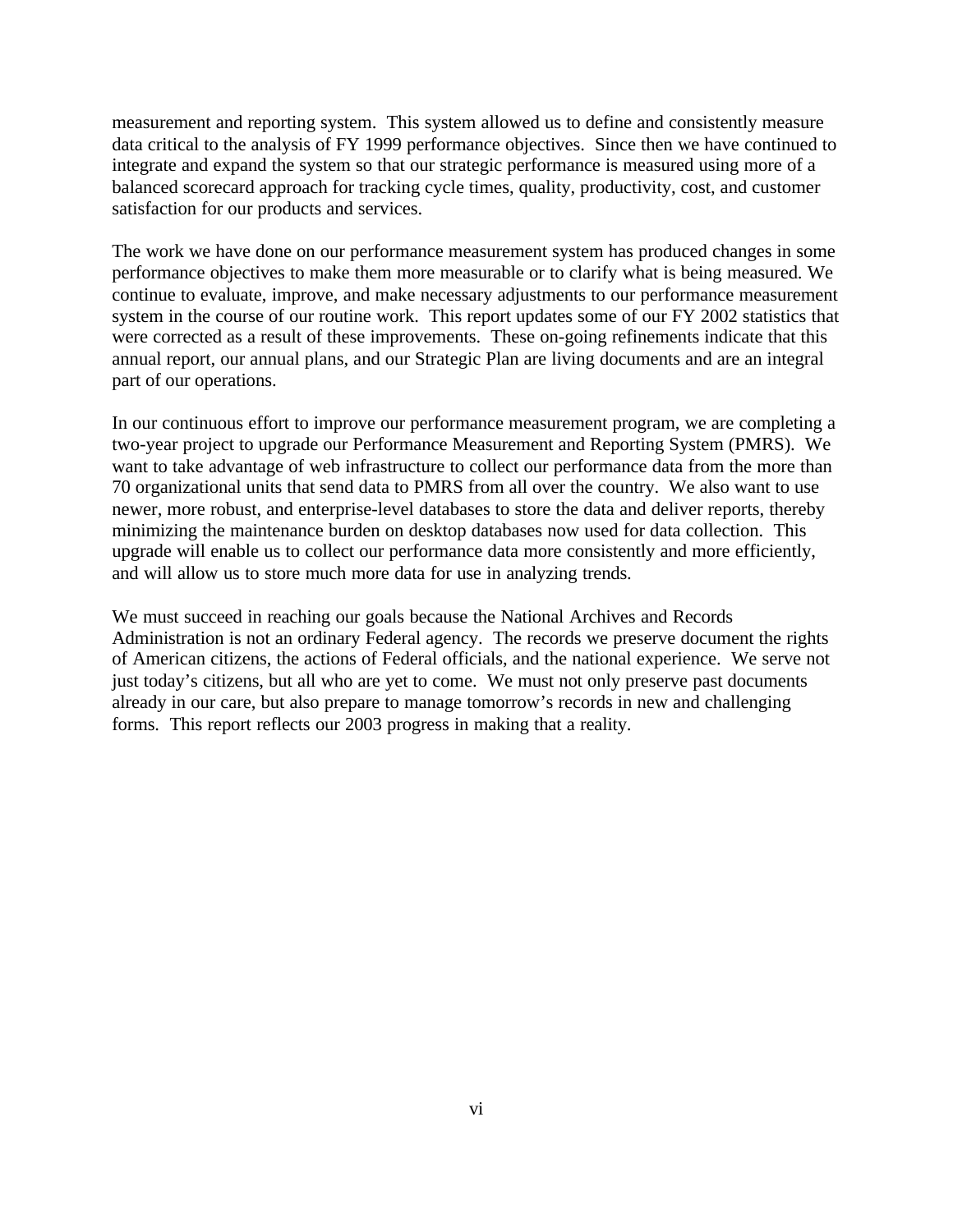#### **STRATEGIC GOAL 1: ESSENTIAL EVIDENCE**

ESSENTIAL EVIDENCE WILL BE CREATED, IDENTIFIED, APPROPRIATELY SCHEDULED, AND MANAGED FOR AS LONG AS NEEDED.

| <b>Long Range Performance Targets</b> | 1.1. By 2007, 100 percent of targeted assistance partnership<br>agreements deliver the results promised.          |
|---------------------------------------|-------------------------------------------------------------------------------------------------------------------|
|                                       | 1.2. By 2007, 60 percent of approved new records schedule items<br>cover records created within the last 2 years. |
|                                       | 1.3. By 2007, the median time to process records schedule items is<br>120 calendar days or less.                  |

#### **FY 2003 Resources Available to Meet This Goal:** \$22,587,000; 154 FTE

| 1.1 TARGETED ASSISTANCE<br>FY 2003 Objective                    | ⊠            | Deliver the results promised on 90 percent of targeted assistance<br>partnership projects.                                                                   |
|-----------------------------------------------------------------|--------------|--------------------------------------------------------------------------------------------------------------------------------------------------------------|
| <b>Results</b>                                                  | ✔            | NARA delivered the results promised on 100 percent of targeted<br>assistance partnership projects.                                                           |
| "a success on many levels."                                     | $\checkmark$ | NARA increased the number of partnership projects established<br>with Federal agencies from 305 to 344.                                                      |
| "The instructors, curriculum,<br>and materials are first-rate." | ✔            | NARA trained nearly 3,400 Federal agency staff in records<br>management and electronic records management, particularly<br>outside the Washington, DC, area. |

| <b>Performance Data</b>                                    | <b>FY 1999</b> | <b>FY 2000</b> | <b>FY 2001</b> | <b>FY 2002</b> | FY 2003 |
|------------------------------------------------------------|----------------|----------------|----------------|----------------|---------|
| Performance target for annual percent of targeted          |                |                | 75             | 85             | 90      |
| assistance partnership projects delivering the results     |                |                |                |                |         |
| promised.                                                  |                |                |                |                |         |
| Annual percent of targeted assistance partnership projects | 100            | 100            | 100            | 100            | 100     |
| delivering the results promised.                           |                |                |                |                |         |
| Annual number of targeted assistance partnership projects  | 26             | 123            | 66             | 83             | 39      |
| initiated.                                                 |                |                |                |                |         |
| Annual number of targeted assistance partnership projects  | っ              | 37             | 58             | 76             | 65      |
| completed.                                                 |                |                |                |                |         |
| Annual number of successful targeted assistance            | っ              | 37             | 58             | 76             | 65      |
| partnership projects completed.                            |                |                |                |                |         |
| Cumulative number of targeted assistance partnership       | 33             | 156            | 222            | 305            | 344     |
| projects established with Federal agencies.                |                |                |                |                |         |
| Number of Federal agency staff receiving NARA training     | 2.997          | 3,506          | 2,506          | 3.746          | 3,392   |
| in records management and electronic records               |                |                |                |                |         |
| management.                                                |                |                |                |                |         |

**Trend Analysis** Targeted assistance projects are established between NARA and Federal agencies to solve specific records management problems. We established 39 new projects with Federal agencies this year. Since the program began in 1999 we have established 344 projects, completed 238 projects, and assisted 88 unique agencies. We provided records management training to nearly 3,400 Federal agency staff across the country this year, a 9 percent decrease from last year, but slightly more than the per-year average from FY 1999 to FY 2002 of 3,200 staff each year. In FY 2003, we initiated about half the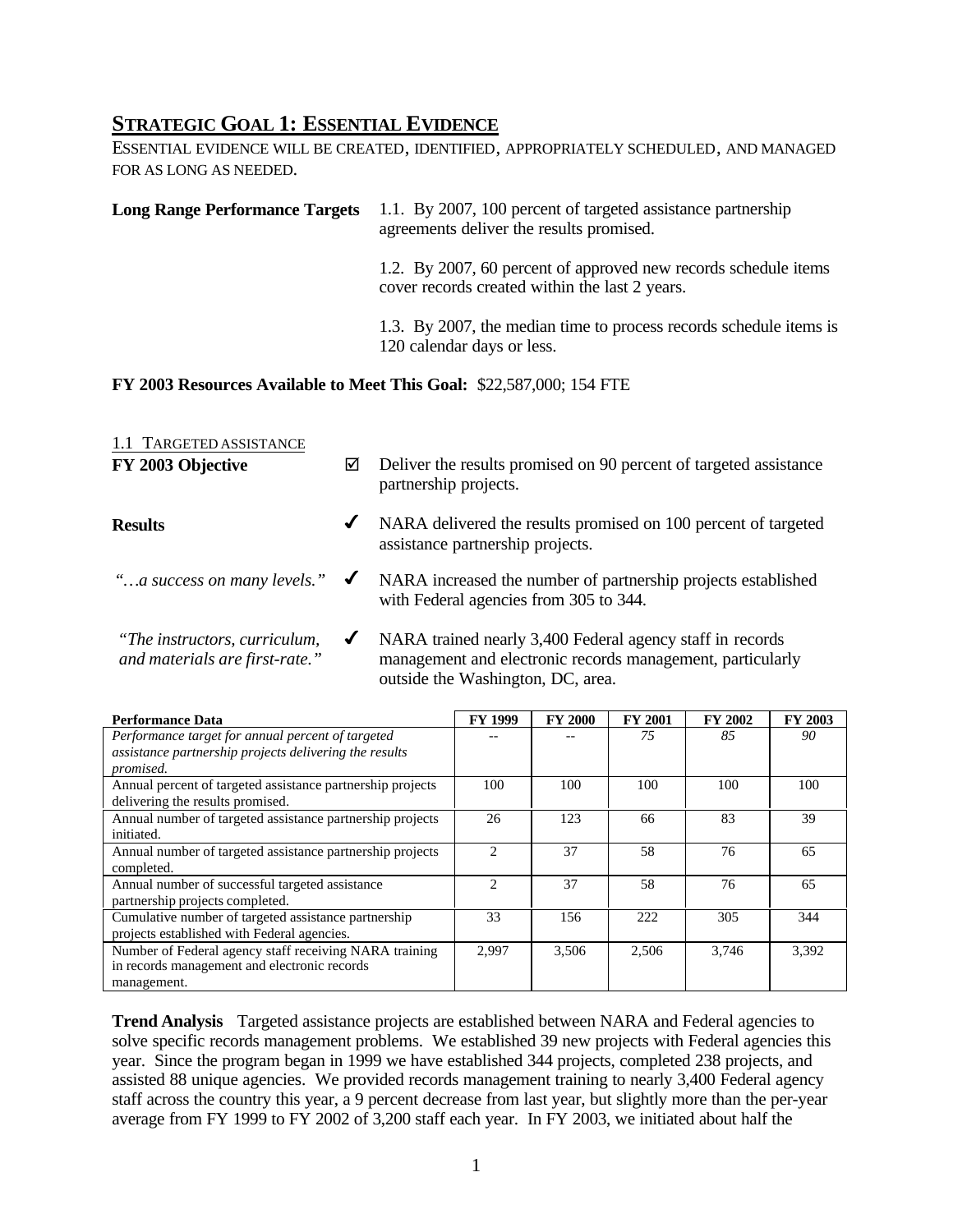number of projects we started in FY 2002. With more than 100 projects in progress, and the need to use the records management expertise of some of our targeted assistance specialists for the development and implementation of new records management initiatives, we did not start as many projects as in past years. This will continue to fluctuate as requirements demand.

**FY 2004 Performance Plan Evaluation** As we continue to make targeted assistance the basis of the way we help Federal agencies with records management, we expect to see significant improvements in the way Federal agencies manage their records (see Appendix C). Based on recommendations made in OIG Report 03-06 (see Appendix B), we have taken steps to tighten the success criteria for these projects and are getting agency feedback in judging success. These steps will be documented in the agency agreement, as well as targeted assistance program standard operating procedures, and the PMRS metric specification. Also, in 2004 we will begin collecting data that will support measurement of the outcomes of targeted assistance to Federal agencies.

| 1.2 SCHEDULE NEW RECORDS<br>FY 2003 Objectives | ш | Ensure 30 percent of approved new records schedule items cover<br>records created within the last 2 years.                             |
|------------------------------------------------|---|----------------------------------------------------------------------------------------------------------------------------------------|
|                                                | ☑ | Issue transfer guidance for two electronic record formats.                                                                             |
|                                                | ⊻ | Deploy records management application pilot in one NARA unit.                                                                          |
| <b>Results</b>                                 |   | $\checkmark$ We ensured that 26 percent of approved new records schedule items<br>cover records created within the last 2 years.       |
|                                                |   | $\blacktriangleright$ We issued transfer guidance for 2 electronic record formats—<br>scanned images of textual records and PDF files. |
|                                                | ✔ | We deployed a records management application pilot in two NARA<br>units.                                                               |

**Explanation** We continue to support the President's e-Government initiatives through the Electronic Records Management Initiative, which is providing practical recordkeeping guidance and tools to Federal agencies for managing electronic records. NARA is partnering on this initiative with the Department of Defense, the Environmental Protection Agency, and other agencies. This year we developed guidance for agencies implementing records management applications and added scanned images of textual records and PDF files to the formats accepted by NARA. We continued to work with the Department of Defense Joint Interoperability Command on metadata requirements for permanent records formats.

| <b>Performance Data</b>                                          | <b>FY 1999</b> | <b>FY 2000</b> | <b>FY 2001</b> | <b>FY 2002</b> | FY 2003 |
|------------------------------------------------------------------|----------------|----------------|----------------|----------------|---------|
| Performance target for percent of new schedule items             |                |                | 20             | 25             | 30      |
| completed within 2 years of the records creation.                |                |                |                |                |         |
| Percent of <i>new</i> schedule items completed within 2 years of | 24             | 28             | 20             | 33             |         |
| the records creation.                                            |                |                |                |                |         |
| Number of schedule items submitted by agencies.                  | 4.222          | 8.869          | 3.286          | 6.056          | 3,890   |
| Number of schedule items completed.                              | 3.262          | 5.664          | 4.728          | 9.374          | 4.654   |
| Number of new schedule items completed.                          | 935            | 1.961          | 2.544          | 5.161          | 2.654   |
| Number of <i>new</i> schedule items completed within 2 years of  | 220            | 544            | 520            | 1.701          | 702     |
| the records creation.                                            |                |                |                |                |         |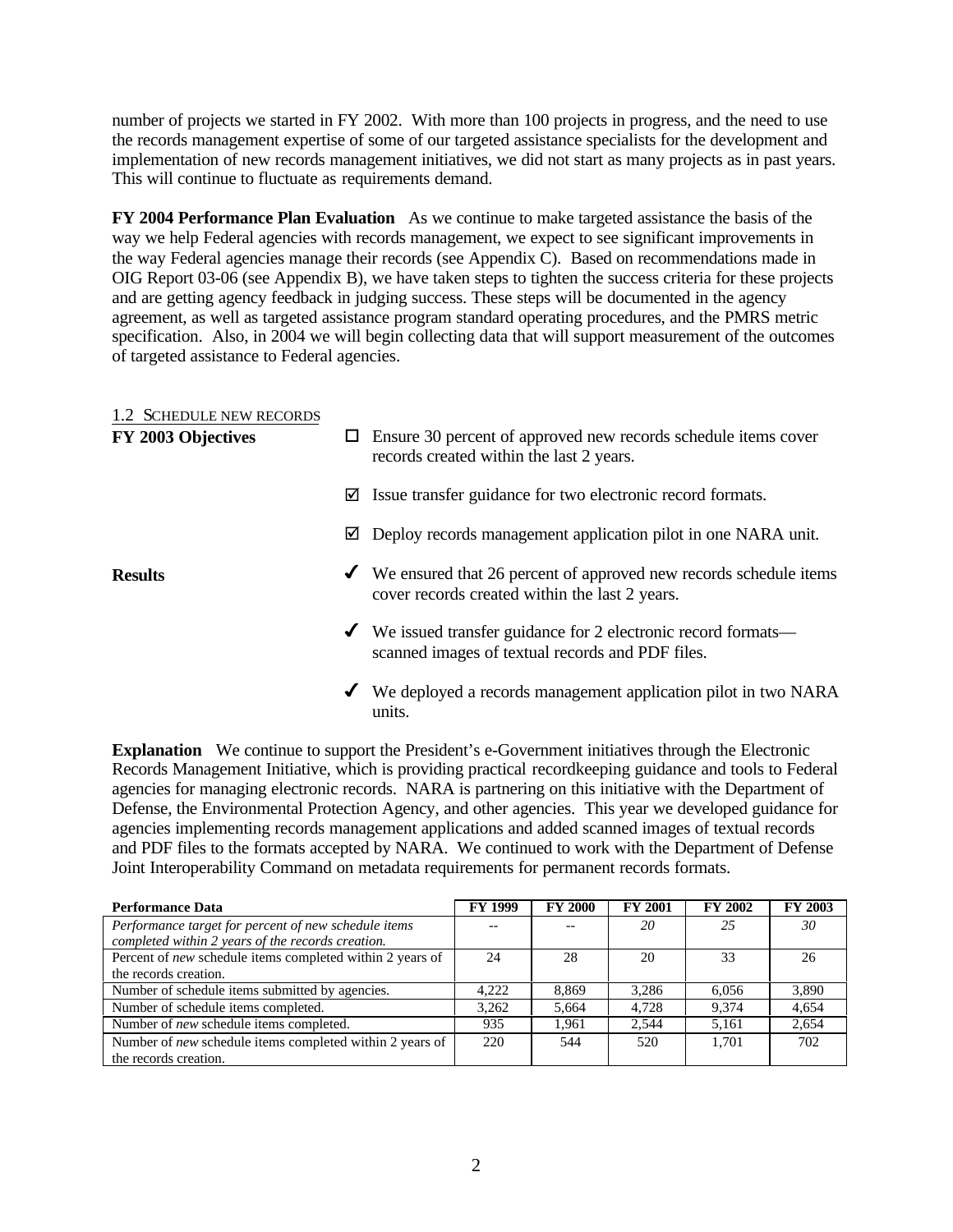**Trend Analysis** In measuring the percent of new schedule items completed within 2 years of the records creation, we are measuring both the promptness by which Federal agencies bring records under records management control and NARA approval of the records schedule items. This metric shows us that about 74 percent of the records scheduled in 2003 had been in existence more than 2 years. In 2002 we focused our attention on some of our oldest records schedules, thereby reducing the percent of records scheduled in 2002 that had been in existence more than 2 years to 67 percent. However, without immediately addressing new schedule items when they arrive at NARA, they quickly become part of the backlog of records schedules that were created more than 2 years after the creation of the records. Working with agencies to create records schedules when records are created and a variety of new initiatives aimed at early identification of records schedules are the outcome of a multi-year records management business process reengineering that NARA has undertaken.

**FY 2004 Performance Plan Evaluation** The performance target and reporting on this measure will be discontinued in 2004. In our revised Strategic Plan we are directing our attention at improving the ability of Federal agencies to get records scheduled early in the creation of those records. We will use different measures to determine the outcome of those efforts.

#### 1.3 CLOSE OUT SCHEDULE ITEMS

| FY 2003 Objectives | Process records schedule items within a median time of 225<br>ا⊽ا<br>calendar days or less.                                |
|--------------------|----------------------------------------------------------------------------------------------------------------------------|
|                    | Develop a "to be" model for the scheduling, appraisal, and<br>⊻<br>accessioning process.                                   |
| <b>Results</b>     | We processed records schedule items within a median time of 155<br>✔<br>calendar days.                                     |
|                    | ◆ We documented an "as is" model and completed a "to be" model<br>for the scheduling, appraisal, and accessioning process. |
|                    | We released NARA's Strategic Directions for Federal Records<br>$\checkmark$<br>Management.                                 |

**Explanation** The overall cycle time for closing out records schedule items decreased significantly this year to a median time of 155 days. Some of the improvement can be attributed to the presence of some higher volume, less complex schedules in this year's workload, which we were able to complete more quickly than the oldest and more complex records schedules in our backlog, which were the focus of our FY 2002 efforts.

| <b>Performance Data</b>                                  | <b>FY 1999</b> | <b>FY 2000</b> | <b>FY 2001</b> | <b>FY 2002</b> | FY 2003 |
|----------------------------------------------------------|----------------|----------------|----------------|----------------|---------|
| Performance target for median time for records schedule  |                |                | 260            | 240            | 225     |
| <i>items completed (in calendar days).</i>               |                |                |                |                |         |
| Median time for records schedule items completed (in     | 336.5          | 283            | 237            | 470            | 155     |
| calendar days). *                                        |                |                |                |                |         |
| Median time for records schedule items completed (in     |                |                |                | 403            | 154     |
| calendar days), NARA only. *                             |                |                |                |                |         |
| Average age of schedule items at completion (in calendar | 502            | 461            | 410            | 532            | 274     |
| days).                                                   |                |                |                |                |         |
| Number of schedule items completed.                      | 3,262          | 5,664          | 4,728          | 9,374          | 4,654   |
| Number of records schedule items completed within 120    | 469            | 1,229          | 659            | 1.999          | 1.571   |
| calendar days of submission to NARA.                     |                |                |                |                |         |
| Percent of records schedule items completed within 120   | 14             | 22             | 14             | 21             | 34      |
| calendar days of submission to NARA.                     |                |                |                |                |         |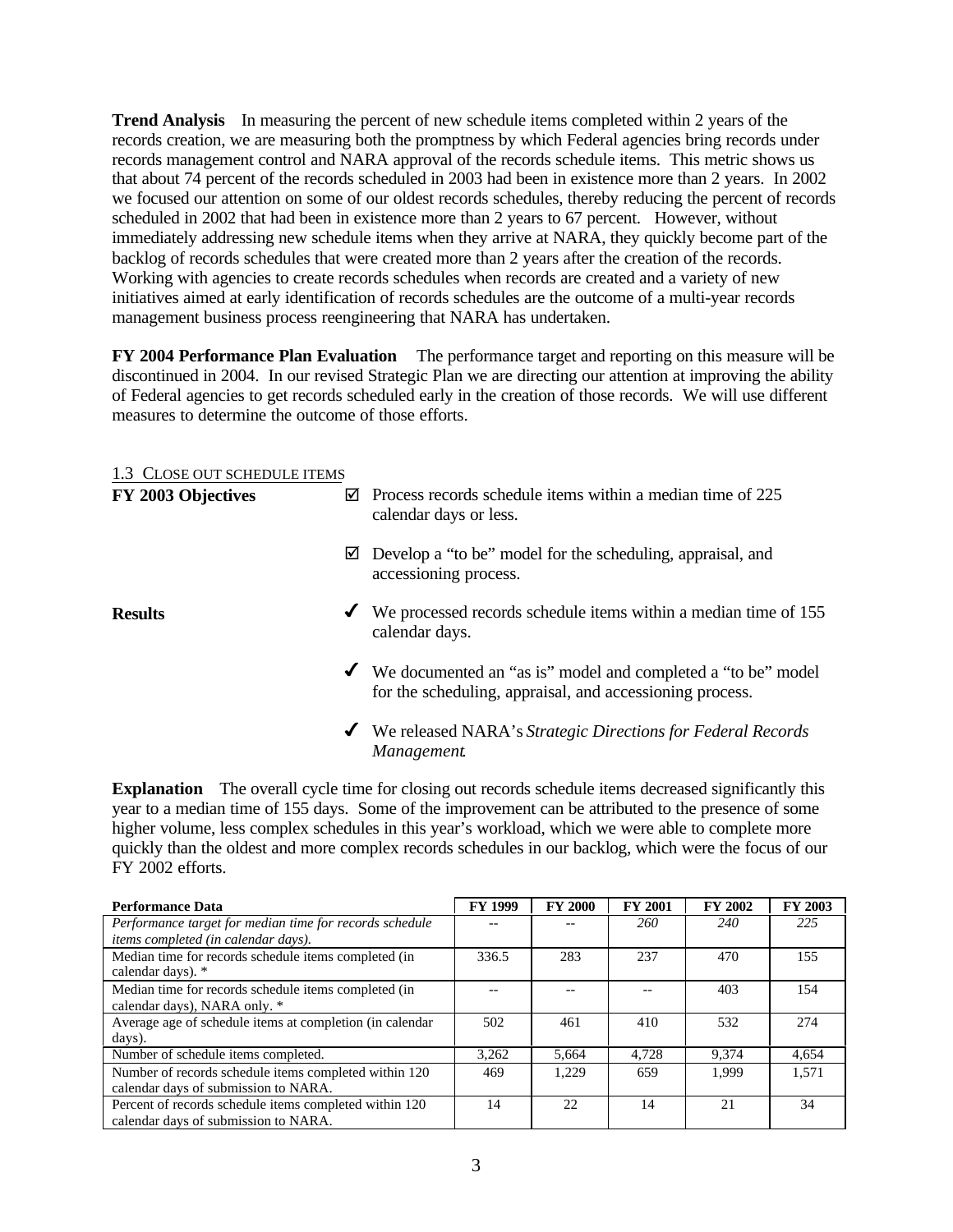*\*The metric for median schedule processing time measures all processing time, including time spent waiting for other agencies to respond. We provide a breakout of "NARA-only" time to give a comparison of how much of the total processing time occurs within NARA versus outside NARA.* 

**Trend Analysis** Except for 2002 performance when we worked to clear the oldest schedules from our backlog, we have steadily decreased the amount of time required to process records schedule items. Since FY 1999 the median time to complete records schedules has dropped from 337 to 155 calendar days, a 54 percent decrease. We are readdressing how we measure our records scheduling process, as we refine a new model for the scheduling, appraisal, and accessioning process through our Records Lifecycle Business Process Reengineering effort, and implementing several new records management initiatives designed to improve the way we schedule records.

**FY 2004 Performance Plan Evaluation** We have set our FY 2004 target for closing out records schedules at a median time of 220 calendar days or less. This target reflects our expectation that as process changes are put in place and employees are trained in the new processes, they likely will temporarily increase median processing time.

NARA's *Strategic Directions for Federal Records Management* establishes the strategies we are using to improve records management across the Government and achieve Goal 1. In FY 2003 we began to implement these strategies through a unified NARA program to support Federal records management. In FY 2004 and beyond, the NARA records management program will make more effective use of our resources through improved and expanded communications with stakeholders, records management guidance and training, and assistance to Federal agencies. We are working to find ways to minimize routine records scheduling activities and to develop planning and evaluation tools and automated tools to support records management. We are exploring ways to provide agencies with modern records center services and to preserve permanent records, focusing on electronic records. We will also use our authority to inspect agency records and records management programs, to conduct studies, and to report to Congress on Federal recordkeeping.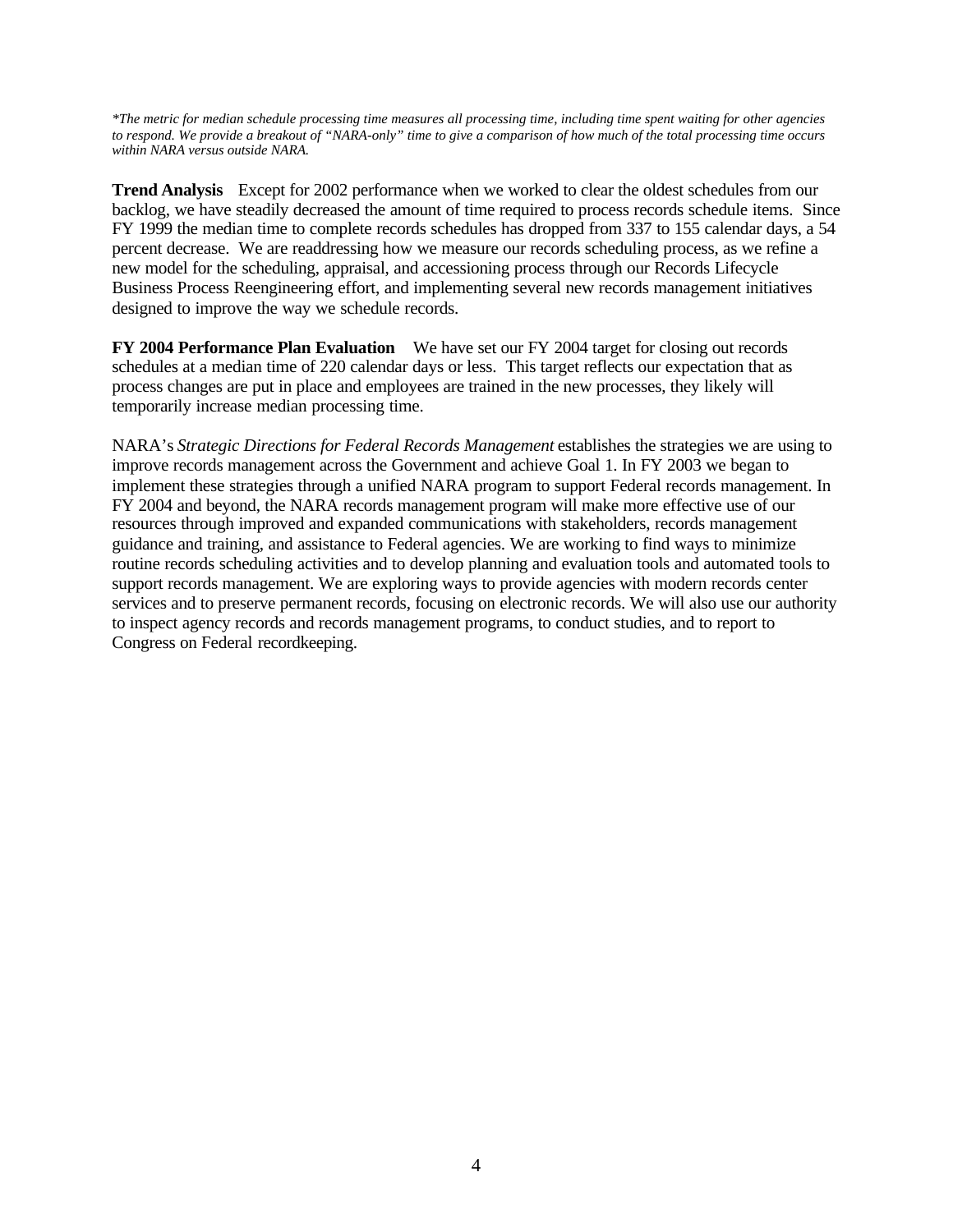#### **STRATEGIC GOAL 2: ACCESS**

ESSENTIAL EVIDENCE WILL BE EASY TO ACCESS REGARDLESS OF WHERE IT IS OR WHERE USERS ARE FOR AS LONG AS NEEDED.

| <b>Long Range Performance Targets</b>      | 2.1. By 2007, access to records and services and customer<br>satisfaction levels meet or exceed NARA's published standards.                                                                                                                             |  |  |  |
|--------------------------------------------|---------------------------------------------------------------------------------------------------------------------------------------------------------------------------------------------------------------------------------------------------------|--|--|--|
|                                            | 2.2. By 2007, 70 percent of NARA services are available online.                                                                                                                                                                                         |  |  |  |
|                                            | 2.3. By 2007, 95 percent of NARA archival holdings are<br>described at the series or collection level in an online catalog.                                                                                                                             |  |  |  |
|                                            | 2.4. By 2003, ISOO will develop a uniform sampling system for<br>collecting information about classification activity within the<br>executive branch.                                                                                                   |  |  |  |
|                                            | 2.5. By 2004, NARA will review and declassify 100 percent of<br>archival holdings more than 25 years old for which NARA has<br>been granted declassification authority and responsibility for their<br>review by the originating agency.                |  |  |  |
|                                            | 2.6. By 2007, 10 percent of records of a two-term President or 15<br>percent of records for a one-term President are open and available<br>for research at the end of the 5-year post-Presidential period<br>specified in the Presidential Records Act. |  |  |  |
|                                            | 2.7. By 2007, 90 percent of all NHPRC-assisted projects produce<br>results promised in grant applications approved by the<br>Commission.                                                                                                                |  |  |  |
|                                            | FY 2003 Resources Available to Meet This Goal: \$134,943,000; 2,266 FTE                                                                                                                                                                                 |  |  |  |
| 2.1 CUSTOMER SERVICE<br>FY 2003 Objectives | Meet or exceed NARA's published standards for access to records<br>and services, as noted below:                                                                                                                                                        |  |  |  |
| "Thanks to your quick"<br>☑                | 85 percent of written requests are answered within 10 working                                                                                                                                                                                           |  |  |  |

*response, this mortgage will* days; *close on time!"* 

*more important than the one* working days; *needed to help a family cope* 

□ 85 percent of Freedom of Information Act (FOIA) requests are completed within 20 working days;

*"You must get thousands of*  $\Box$  35 percent of requests for military service records at the National *requests a day, but none is* Personnel Records Center in St. Louis are answered within 10 Personnel Records Center in St. Louis are answered within 10

- *with the death of a loved one.*"  $\boxtimes$  95 percent of items requested in our research rooms are furnished within 1 hour of request or of scheduled pull time;
	- $\boxtimes$  99 percent of customers with appointments have records waiting at the appointed time;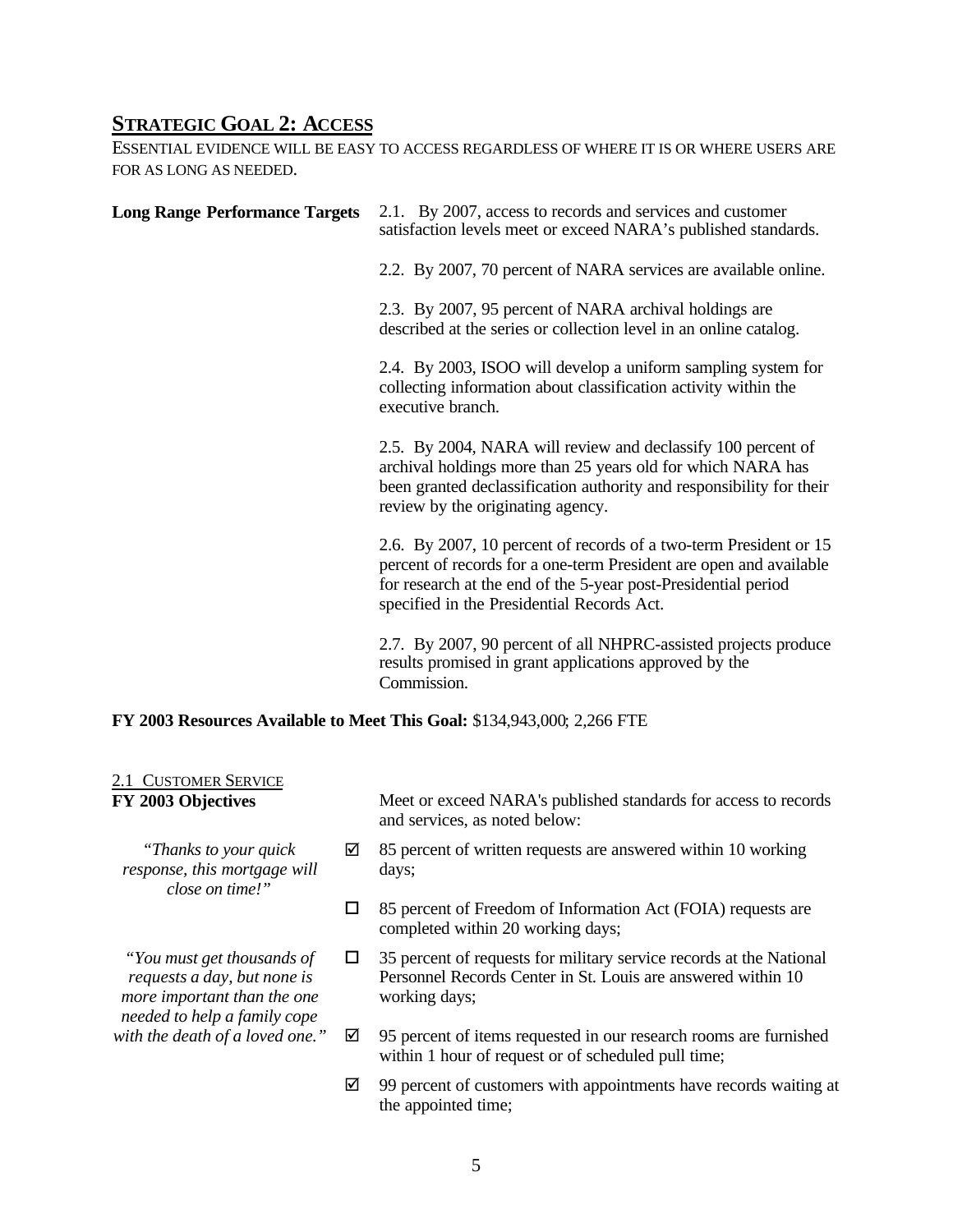- $\boxtimes$  90 percent of Federal agency records reference requests in Federal records centers are ready when promised to the customer;
- $\boxtimes$  99 percent of records center shipments to Federal agencies are the records they requested;
- $\boxtimes$  60 percent of archival fixed-fee reproduction orders through the Order Fulfillment and Accounting System (OFAS) are completed in 35 working days or less;
- $\boxtimes$  95 percent of public education programs and workshops are rated by their users as "excellent" or "very good."
- **Results** ★ We answered 94 percent of written requests within 10 working days.
	- *age of 2 years was very* ↓ We completed 65 percent of all FOIA requests within 20 working
- *"His daughter can now finally*  $\checkmark$  We answered 28 percent of military service records requests *close this chapter of her* within 10 working days.
	- $\checkmark$  We furnished 96 percent of requested items within 1 hour of request or of scheduled pull time.
	- $\checkmark$  We furnished records at the appointed time for 99.9 percent of customers with appointments.
- *"Service like this gives*  $\blacktriangledown$  We had ready 94 percent of Federal agency reference requests *government a good name!"* when promised to the customer.
	- $\blacklozenge$  Of the records we shipped to Federal agencies, 99.99 percent were the records agencies requested.
	- $\checkmark$  We completed 99 percent of our archival fixed-fee reproduction orders through OFAS in 35 days or less.
- *"Rave reviews for the program* � Our users rated 95 percent of our public education programs and *you provided."* workshops as "excellent" or "very good."

**Explanation** Agency-wide FOIA performance dropped off this year after reaching an all-time high last year. This was due to a drop in FOIA response rates at the National Personnel Records Center in St. Louis, which made up 76 percent of the total FOIA requests NARA received in FY 2003. The drop in the response to FOIAs within 20 workdays at NPRC (from 81 percent in FY 2002 to 68 percent in FY 2003) was the result of the deployment of a new processing system in the first quarter of FY 2003, related process changes, and staff development efforts at NPRC. Response times slowed during this time and the backlog of requests increased. While we were able to get back to normal business during the second quarter, the largest portion of FOIA requests arrived during the first two quarters when we were at our lowest production level, thus making it more difficult to catch up. By the end of the fiscal year, however, NPRC FOIA response times had improved and the backlog had decreased significantly. In addition, we experienced a 27 percent increase in the number of complex FOIA requests we handled in FY 2003, which were requests that required more time to answer because the requested records were voluminous, security classified, sensitive, or require referral to another agency. Because these complex requests

*"Seeing my name and my emotional."* days.

*father's life."*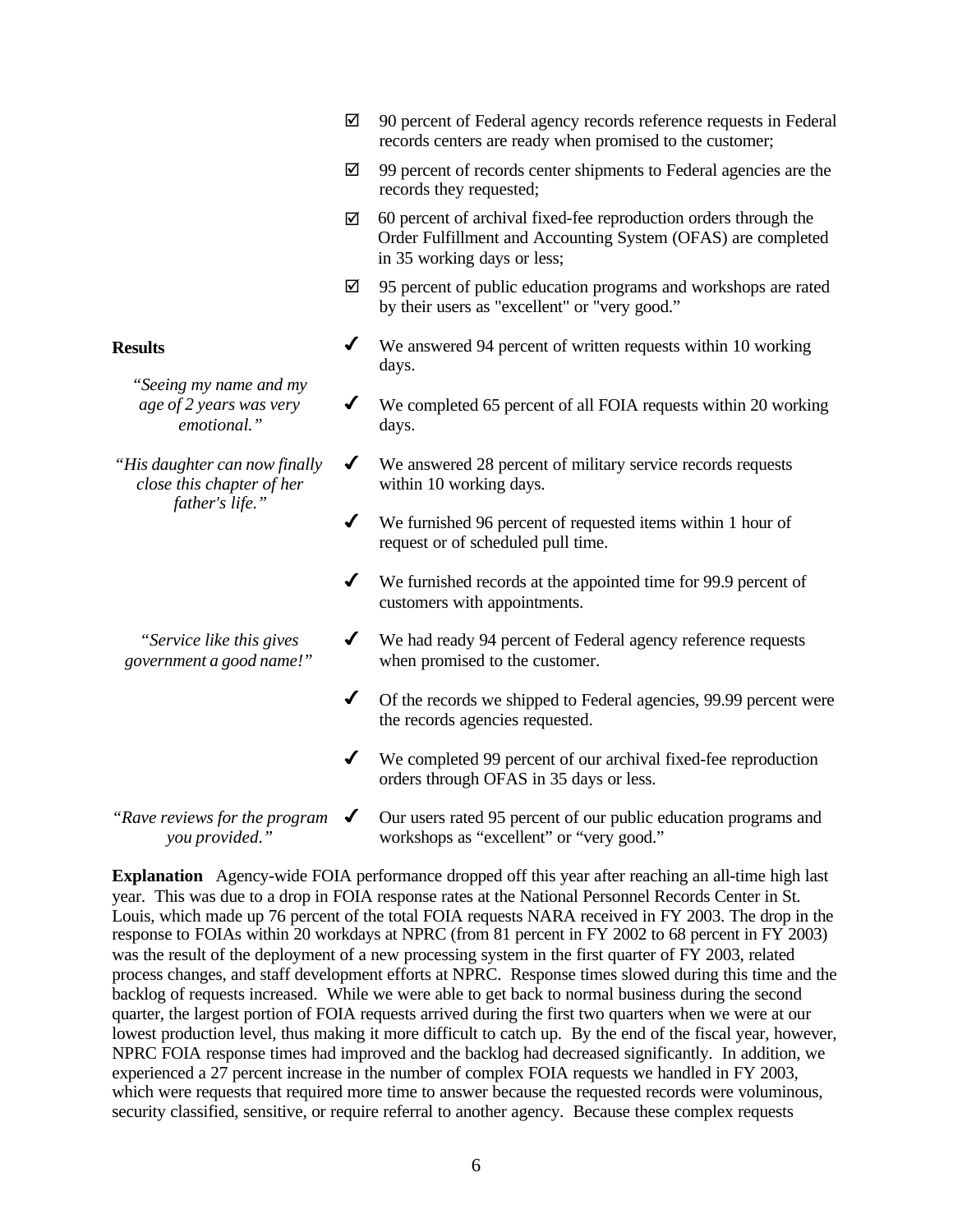required considerably more time and effort to respond, they cost more to complete and increased our "per FOIA" cost over FY 2002.

We fell short of our goal of answering 35 percent of the requests for military service records within 10 days for the year; however, by the end of the fourth quarter, we were answering 41 percent within 10 days. If we focus only on military service separation requests, which represent the bulk of the requests received at NPRC (50 percent), we answered 37 percent within 10 working days. By the end of the year, we had accelerated out responses to 56 percent within 10 working days. As mentioned in past reports, service backlogs at the center are what prompted us to undertake a Business Process Reengineering project. We are in the process of implementing several key initiatives that are improving our response times and we expect to continue to see progressively faster processing of FOIA requests and military service requests as a result.

| <b>Performance Data</b>                                                     | FY 1999        | FY 2000        | FY 2001 | FY 2002 | FY 2003         |
|-----------------------------------------------------------------------------|----------------|----------------|---------|---------|-----------------|
| Performance target for written requests answered within<br>10 working days. | 80             | 80             | 80      | 85      | 85              |
| Percent of written requests answered within 10 working                      | 88             | 92             | 93      | 93      | 94              |
| days.                                                                       |                |                |         |         |                 |
| Performance target for Freedom of Information Act                           | 80             | 80             | 80      | 85      | 85              |
| requests completed within 20 working days.                                  |                |                |         |         |                 |
| Percent of Freedom of Information Act requests completed                    | 34             | 26             | 27      | 75      | 65              |
| within 20 working days.                                                     |                |                |         |         |                 |
| Number of FOIAs processed.                                                  | 6,911          | 8,751          | 7,634   | 8,825   | 5,107           |
| Annual cost to process FOIAs (in millions).                                 |                |                |         | \$1.54  | \$1.35          |
| Annual per FOIA cost.                                                       |                |                |         | \$175   | \$265           |
| Performance target for requests for all military service                    | Ξ.             | $\overline{a}$ | 25      | 30      | 35              |
| records at the National Personnel Records Center (NPRC)                     |                |                |         |         |                 |
| in St. Louis answered within 10 working days.                               |                |                |         |         |                 |
| Percent of requests for military service records at the                     | $\overline{7}$ | 3              | 5       | 28      | 28              |
| National Personnel Records Center (NPRC) in St. Louis                       |                |                |         |         |                 |
| answered within 10 working days.                                            |                |                |         |         |                 |
| Performance target for requests for military service                        | $- -$          | --             |         | 35      | 45              |
| separation records at the National Personnel Records                        |                |                |         |         |                 |
| Center (NPRC) in St. Louis answered within 10 working                       |                |                |         |         |                 |
| days.                                                                       |                |                |         |         |                 |
| Percent of requests for military service separation records                 | $-$            | $\overline{a}$ | 7       | 40      | $\overline{37}$ |
| at the National Personnel Records Center (NPRC) in St.                      |                |                |         |         |                 |
| Louis answered within 10 working days.                                      |                |                |         |         |                 |
| Number of military service separation records (DD-214)                      | $-$            | $-$            | 297,307 | 360,573 | 389,704         |
| requests received.                                                          |                |                |         |         |                 |
| Performance target for percent of items requested in our                    | 95             | 95             | 95      | 95      | 95              |
| research rooms furnished within 1 hour of request or                        |                |                |         |         |                 |
| scheduled pull time.                                                        |                |                |         |         |                 |
| Percent of items requested in our research rooms furnished                  | 94             | 89             | 93      | 94      | 96              |
| within 1 hour of request or scheduled pull time.                            |                |                |         |         | 204.4           |
| Number of researchers visiting our research rooms (in<br>thousands).        |                |                |         | 248.7   |                 |
| Number of items furnished in our research rooms                             | 533            | 918            | 1,056   | 613     | 607             |
| (in thousands).                                                             |                |                |         |         |                 |
| Number of items furnished on time in our research rooms                     | 501            | 818            | 985     | 578     | 584             |
| (in thousands).                                                             |                |                |         |         |                 |
| Performance target for percent of customers with                            | 99.7           | 99.4           | 99.6    | 99.8    | 99.9            |
| appointments for whom records are waiting at the                            |                |                |         |         |                 |
| appointed time.                                                             |                |                |         |         |                 |
| Percent of customers with appointments for whom records                     | 99.7           | 99.4           | 99.6    | 99.8    | 99.9            |
| are waiting at the appointed time.                                          |                |                |         |         |                 |
| Performance target for Federal agency reference requests                    | 90             | 90             | 90      | 90      | 90              |
| in Federal records centers that are ready when promised                     |                |                |         |         |                 |
| to the customer.                                                            |                |                |         |         |                 |
|                                                                             |                |                |         |         |                 |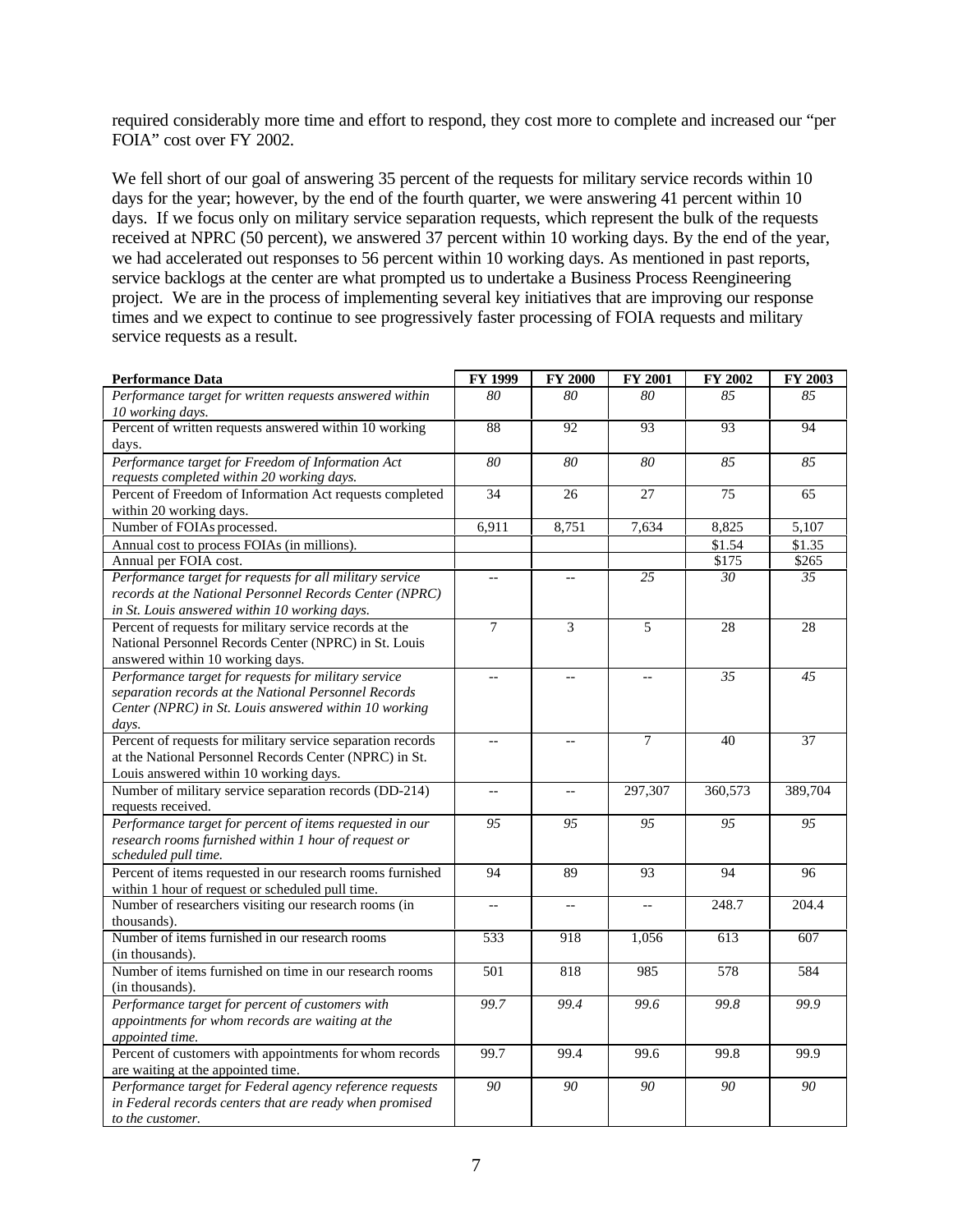| <b>Performance Data</b>                                      | <b>FY 1999</b> | <b>FY 2000</b> | <b>FY 2001</b> | <b>FY 2002</b> | FY 2003 |
|--------------------------------------------------------------|----------------|----------------|----------------|----------------|---------|
| Percent of Federal agency reference requests in Federal      | 81             | 79             | 93             | 92             | 94      |
| records centers that are ready when promised to the          |                |                |                |                |         |
| customer.                                                    |                |                |                |                |         |
| Performance target for records center shipments to           |                |                | 99             | 99             | 99      |
| Federal agencies are the records they requested.             |                |                |                |                |         |
| Percent of records center shipments to Federal agencies are  |                |                | 99.99          | 99.99          | 99.99   |
| the records they requested.                                  |                |                |                |                |         |
| Performance target for archival fixed-fee reproduction       |                |                |                | 50             | 60      |
| orders through OFAS are completed in 35 working days or      |                |                |                |                |         |
| less.                                                        |                |                |                |                |         |
| Percent of archival fixed-fee reproduction orders through    |                |                |                | 88             | 99      |
| OFAS are completed in 35 working days or less.               |                |                |                |                |         |
| Average per order cost to operate fixed-fee ordering.        |                |                |                |                | \$18.78 |
| Average order completion time (days)                         | --             |                | --             | 20             | 14      |
| Performance target for percent of education programs,        | 90             | 90             | 90             | 95             | 95      |
| workshops, training courses rated by participants as         |                |                |                |                |         |
| "excellent" or "very good."                                  |                |                |                |                |         |
| Percent of education programs, workshops, training           | 90             | 95             | 97             | 96             | 95      |
| courses rated by participants as "excellent" or "very good." |                |                |                |                |         |
| Number of program attendees.                                 | 6,848          | 6,971          | 6,291          | 8,447          | 7,343   |

**Trend Analysis** Overall, we have seen our customer service performance improve steadily over the past several years against increasingly aggressive targets. For example, due to an ongoing Business Process Reengineering project at the National Personnel Records Center, we are answering better than 28 percent of requests for military service records within 10 working days or less, up from less than 3 percent just three years ago. (See additional detailed data for customer service metrics in Appendix A.)

**FY 2004 Performance Plan Evaluation** For those customer service targets that we currently meet, we expect to continue that trend. For those that we have not met, we expect to see steady improvements in FY 2004.

| 2.2 ONLINE SERVICES                                                                   |   |                                                                                                                                                             |
|---------------------------------------------------------------------------------------|---|-------------------------------------------------------------------------------------------------------------------------------------------------------------|
| FY 2003 Objective                                                                     | ☑ | Ensure 30 percent of NARA services are available online.                                                                                                    |
| <b>Results</b>                                                                        | ✔ | We made 30 percent of our services available online.                                                                                                        |
|                                                                                       | ✔ | We provided veterans and next-of-kin of deceased veterans with<br>the capability of online ordering of copies of the veterans' military<br>service records. |
| "The NARA web site is a<br>model for U.S. Government<br>interaction with the public." | ✔ | We surveyed customers about their satisfaction with our online<br>services.                                                                                 |

**Explanation** The measurement of NARA services online reflects the deployment of online products under our Government Paperwork Elimination Act (GPEA) plan, as well as online availability of information and forms that allow a NARA customer to use our services from any location with access to the Internet.

To help us continue to improve our web services, we launched an online survey on our main public web site, *archives.gov*, using the American Customer Satisfaction Index. The survey asks visitors to rate the site on its ease of use and quality of information, to provide suggestions about needed improvements, to identify best elements of the site, and to rate the likelihood of return visits and recommendations of the site to others. Currently, researchers, using an online form, can order copies of military records from our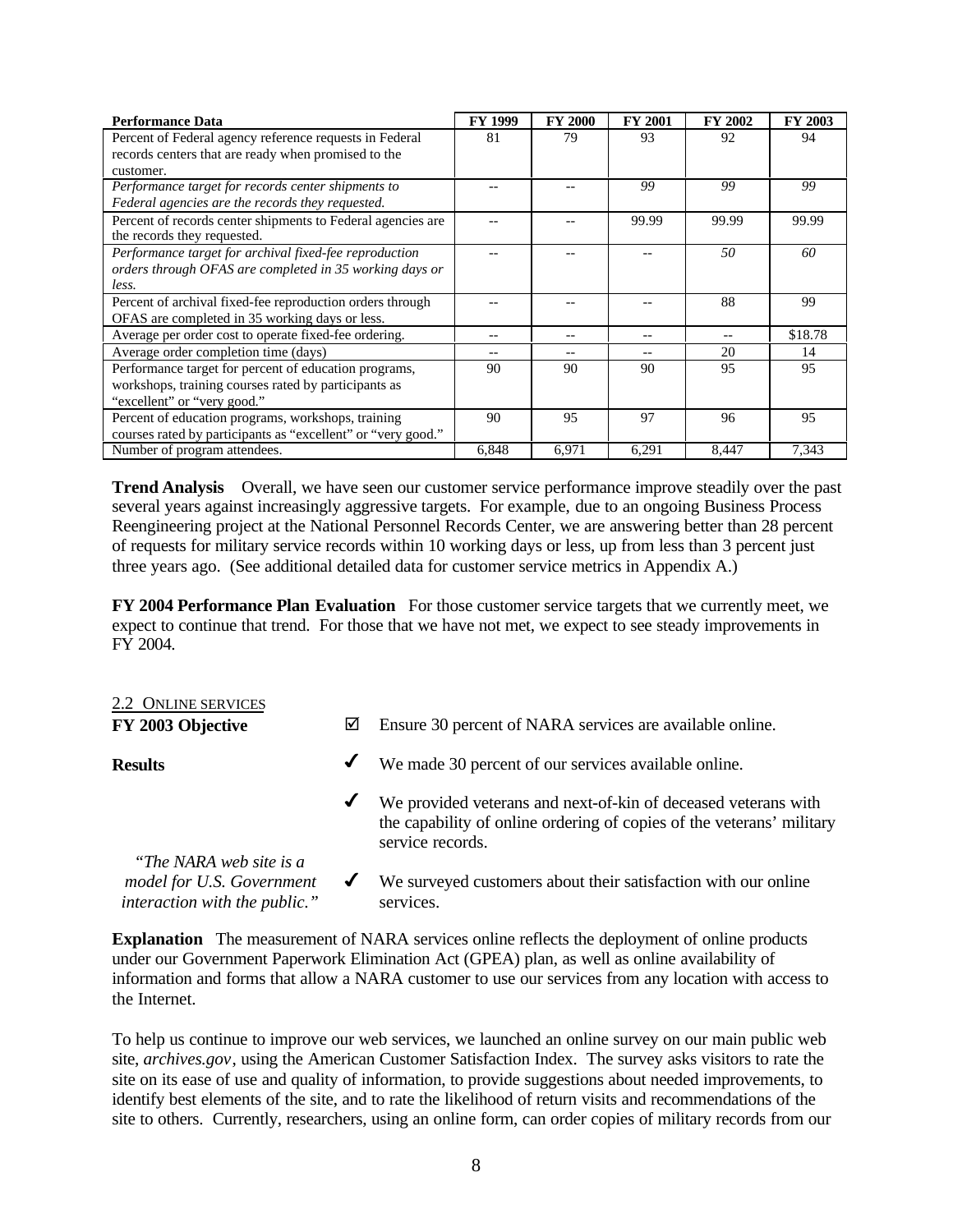holdings at the National Personnel Records Center. *Order Online!,* which will allow customers to place orders for reproductions of selected archival records often requested for genealogical research and pay for them electronically, was deployed in early FY 2004.

| <b>Performance Data</b>                                   | <b>FY 1999</b> | <b>FY 2000</b> | <b>FY 2001</b> | <b>FY 2002</b> | FY 2003  |
|-----------------------------------------------------------|----------------|----------------|----------------|----------------|----------|
| Public user sessions on NARA's web site (in thousands)    | 7.271.8        | 10.096.2       | 16,105.9       | 19,538.0       | 30,943.1 |
|                                                           |                |                |                |                |          |
| Performance target for percent of NARA services available |                |                | $-$            | <b>20</b>      | 30       |
| online.                                                   |                |                |                |                |          |
| Percent of NARA services available online.                | $- -$          |                | 24             | 25             | 30       |
| Number of NARA services online.                           |                |                | 29             | 30             | 36       |
| Cost of NARA services online per visit.                   |                |                |                |                | \$0.16   |

**Trend Analysis** We continue to see growth in the use of our web site, with more than 30 million visitors in FY 2003. The number of visits to our web site increased 58 percent since last year, and more than 300 percent since 1999. These numbers will continue to increase as more information and services are made available electronically and also as technology reaches more people.

**FY 2004 Performance Plan Evaluation** We will meet our FY 2004 target of 40 percent of our services available online with the implementation of online registration, payment, and acknowledgement of public events, workshops, and classes, and *Order Online!* 

| 2.3 ONLINE CATALOG     |              |                                                                                                                            |
|------------------------|--------------|----------------------------------------------------------------------------------------------------------------------------|
| FY 2003 Objectives     |              | Describe 25 percent of NARA archival holdings at the series or<br>collection level in the Archival Research Catalog (ARC). |
| <b>Results</b>         | $\checkmark$ | We described 20 percent of our traditional archival holdings and<br>17 percent of our artifacts in an online catalog.      |
|                        | $\checkmark$ | We began a phased rollout of the ARC data entry system for<br>NARA staff to enter new descriptions.                        |
| "It works like a gem!" | ✔            | We debuted the Access to Archival Databases (AAD) system to<br>the public.                                                 |

**Explanation** The ARC system has two main components: a data entry system in which archivists can now enter and edit records descriptions and a read-only web version of the system for use by staff and the public. The read-only catalog was launched in FY 2002. In FY 2003, we began to train and deploy the data entry system to our staff nationwide, allowing us to add nearly 50,000 cubic feet of descriptive information on our traditional holdings to ARC last year. We expect that amount to steadily increase as more staff are trained and the data entry system is deployed at more NARA facilities in FY 2004. We did not add new descriptions for artifacts or electronic holdings last year. The size of both types of holdings grew in FY 2003, thus reducing the percentage of these holdings described in an online catalog.

| <b>Performance Data</b>                                  | <b>FY 1999</b> | <b>FY 2000</b> | <b>FY 2001</b> | <b>FY 2002</b> | <b>FY 2003</b> |
|----------------------------------------------------------|----------------|----------------|----------------|----------------|----------------|
| Percent of nationwide archival holdings described in an  |                | 14             |                |                |                |
| online catalog.                                          |                |                |                |                |                |
| Cubic feet of archival holdings (in thousands)           | 2,834.5        | 2.767.7        | 2.915.1        |                |                |
| Cubic feet of archival holdings described in an online   | 236.8          | 385.9          | 385.9          |                |                |
| catalog.                                                 |                |                |                |                |                |
| Performance target for traditional holdings in an online |                |                |                | 20             | 25             |
| catalog                                                  |                |                |                |                |                |
| Percent of traditional holdings in an online catalog     |                |                |                | 19.0           | 19.7           |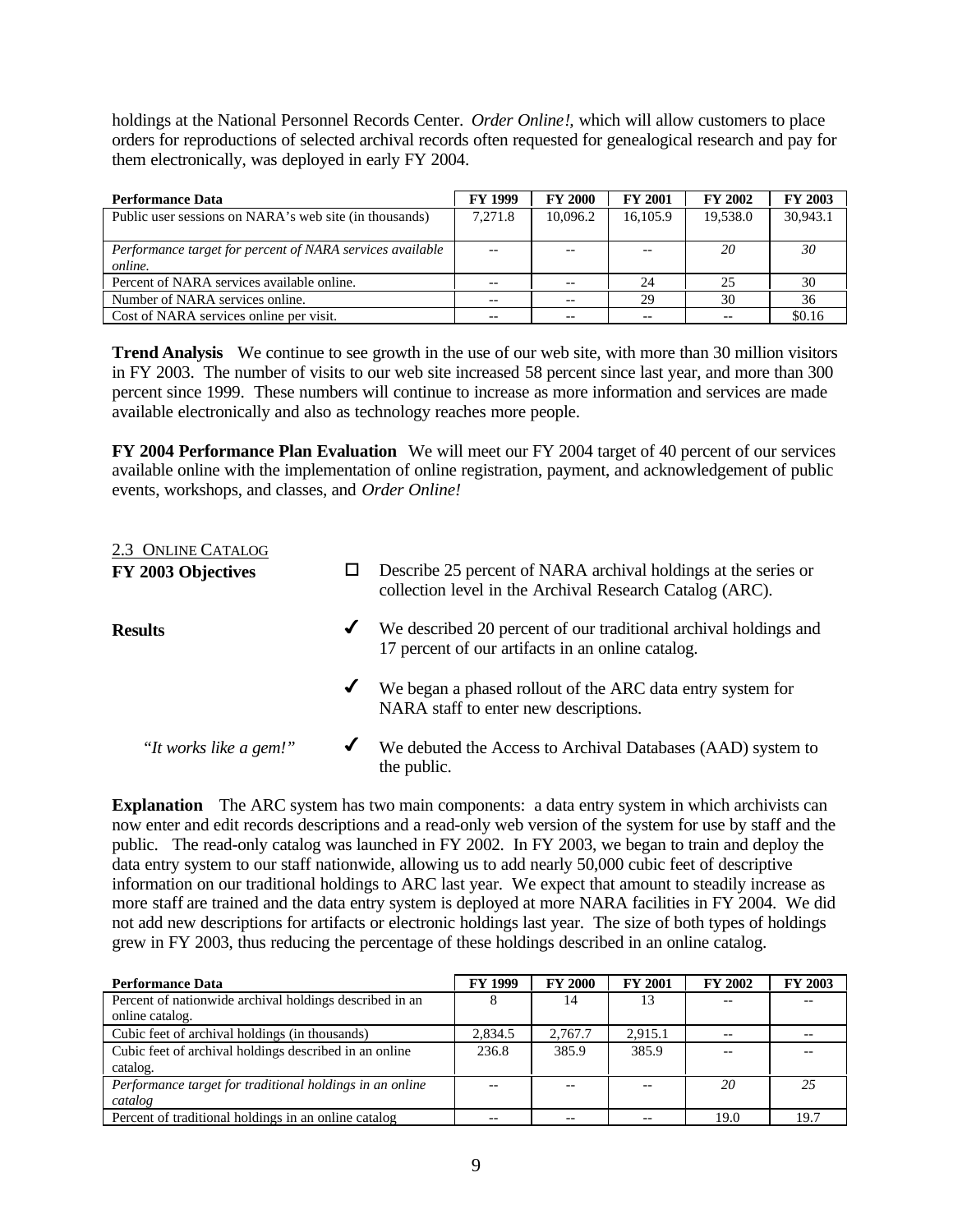| <b>Performance Data</b>                                    | <b>FY 1999</b> | <b>FY 2000</b> | <b>FY 2001</b> | FY 2002 | <b>FY 2003</b> |
|------------------------------------------------------------|----------------|----------------|----------------|---------|----------------|
| Number of traditional holdings described in an online      |                |                |                | 549.5   | 597.3          |
| catalog (thousands of cubic feet)                          |                |                |                |         |                |
| Number of traditional holdings in NARA (thousands of       |                |                |                | 2,889.9 | 3,024.4        |
| cubic feet)                                                |                |                |                |         |                |
| Performance target for artifact holdings in an online      |                |                |                | 20      | 25             |
| catalog                                                    |                |                |                |         |                |
| Percent of artifact holdings in an online catalog          | --             |                | --             | 19.1    | 17.1           |
| Number of artifact holdings described in an online catalog |                |                |                | 90.0    | 90.0           |
| (thousands of items).                                      |                |                |                |         |                |
| Number of artifact holdings in NARA (thousands of items)   |                |                |                | 470.4   | 527.6          |
| Performance target for electronic holdings in an online    |                |                |                | 0       | $\theta$       |
| catalog                                                    |                |                |                |         |                |
| Percent of electronic holdings in an online catalog        |                |                |                | 0.0002  | 0.0002         |
| Number of electronic holdings described in an online       |                |                |                | 1.1     | 1.1            |
| catalog (millions of logical data records)                 |                |                |                |         |                |
| Number of electronic holdings in NARA (millions of         |                |                |                | 3,713.9 | 4,742.9        |
| logical data records)                                      |                |                |                |         |                |
| Number of ARC users (in thousands of user hits)*           |                |                |                | 713.0   | 1.883.8        |
| Number of AAD users (in thousands of visits)               |                |                |                |         | 488.9          |

*\*In FY 2004 ARC users will be measured in visits, not hits. One person using our web site is counted as one "visit." It is a count of the number of visitors to our web site, and is similar to counting the number of people who walk through our front door. In contrast, it does not count "hits," which refers to the number of files used to show the user a web page. A visit in which a user accessed a web page comprising 35 files would count as 1 visit and 35 hits. Counting visits is a more accurate way of showing how much use our web site is getting than counting hits.* 

**Trend Analysis** There is insufficient data to establish a trend as we start up data entry activities.

**FY 2004 Performance Plan Evaluation** We plan to continue the rollout of the data entry system to NARA archival units during FY 2004 and expect to see a significant increase in the number of ARC descriptions as staff are trained and begin to enter more data in ARC.

## 2.4 CLASSIFICATION

- 
- **FY 2003 Objectives**  $\Box$  Test the sampling method or methods to determine reliability and credibility of the data reported by agencies that sample their classification activity.
- **Results**  $\checkmark$  We issued an implementing directive for the amendment to Executive Order 12958.
	- $\checkmark$  We performed onsite reviews of the executive branch security classification program at 15 agencies
	- $\checkmark$  We completed our third evaluation of the National Industrial Security Program.

**Explanation** We learned during a FY 2002 survey of Federal agencies about their use of the data collection form, Standard Form 311, "Agency Security Classification Management Program Data," that the sampling methods used by agencies that sample are valid methods that provide credible data. Confidence in the validity of agencies' data is important to the Information Security Oversight Office (ISOO) in monitoring and providing oversight to agencies. We turned our attention (and revised our objective) in FY 2003 to developing a training aid for executive branch agencies on how to complete the SF 311 for paper-based classification decisions. However, because of changes to the policy documents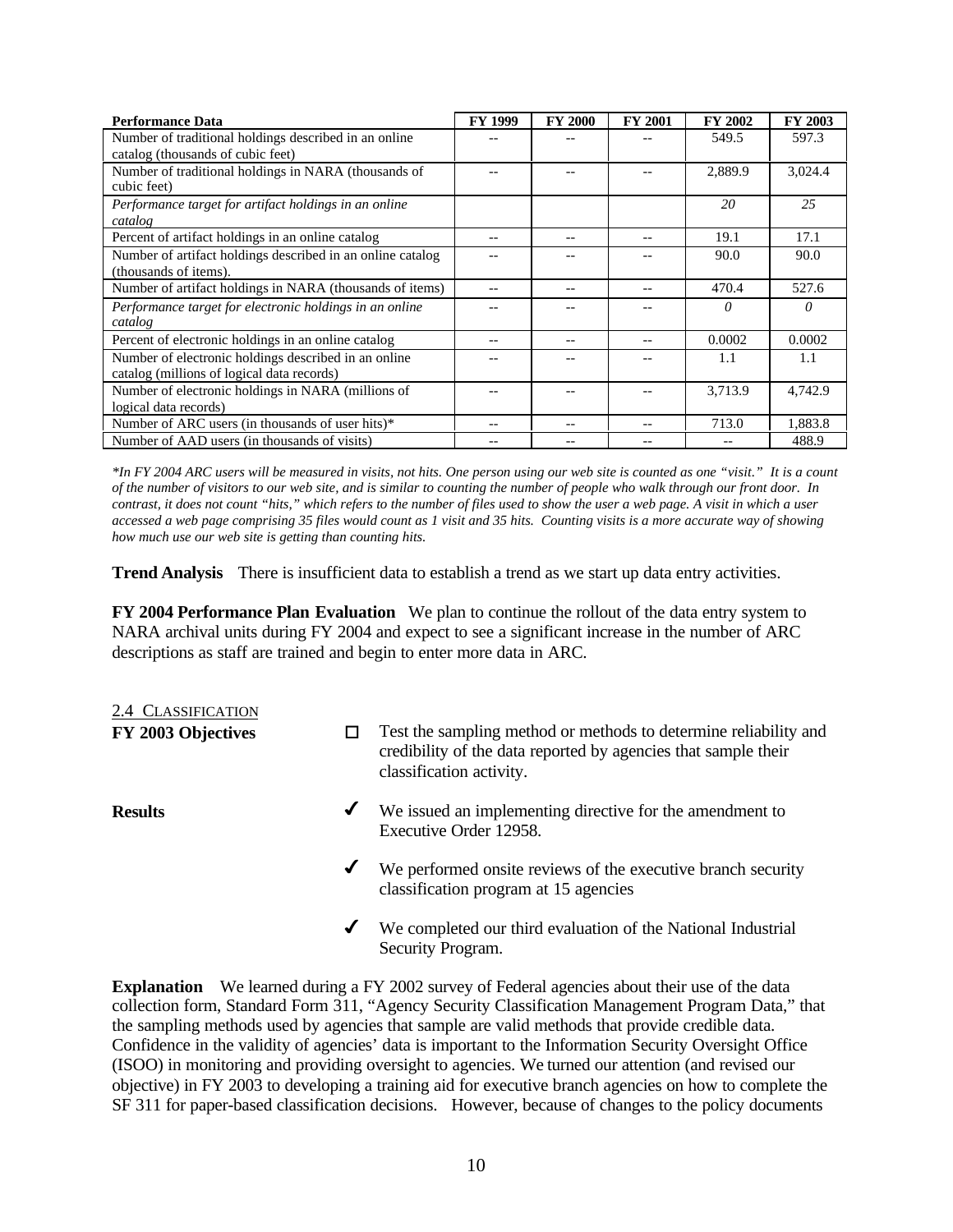(Executive Order 12958 and ISOO Directive 1), we have determined that the SF 311 must be revised, along with an instruction on its completion. These activities will take place in FY 2004.

Executive Order 12829 spells out ISOO's responsibilities for monitoring the National Industrial Security Program (NISP). The 2002 report on these activities was released in October 2003, indicating that many aspects of NISP are not fully meeting their potential and a number of areas of concern for industry exist. ISOO conducted a data call for executive agency implementing regulations, internal rules, and guidelines pertaining to the NISP. ISOO plans to analyze this data and begin to build an implementing directive for Executive Order 12829 in FY 2004.

| <b>Performance Data</b>                         | <b>FY 2002</b> | FY 2003* |
|-------------------------------------------------|----------------|----------|
| Number of pages declassified government-wide.   | 44, 365, 71    | $- -$    |
| Cost per page declassified government-wide.     | \$2.55         | $- -$    |
| Total cost of declassification government-wide. | \$112,964,750  | $- -$    |

*\*Data is collected government-wide, but is not available until June 2004.* 

**FY 2004 Performance Plan Evaluation** With the signing of Executive Order 13292, which amended Executive Order 12958, the deadline for automatic declassification is now set at December 31, 2006. ISOO efforts in FY 2004 will be directed at working with Federal agencies, including NARA, to identify and implement solutions to any impediments in meeting this deadline.

#### 2.5 DECLASSIFICATION

| FY 2003 Objectives                                                                                                                    | □                    | Review and declassify 90 percent of archival holdings more than<br>25 years old for which NARA has been granted declassification<br>authority and responsibility for their review by the originating<br>agency. |  |  |
|---------------------------------------------------------------------------------------------------------------------------------------|----------------------|-----------------------------------------------------------------------------------------------------------------------------------------------------------------------------------------------------------------|--|--|
|                                                                                                                                       | П                    | Scan 600,000 pages of Presidential archival materials eligible for<br>declassification review as part of the Remote Archives Capture<br>project.                                                                |  |  |
| <b>Results</b>                                                                                                                        |                      | We reviewed 7 percent of Federal records in our custody more<br>than 25 years old for which we had declassification authority.                                                                                  |  |  |
| "Senior CIA employees<br>engaged in declassification<br>reviewsgained a new<br>appreciation for the difficult<br>work of archivists." | $\blacktriangledown$ | We reviewed 16 percent of Presidential materials in our custody<br>more than 25 years old for which we had declassification<br>authority.                                                                       |  |  |
|                                                                                                                                       |                      | We released 1,092,058 pages of declassified Federal records and<br>70,907 pages of declassified Presidential records.                                                                                           |  |  |
|                                                                                                                                       | $\checkmark$         | We scanned 470,000 pages of Presidential materials eligible for<br>declassification review as part of the Remote Archives Capture                                                                               |  |  |

**Explanation** Although we released more than 1,000,000 pages of declassified Federal records and 70,000 pages of declassified Presidential records this year, we continue to struggle with our declassification goals. With the constraints imposed by page-by-page reviews, and the change in government policy toward re-reviews of previously reviewed records, we cannot meet this objective as it was originally developed when Executive Order 12958 went into effect. In addition, because the work

project.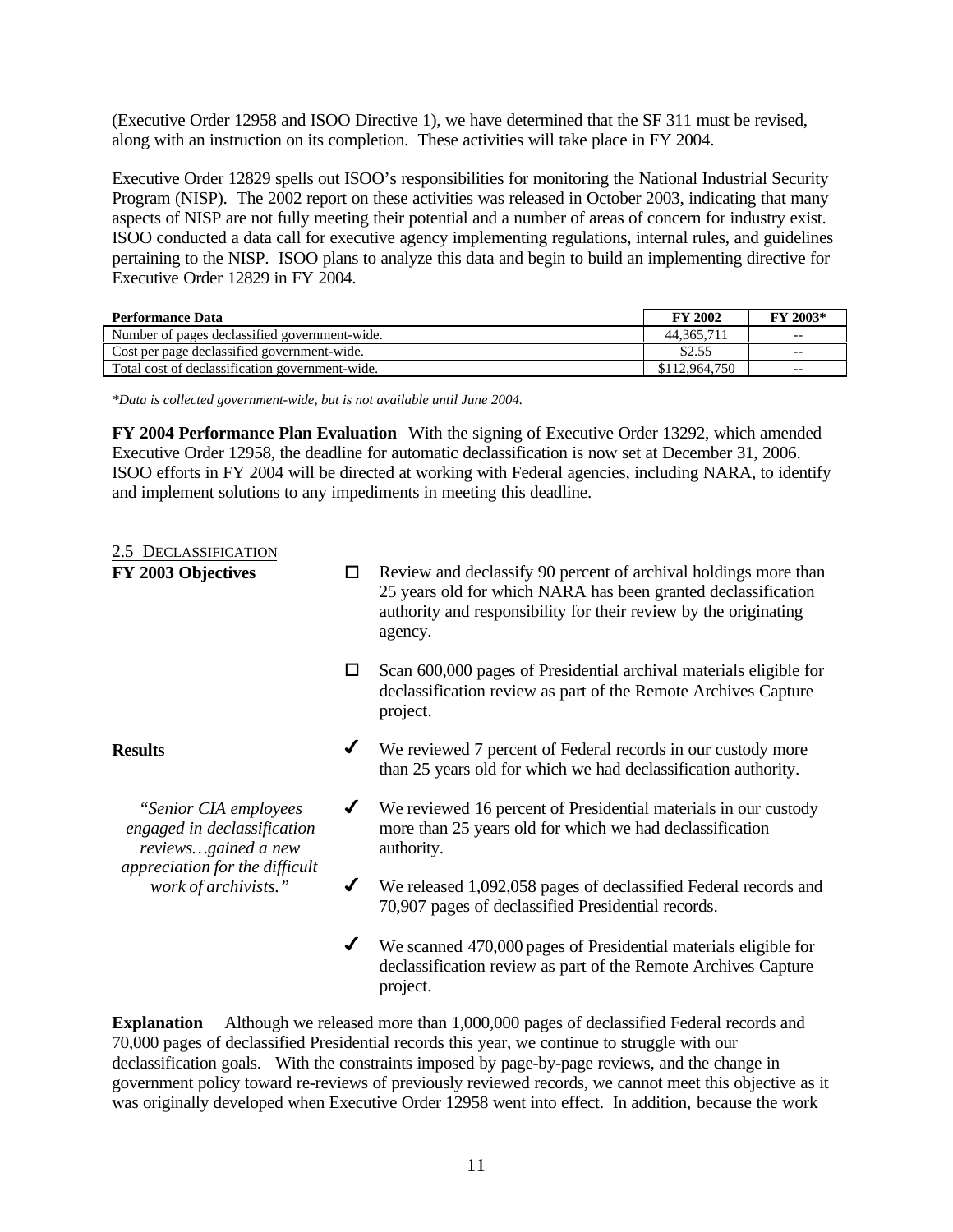requires highly trained, security-cleared individuals, staff vacancies were difficult to fill. We undertook a work process analysis and have redesigned some areas of our processing operation, but there are still substantial obstacles to significantly increasing the volume of records we review and declassify.

We fell far short of reaching our target of reviewing 90 percent of the Presidential materials for similar reasons. Page-by-page reviews and extensive re-reviews of previously released records were conducted to ensure that information had not been inadvertently released.

We did not meet our scanning target of 600,000 pages as part of the Remote Archives Capture project. We had doubled our target over previous years, but technical issues with some of the documents slowed the project. Many Truman documents are on blue onion skin paper, which forced the scanning team to adjust the scanning equipment frequently, taking more time to complete the project. This delayed the start of a scanning project of Nixon materials. Still, despite these problems, we scanned about 100,000 pages more than in any other year of this project.

| <b>Performance Data</b>                                      | <b>FY 1999</b> | <b>FY 2000</b>           | FY 2001  | FY 2002  | FY 2003        |
|--------------------------------------------------------------|----------------|--------------------------|----------|----------|----------------|
| Backlog of Federal records requiring declassification at     | 20,000.0       | 52,864.2                 | 25,029.0 | 20,979.5 | 18,980.1       |
| start of year (in thousands of pages).                       |                |                          |          |          |                |
| Performance target for annual percentage of Federal          |                | 50                       | 50       | 85       | 90             |
| records NARA reviewed that are more than 25 years old        |                |                          |          |          |                |
| for which NARA has declassification authority.               |                |                          |          |          |                |
| Annual percentage of Federal records NARA reviewed that      | 52             | 15                       | 9        | 12       | $\overline{7}$ |
| are more than 25 years old for which NARA has                |                |                          |          |          |                |
| declassification authority.                                  |                |                          |          |          |                |
| Backlog of Presidential materials requiring declassification | 1,500.0        | 1,978.4                  | 1,562.4  | 1,240.4  | 960.4          |
| at start of year (in thousands of pages).                    |                |                          |          |          |                |
| Performance target for annual percentage of Presidential     |                | 25                       | 25       | 85       | 90             |
| records NARA reviewed that are more than 25 years old        |                |                          |          |          |                |
| for which NARA has declassification authority.               |                |                          |          |          |                |
| Annual percentage of Presidential records NARA reviewed      | 48             | 21                       | 21       | 23       | 16             |
| that are more than 25 years old for which NARA has           |                |                          |          |          |                |
| declassification authority.                                  |                |                          |          |          |                |
| Annual number of Federal pages reviewed                      | 11,030.6       | 8,051.5                  | 2,129.0  | 2,490.2  | 1,256.5        |
| (in thousands).                                              |                |                          |          |          |                |
| Annual number of Federal pages declassified                  | 8,466.8        | 3,697.3                  | 806.5    | 402.0    | 339.9          |
| (in thousands).                                              |                |                          |          |          |                |
| Annual number of Federal pages released                      | 17,026.0       | 7,677.5                  | 1,788.3  | 2,184.2  | 1,092.1        |
| (in thousands).                                              |                |                          |          |          |                |
| Annual number of Presidential pages reviewed                 | 713.0          | 416.0                    | 322.0    | 280.0    | 154.3          |
| (in thousands).                                              |                |                          |          |          |                |
| Annual number of Presidential pages declassified             | 304.8          | 291.0                    | 218.8    | 118.8    | 70.9           |
| (in thousands).                                              |                |                          |          |          |                |
| Performance target for annual number of Presidential pages   |                | $\overline{\phantom{a}}$ | 300      | 300      | 600            |
| scanned (in thousands).                                      |                |                          |          |          |                |
| Annual number of Presidential pages scanned                  | 351.2          | 160.0                    | 321.8    | 331.9    | 470.0          |
| (in thousands).                                              |                |                          |          |          |                |
| Annual number of Presidential pages released                 | 291.1          | 285.1                    | 206.8    | 182.0    | 70.9           |
| (in thousands).                                              |                |                          |          |          |                |
| Cost per page declassified (Federal and Presidential).       |                |                          |          | \$6.15   | \$6.95         |

**Trend Analysis** Most performance results on these metrics have consistently fallen short of their targets. With the constraints imposed by page-by-page reviews, and the change in government policy toward rereviews of previously reviewed records, it was clear that this objective could not be met under Executive Order 12958. Also, we continued to have difficulty in filling staff vacancies with highly trained, securitycleared individuals. Executive Order 12958, as amended in FY 2003, sets new targets and implements automatic declassification within agencies on December 31, 2006.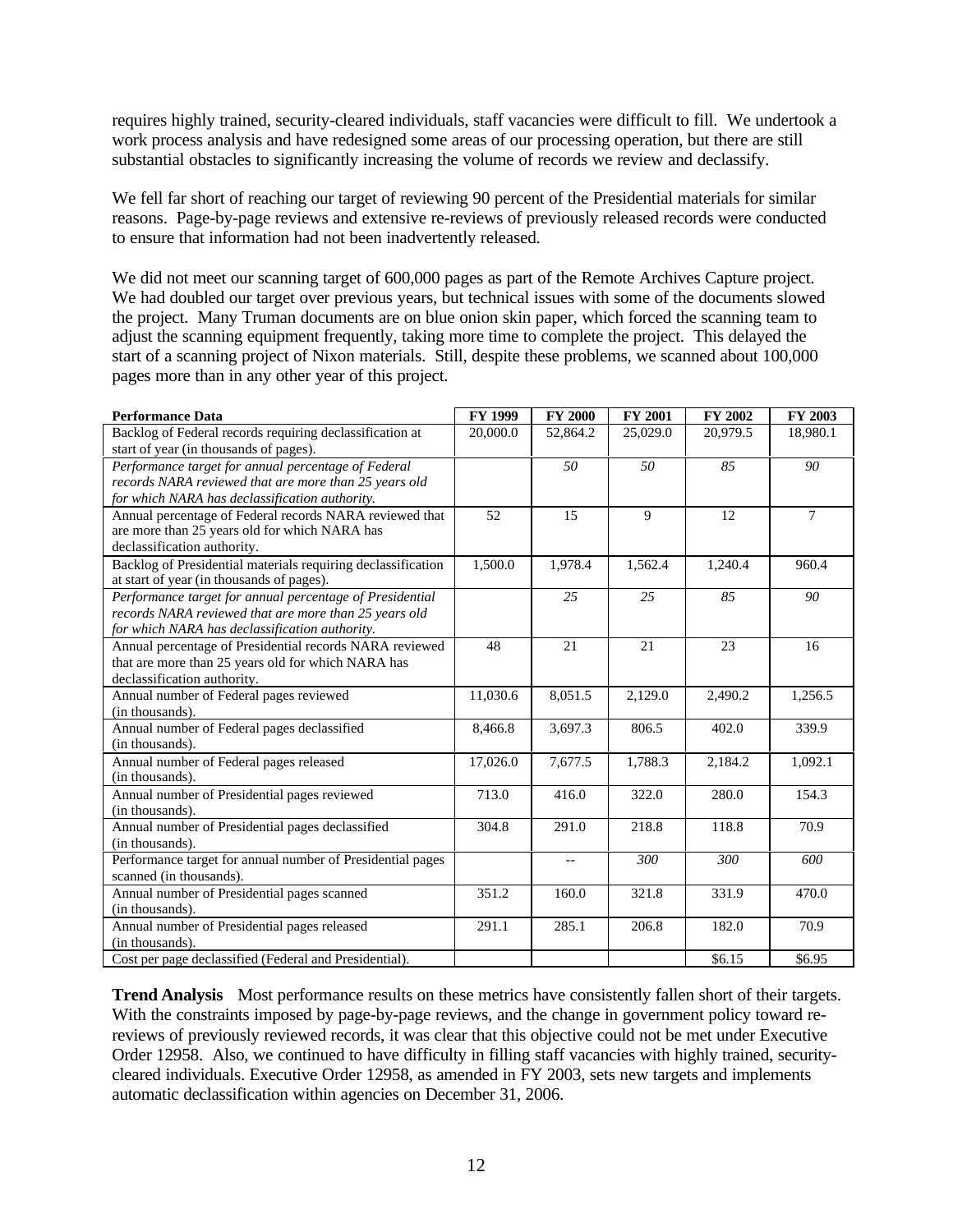**FY 2004 Performance Plan Evaluation** We will prepare a declassification plan that describes how we plan to achieve the targets set in the amended Executive Order, but for the reasons stated above, we believe it will be very difficult to meet these targets. We will continue our partnerships with several agencies that are providing declassification support. In addition, we have set up a referral center for Federal agencies that hold equities in the records. We plan to conduct a survey of those record groups that are not being reviewed by the originating agency to determine which agencies have equities in the records and make referrals to those agencies.

#### 2.6 PRESIDENTIAL RECORDS

**FY 2003 Objective**  $\Box$  Process an additional 2 percent of Clinton Presidential records for opening January 20, 2006. **Results** ◆ We have processed less than 1 percent of the Presidential records for opening January 20, 2006.

**Explanation** We made no progress on processing additional records this year because of continued special access demands for Clinton Administration records. The largest amount of time this year was spent providing materials to congressional committees, executive branch agencies, and the White House for the ongoing business of government.

| <b>Performance Data</b>                                                                  | <b>FY 2001</b> | <b>FY 2002</b> | <b>FY 2003</b> |
|------------------------------------------------------------------------------------------|----------------|----------------|----------------|
| Performance target for cumulative percent of Clinton Presidential and Vice               |                |                |                |
| Presidential traditional records processed for opening January 20, 2006.                 |                |                |                |
| Cumulative percent of Clinton Presidential and Vice Presidential traditional records     |                |                | 0.8            |
| processed for opening January 20, 2006.                                                  |                |                |                |
| Cumulative cubic feet of Clinton Presidential and Vice Presidential traditional records. | 28,925         | 28,925         | 37.686         |
| Cumulative cubic feet of Clinton Presidential and Vice Presidential traditional records  | 291            | 291            | 291            |
| processed for opening.                                                                   |                |                |                |
| Cumulative percent of Clinton Presidential and Vice Presidential electronic records      |                |                |                |
| processed for opening January 20, 2006.                                                  |                |                |                |
| Cumulative percent of Clinton Presidential and Vice Presidential artifacts processed     |                |                |                |
| for opening January 20, 2006.                                                            |                |                |                |

**FY 2004 Performance Plan** Future progress in processing the records may be hindered by continued special access requests or subpoenas for the records of the Clinton Administration. We also must begin to plan for the move of the Clinton project to the new library building in 2004.

## 2.7 NHPRC GRANTS

**FY 2003 Objective**  $\boxtimes$  Produce results promised in grant applications approved by the Commission for 85 percent of all NHPRC-assisted projects.

the results promised in their grant applications.

#### **Results** ◆ Of the NHPRC-assisted projects completed, 86 percent produced

*"Without NHPRC support, it would have been impossible for us to preserve these collections."*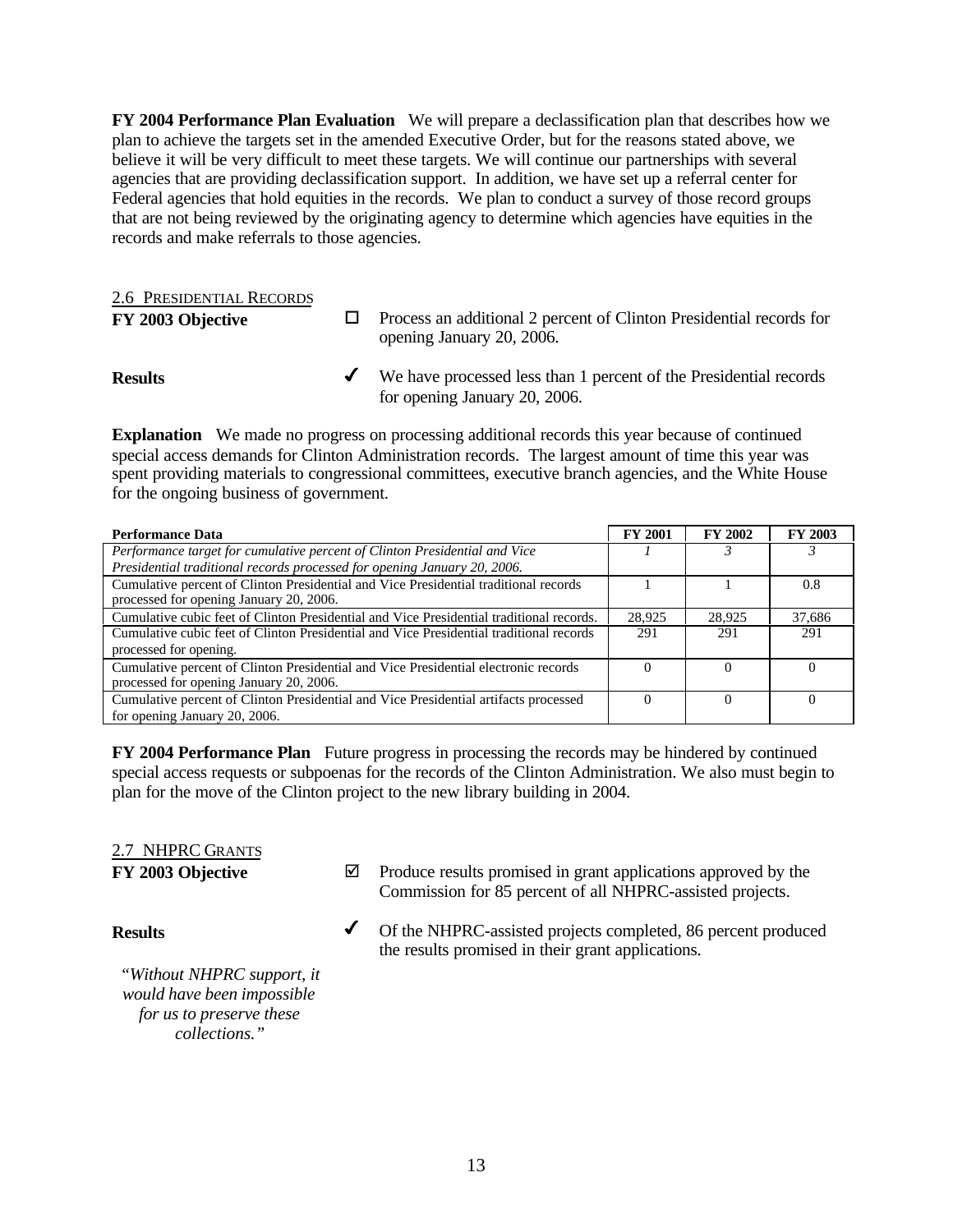| <b>Performance Data</b>                                   | <b>FY 1999</b> | <b>FY 2000</b> | <b>FY 2001</b> | <b>FY 2002</b> | <b>FY 2003</b> |
|-----------------------------------------------------------|----------------|----------------|----------------|----------------|----------------|
| Performance target for percent of NHPRC grant-funded      | 80             | 82             | 84             | 84             | 85             |
| projects produced results promised in grant applications. |                |                |                |                |                |
| Percent of NHPRC grant-funded projects produced results   | 89             | 94             | 91             | 79             | -86            |
| promised in grant applications.                           |                |                |                |                |                |
| Number of NHPRC-assisted projects completed.              | 100            | 67             | 115            | 104            | 72             |
| Number of NHPRC-assisted projects that produced the       | 89             | 63             | 105            | 82             | 62             |
| results promised.                                         |                |                |                |                |                |

**Trend Analysis** Fewer grants were completed in FY 2003 than in the past two years, due to the fact that many of our grants are accomplished over several years and fewer were scheduled to complete in FY 2003 than in 2001 and 2002. The types of grants we fund also influence our overall results. Certain grants, such as research and development grants, have a higher risk of not achieving their intended results, as was the case in FY 2002, while in FY 2003, none of our completed grants were high risk. Also, in FY 2002, we changed our methodology slightly by requiring a higher percentage of successful completed criteria and creating more measurable and tighter criteria, thus raising the bar for a project to be deemed successful.

**FY 2004 Performance Plan Evaluation** We expect to award more grants in FY 2004, as more funds are made available than last year. However, this may be offset some as costs overall increase and more expensive projects are included in the funding mix. We expect to be able to meet our FY 2004 target.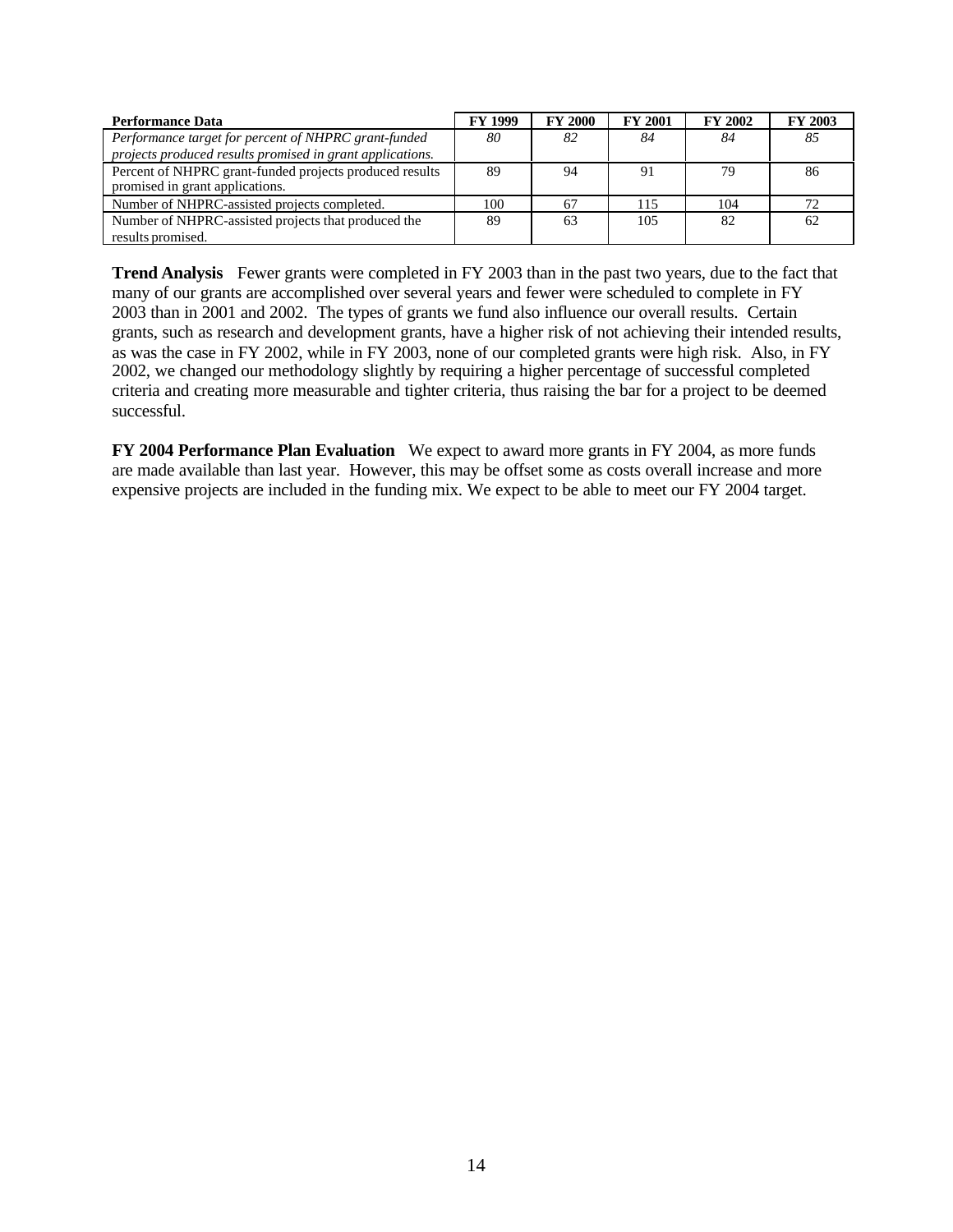#### **STRATEGIC GOAL 3: SPACE AND PRESERVATION**

ALL RECORDS WILL BE PRESERVED IN APPROPRIATE SPACE FOR USE AS LONG AS NEEDED.

#### **Long Range Performance Targets** 3.1. By 2007, 90 percent of NARA holdings are in appropriate space.

3.2. By 2007, 50 percent of NARA's at-risk archival holdings are appropriately treated or are housed so as to retard further deterioration.

3.3. By 2007, 97 percent of NARA's electronic holdings are preserved and accessible, regardless of their original format.

#### **FY 2003 Resources Available to Meet This Goal:** \$104,109,000; 373 FTE

#### 3.1 HOLDINGS IN APPROPRIATE SPACE

| FY 2003 Objectives                                                                    | ☑      | Complete restoration and preservation of the Rotunda murals and<br>reinstall the murals in the Rotunda.                                          |
|---------------------------------------------------------------------------------------|--------|--------------------------------------------------------------------------------------------------------------------------------------------------|
| "walk up to the buffed and<br>beautified marble Rotunda,<br>where the newly installed | ☑      | Complete conservation work and redisplay Charters of Freedom in<br>the Rotunda.                                                                  |
| Constitution, Bill of Rights and<br>Declaration of Independence                       | □      | Complete renovation modifications in the Rotunda.                                                                                                |
| will take your breath away."<br>Washington Post, 12/18/03                             | ☑      | Complete construction of new microfilm research room, research<br>center, and library in the National Archives Building.                         |
|                                                                                       | ☑      | Complete installation of two new chillers for HVAC supply and<br>complete construction of new steam tunnel in the National<br>Archives Building. |
| "This tour brought a grown<br>man to tears today."                                    | ☑      | Open renovated Presidential Gallery at Eisenhower Library.                                                                                       |
|                                                                                       | $\Box$ | Complete construction of Roosevelt Library Visitors Center.                                                                                      |
| "The museum has made me<br>more appreciative of the work                              |        | Complete Phase I of renovation and addition project at Ford<br>Museum.                                                                           |
| of all Presidents."                                                                   | ☑      | Complete plaza and seawall repair project at Kennedy Library.                                                                                    |
|                                                                                       | ☑      | Reach 60 percent completion of renovation and addition to the<br>Reagan Library.                                                                 |
|                                                                                       | ☑      | Award construction contract for the Southeast Regional Archives<br>building.                                                                     |
|                                                                                       | □      | Contract for a cost-benefit study for the storage and preservation<br>of military personnel records.                                             |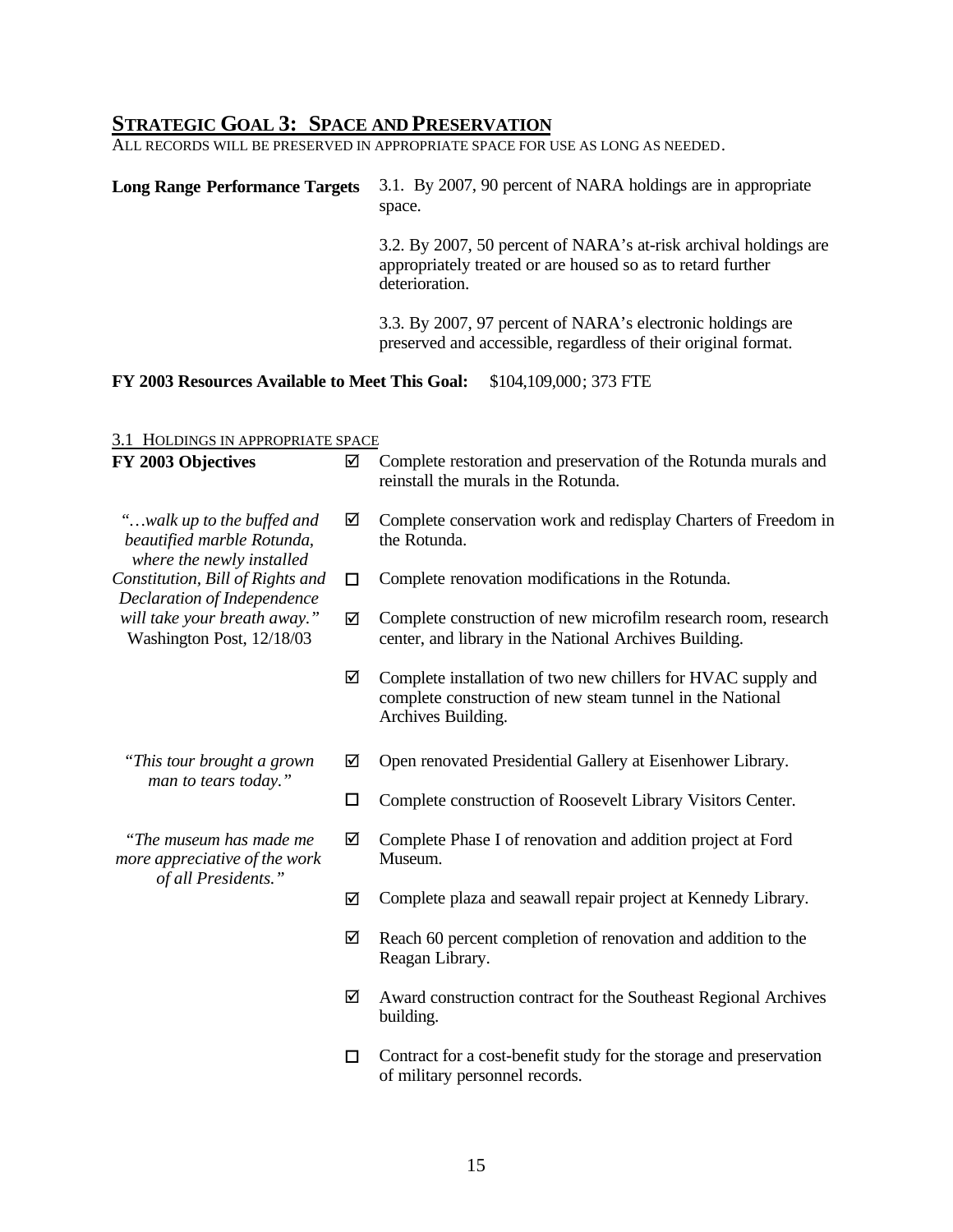|                                                     | ☑ | Complete buildout of three new records center storage bays in<br>Dayton.                                                                                            |
|-----------------------------------------------------|---|---------------------------------------------------------------------------------------------------------------------------------------------------------------------|
|                                                     | ☑ | Acquire additional records center storage space in the Kansas City<br>area.                                                                                         |
|                                                     | ☑ | Award contract for brokerage services for acquisition of land for<br>Alaska Regional Records Services Facility.                                                     |
| <b>Results</b>                                      | ✔ | We completed all renovations of the Rotunda, except the<br>decorative bronze ornamentation on the display cases, and<br>reopened the Rotunda on September 17, 2003. |
|                                                     | ✔ | The Research Complex—microfilm research rooms, research<br>center, and library in the National Archives Building—was opened<br>to the public on October 27, 2003.   |
| "FDR Library is a marvelous"<br>national treasure." | ✔ | We completed 86 percent of the Roosevelt Library Visitor Center.                                                                                                    |
|                                                     | ✔ | We awarded a contract for a modeling study for the storage and<br>preservation of military personnel records on October 31, 2003.                                   |

**Explanation and FY 2004 Performance Plan Evaluation** All renovations and conservation work were substantially completed in time to re-dedicate the Rotunda at a reopening celebration on September 17, 2003. Because of quality problems with some bronze work on display cases, this work needs to be redone; however, these problems did not delay any other work.

A wet spring and summer slowed construction of the Roosevelt Library Visitor Center, a joint project with the National Park Service. However, work was substantially complete by the dedication date of November 15, 2003.

A construction contract was awarded for the Southeast Regional Archives on May 23, 2003, but start of construction was delayed until GAO decided on two protests. Once the protests were dismissed in September, an order to proceed was issued; however, the delayed start will push back completion of the building by several months.

#### 3.2 PRESERVATION OF AT-RISK HOLDINGS

| FY 2003 Objectives |   | Appropriately treat or house 36 percent of NARA's at-risk archival<br>holdings so as to retard further deterioration.                                                            |
|--------------------|---|----------------------------------------------------------------------------------------------------------------------------------------------------------------------------------|
|                    | □ | Prepare 2,200 cubic feet of Final Pay Vouchers and Payrolls for<br>reformatting; reformat approximately 3,400 cubic feet of Multiple<br>Name Pay Vouchers and Payrolls, at NPRC. |
|                    | ப | Select vendor and conduct pilot project for scanning and digital<br>enhancement of VA Master Index at NPRC.                                                                      |
| <b>Results</b>     | ✔ | We treated or housed 35 percent of NARA's at-risk holdings so as<br>to retard further deterioration.                                                                             |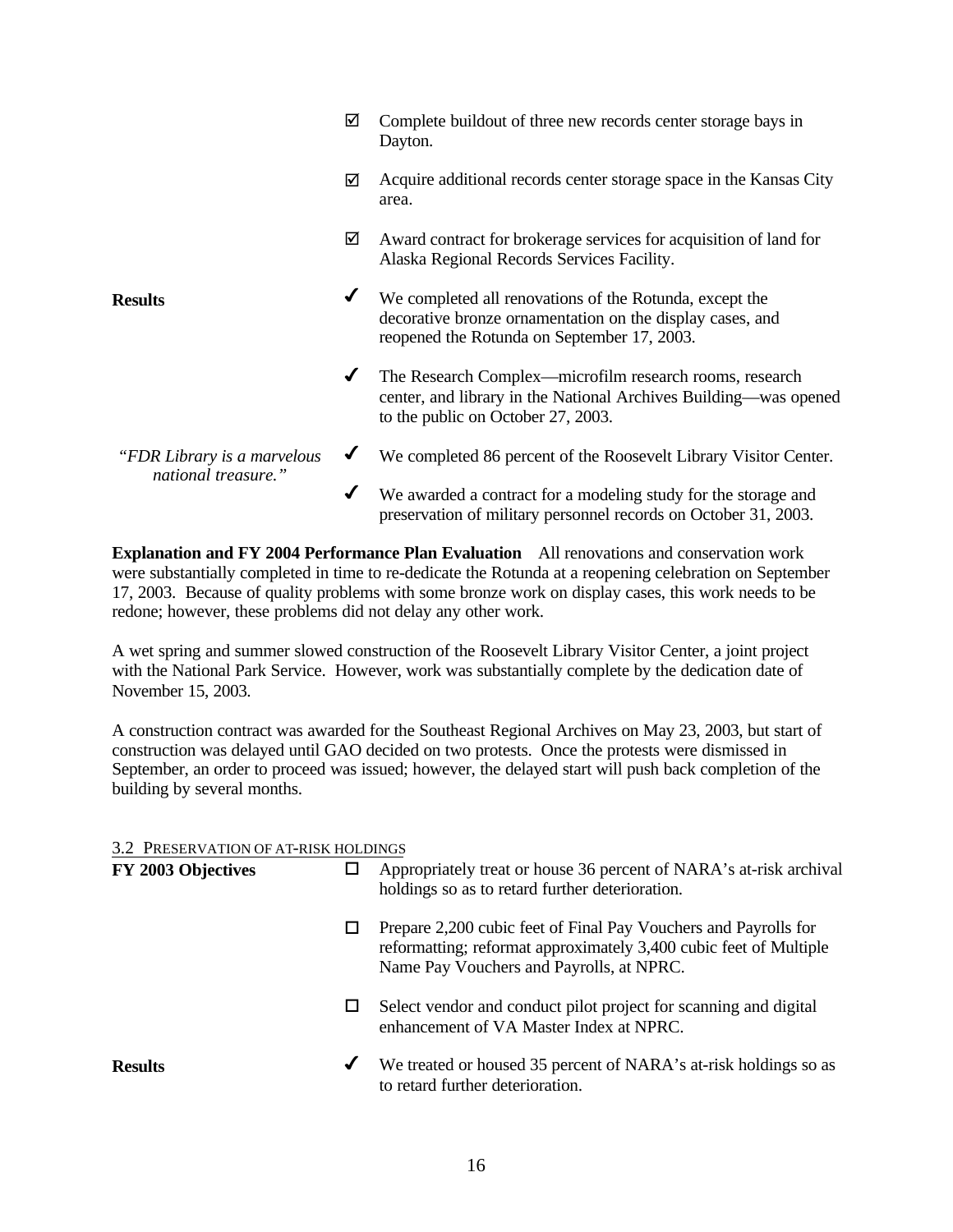- $\checkmark$  We completed a risk assessment of Official Military Personnel Files at NPRC.
- $\checkmark$  We reformatted approximately 150 cubic feet of Multiple Name Pay Vouchers and Payrolls.
- ◆ We located a record copy of the VA Master Index and made reference copies.

**Explanation** We adjusted our NPRC preservation performance objectives for FY 2003 to focus on performing a risk assessment on Official Military Personnel Files (OMPFs). This activity was completed in September, after a sample, consisting of 12,071 cubic feet of the 1.5 million cubic feet of OMPFs held at the National Personnel Records Center, had been surveyed and assessed to determine their condition. The data collected from this survey will be used to determine appropriate handling, preservation, and storage requirements for the records, as well as evaluating reformatting options. It will also provide the basis for making key decisions on building and storage space design and environmental conditions for these important records as they transition from pre-archival to archival holdings.

Because of our focus on risk assessment, we completed only a small amount of reformatting of Multiple Name Pay Vouchers and Payrolls. We found that a preservation project of the VA Master Index was unnecessary to undertake after we were able to locate a record copy of the Index and make reference copies for use by each of the reference areas at NPRC.

| <b>Performance Data</b>                                   | <b>FY 1999</b> | <b>FY 2000</b> | <b>FY 2001</b> | <b>FY 2002</b> | FY 2003 |
|-----------------------------------------------------------|----------------|----------------|----------------|----------------|---------|
| Performance target for percent of cumulative backlog      |                |                | 30             | 32             | 36      |
| ever treated.                                             |                |                |                |                |         |
| Percent of cumulative backlog ever treated.               | 3.1            | 24.9           | 28.1           | 32.0           | 35.3    |
| Start of year backlog volume of at-risk archival holdings | 161,478        | 156,020        | 196,674        | 174,156        | 187,922 |
| (cubic feet).                                             |                |                |                |                |         |
| Volume of at-risk archival holdings that received         | 4.971          | 35.133         | 26,403         | 10.510         | 16.626  |
| conservation treatment this year (cubic feet)             |                |                |                |                |         |
| Cumulative volume of at-risk archival holdings in cold    |                | 46.977         | 61,056         | 61,885         | 72.734  |
| storage (cubic feet).*                                    |                |                |                |                |         |
| Percent of cumulative backlog treated this year.          | 3.1            | 22.5           | 13.4           | 6.0            | 8.8     |

*\* Includes both onsite and offsite holdings in cold storage.* 

**Trend Analysis** We continue to make progress in treating at-risk records. We preserved an additional 16,626 cubic feet of identified at-risk previously accessioned records last year, bringing the percent of records treated to 35 percent, up from 3 percent in FY 1999.

**FY 2004 Performance Plan Evaluation** Preservation work at the National Personnel Records Center will continue with work on the Final Pay Vouchers and Payrolls, as well as treating Army and Air Force Official Military Personnel Files damaged by the 1973 NPRC fire, especially those damaged by mold. However, some resources will be redirected in FY 2004 to assisting with the analysis of the risk assessment just completed.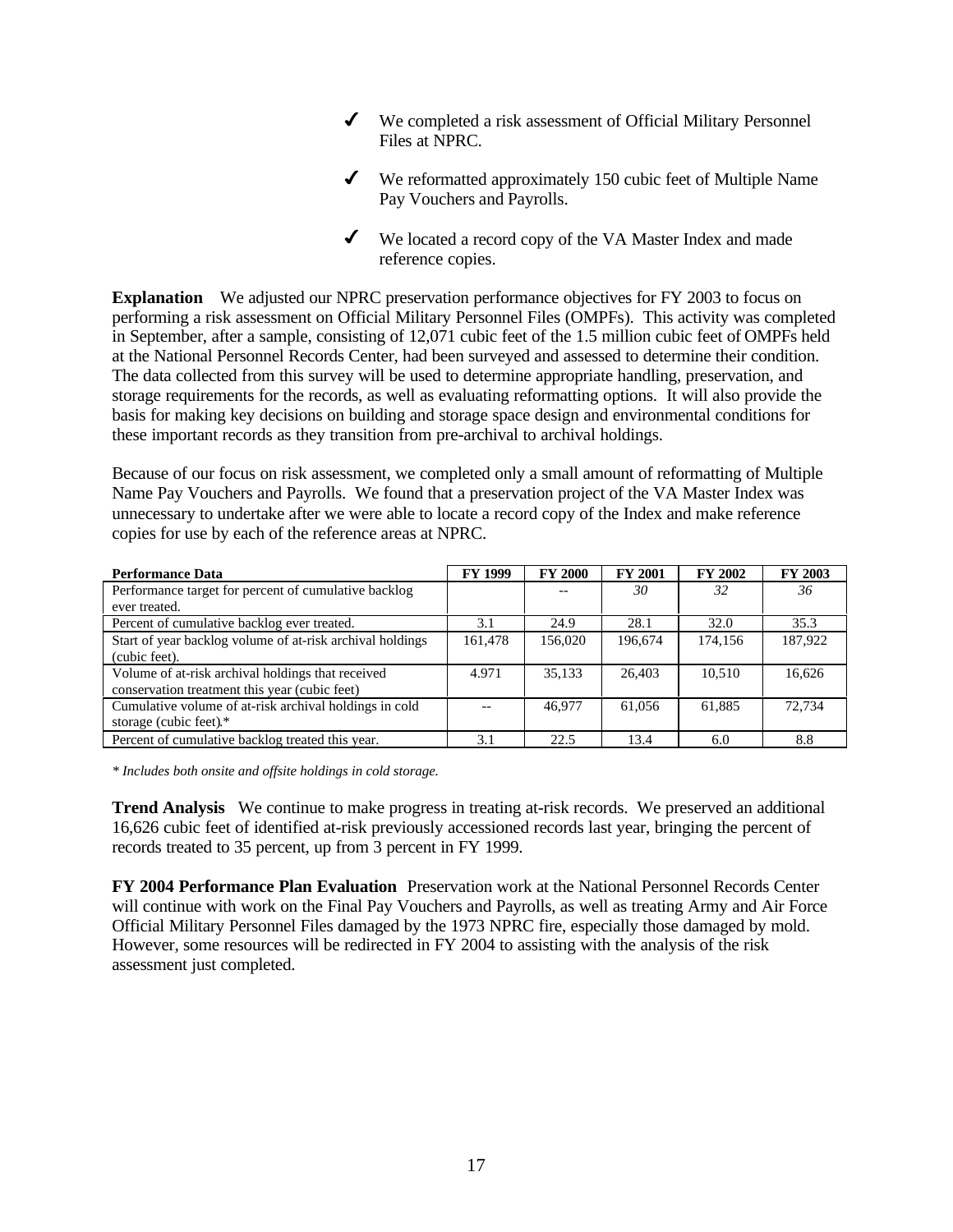3.3 PRESERVATION OF ELECTRONIC RECORDS

| FY 2003 Objective | ☑ | Preserve and make accessible 65 percent of NARA's electronic<br>holdings, regardless of their original format                                                                                                                                                                                      |
|-------------------|---|----------------------------------------------------------------------------------------------------------------------------------------------------------------------------------------------------------------------------------------------------------------------------------------------------|
|                   | □ | Ensure schedule variance of less than 10 percent on major<br>milestones in the Electronic Records Archives (ERA) program:<br>Collaborative research and development for sustainable<br>solutions to electronic records challenges.<br>Design, development, and deployment of NARA's ERA<br>system. |
| <b>Results</b>    |   | We managed and preserved 93 percent of NARA's electronic<br>holdings, regardless of their original format.                                                                                                                                                                                         |
|                   |   | We completed a prototype implementation of a persistent archival<br>system at the Bush Library as part of our ERA collaborative<br>research and development activities.                                                                                                                            |
|                   |   | We completed development of a detailed ERA work breakdown<br>schedule and awarded a contract to implement an earned value<br>management system.                                                                                                                                                    |
|                   |   | We prepared documentation to support an ERA design contract<br>award in FY 2004.                                                                                                                                                                                                                   |

**Explanation** As the number of electronic records in NARA custody grows rapidly each year, we are taking positive steps to address electronic records challenges for the future with the Electronic Records Archives program. We continued several collaborative research partnerships aimed at developing sustainable solutions to electronic records challenges.

We implemented a persistent archives prototype at the George Bush Presidential Library to better understand and evaluate the capabilities of such a system and its usefulness for preserving electronic records. We expanded the collections of records studied in the prototype to include web sites of the Presidential libraries of Presidents Johnson, Reagan, Ford, and Eisenhower, and collections of Federal agency web site snapshots taken at the end of the Clinton Administration, which contribute toward an overall collection of about 17 million logical data records.

We made significant strides in preparing for a contract award to design the ERA system. We issued a Request for Comments; draft Request for Proposal (RFP), including a requirements document; and held an Industry Day to encourage dialogue with industry, allow additional input to the requirements document, and extend market research. We delayed the release of the RFP to early FY 2004 so that we could improve the completeness of the solicitation package and ensure that we had solid input from industry. The delay also allowed us to seek input from other Government agencies experienced in large acquisitions to incorporate their lessons learned. We updated and maintained the 36 core ERA Program documents, including a program management plan, risk management plan, system security plan, and a capital assets plan and business case. We developed a detailed project work breakdown structure, and performed schedule risk analysis to determine an acquisition program baseline, which was submitted to the Office of Management and Budget.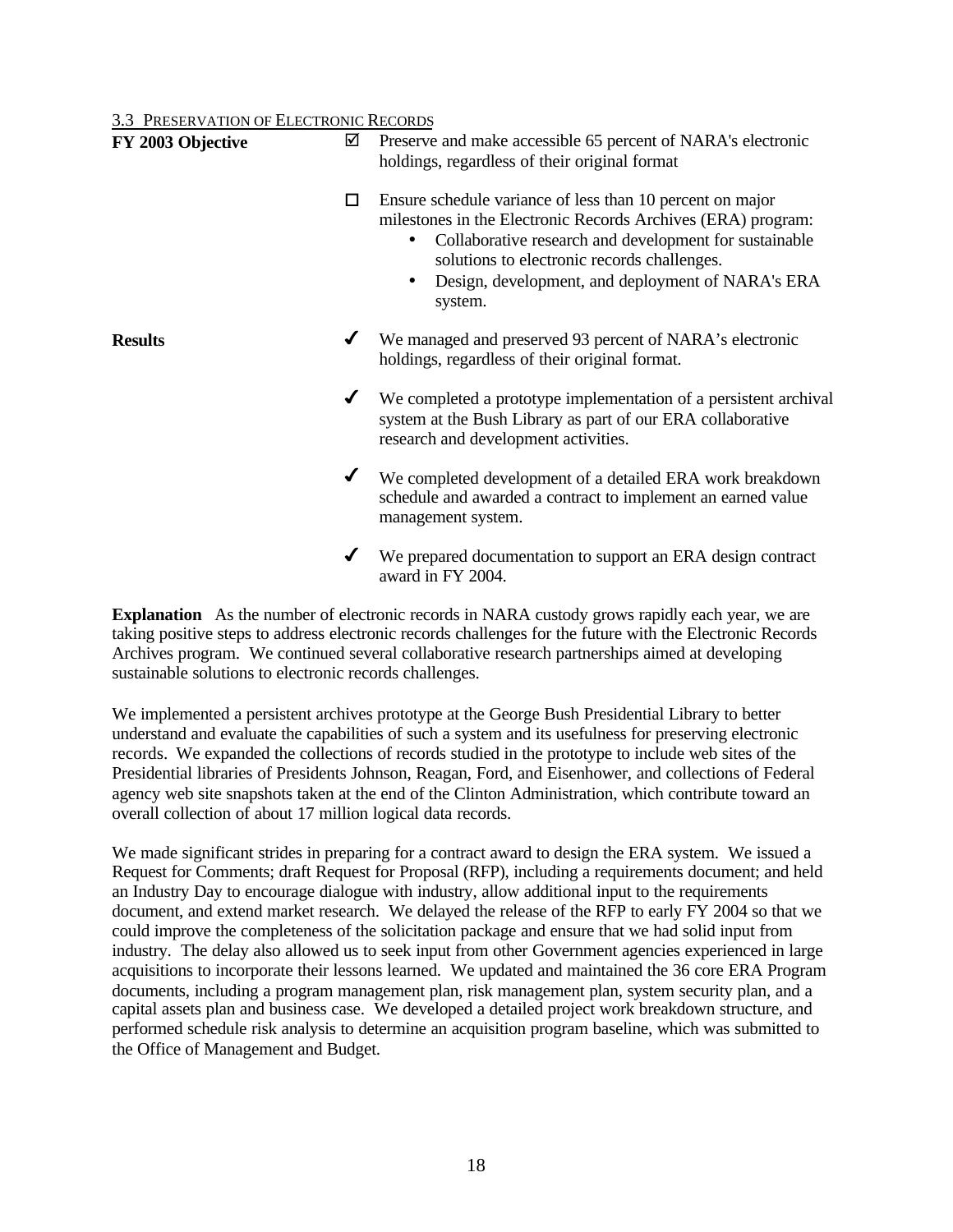| <b>Performance Data</b>                                                              | <b>FY 2001</b> | <b>FY 2002</b> | FY 2003 |
|--------------------------------------------------------------------------------------|----------------|----------------|---------|
| Performance target of percent of NARA's electronic holdings preserved in             | 40             | 60             | 65      |
| preparation for their transfer to the Electronic Records Archives.                   |                |                |         |
| Percent of NARA's electronic holdings preserved in preparation for their transfer to | 97             | 98             | 97      |
| the Electronic Records Archives.                                                     |                |                |         |
| Number of logical data records in NARA's custody (in millions).                      | 2.344.5        | 3.713.9        | 4.742.9 |
| Number logical data records preserved (in millions).                                 | 2.271.7        | 3.623.4        | 4.594.4 |
| Percent of Presidential logical data records managed and preserved.                  | 99             | 49             | 49      |
| Number of Presidential logical data records (in millions).                           | 2.2            | 35.3           | 35.3    |
| Number of Presidential logical data records preserved (in millions).                 | 2.2            | 17.3           | 17.3    |
| Per megabyte cost for preserving archival electronic records.                        |                |                | \$4.50  |

**Trend Analysis** Overall, the number of logical data records in NARA custody increased by 27 percent since FY 2002, an increase of more than 1.2 billion logical data records, and a 101 percent increase since FY 2001, the first year we began counting logical data records. It is important to note that we are only able to take custody and copy these electronic records for preservation, and that is all our performance data represents. The ability to preserve these records in a persistent format over time and to make these records readily accessible to the public is being addressed within the scope of the ERA Program.

**FY 2004 Performance Plan Evaluation** We expect to see significant growth in the number of logical data records in NARA's custody, particularly because NARA is expanding the number of records formats we will accept as part of the Electronic Records Management Initiative (see page 2). We expect to make significant progress on ERA as we continue our collaborative research and development efforts with our partners, and begin to design the system with a contract awarded in FY 2004.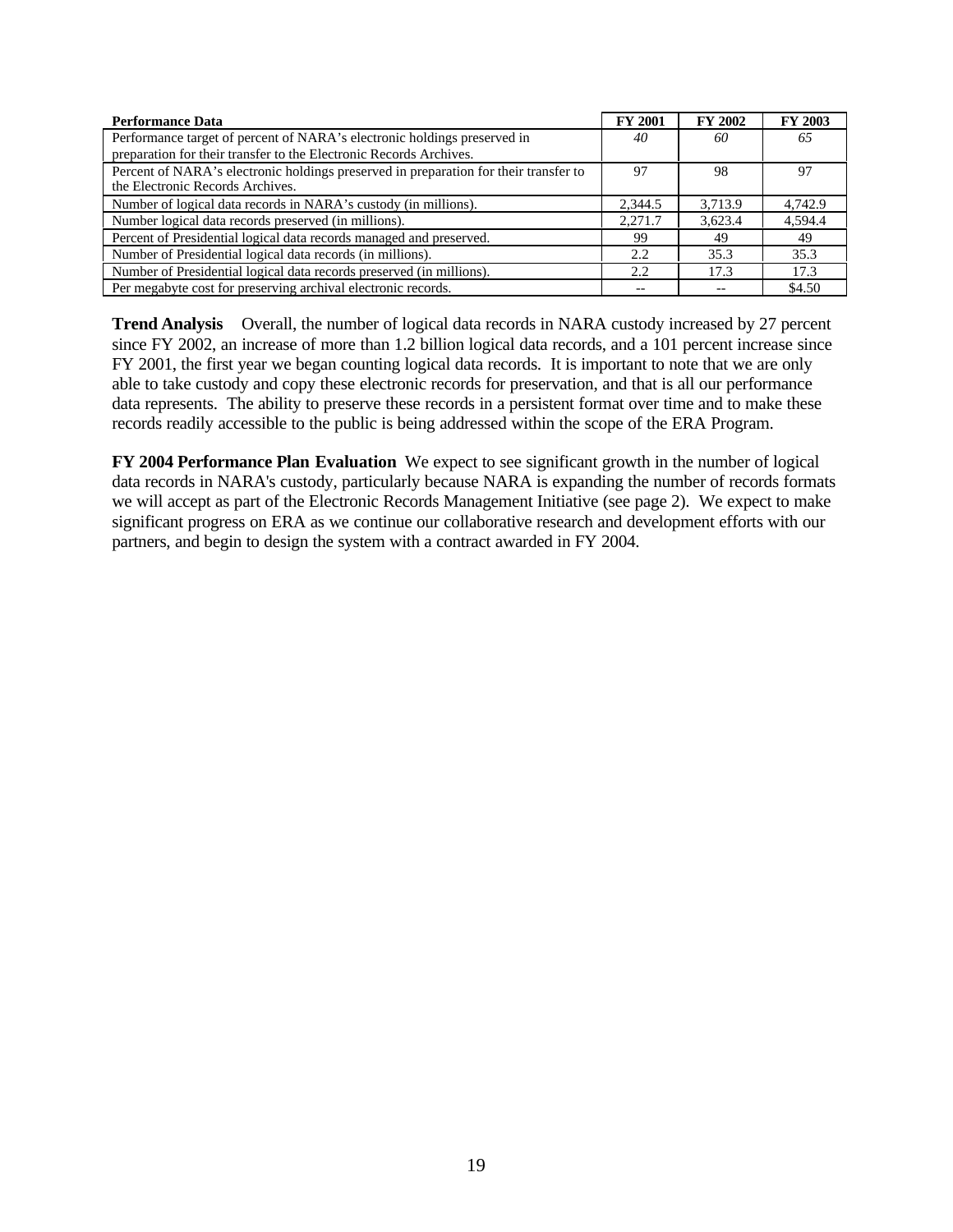#### **STRATEGIC GOAL 4: INFRASTRUCTURE**

NARA'S CAPABILITIES FOR MAKING CHANGES NECESSARY TO REALIZE OUR VISION WILL CONTINUOUSLY EXPAND.

| <b>Long Range Performance Targets</b> | 4.1. By 2003, 100 percent of employee performance plans and<br>100 percent of staff development plans are linked to strategic<br>outcomes.               |
|---------------------------------------|----------------------------------------------------------------------------------------------------------------------------------------------------------|
|                                       | 4.2. By 2007, the percentages of NARA employees in<br>underrepresented groups match their respective availability levels<br>in the Civilian Labor Force. |
|                                       | 4.3. By 2007, NARA will accept 100 percent of the legal<br>documents submitted electronically for publication in the Federal<br>Register.                |
|                                       | 4.4. By 2007, NARANET will have a 95-percent-effective<br>computer and communications infrastructure.                                                    |

**FY 2003 Resources Available to Meet This Goal:** Goal 4 supports goals 1 through 3. Resources available are included in the totals for those goals.

#### 4.1 PERFORMANCE AND DEVELOPMENT PLANS

| FY 2003 Objectives |   | Maintain 95 percent of employee performance plans linked to<br>strategic outcomes. |
|--------------------|---|------------------------------------------------------------------------------------|
|                    | ப | Maintain 95 percent of staff development plans linked to strategic<br>outcomes.    |
| <b>Results</b>     | ✔ | We linked 93 percent of employee performance plans to strategic<br>outcomes.       |
|                    | ✔ | We linked 91 percent of staff development plans to strategic<br>outcomes.          |

**Explanation** At 93 percent, we fell slightly short of meeting our goal of linking 95 percent of all employee performance plans to strategic outcomes. However, counting only permanent employees, we met the target of 95 percent. At 91 percent, we also fell slightly short of meeting our target for linking 95 percent of staff development plans to strategic outcomes. Several organizations, particularly those with regional offices working through a central office, faced a reporting lag time in entering their data into the agency collection database, even though they went through the process of updating performance plans and staff development plans. Taking these reporting lags into account, nearly 96 percent of NARA employees possessed staff development plans linked to NARA strategic outcomes.

| <b>Performance Data</b>                                                                 | <b>FY 2001</b>   | <b>FY 2002</b> | <b>FY 2003</b> |
|-----------------------------------------------------------------------------------------|------------------|----------------|----------------|
| Performance target for percent of staff having performance plans that link to strategic | 50               | 95             | 95             |
| outcomes.                                                                               |                  |                |                |
| Percent of staff having performance plans that link to strategic outcomes.              | 48               | 80             | 93             |
| Number of NARA staff having performance plans that link to strategic outcomes.          | L <sub>439</sub> | 2.497          | 2,874          |
| Performance target for percent of permanent staff having staff development plans that   |                  | 50             | 95             |
| link to strategic outcomes.                                                             |                  |                |                |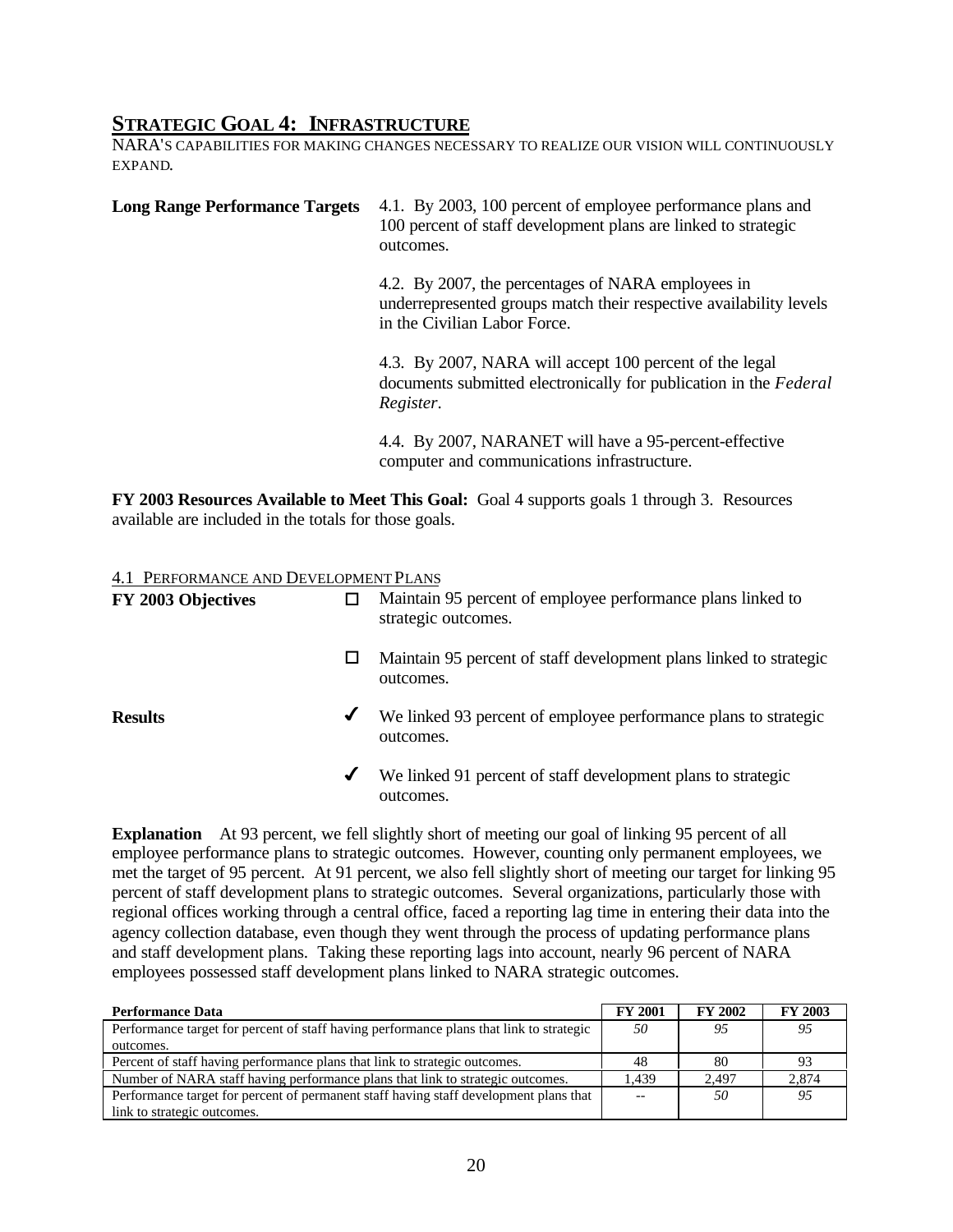| <b>Performance Data</b>                                                          | <b>FY 2001</b> | <b>FY 2002</b> | <b>FY 2003</b> |
|----------------------------------------------------------------------------------|----------------|----------------|----------------|
| Percent of permanent staff having staff development plans that link to strategic |                |                | 91             |
| outcomes.                                                                        |                |                |                |
| Number of NARA staff having staff development plans that link to strategic       |                |                | 2,425          |
| outcomes.                                                                        |                |                |                |
| Number of NARA permanent staff.                                                  | 2.709          | 2.733          | 2.672          |

**FY 2004 Performance Plan Evaluation** We will continue to engrain the process of linking performance plans and staff development plans to strategic outcomes for all employees throughout NARA. We will also develop a process for determining the benefits employees gain from the staff development plan process.

#### 4.2 EQUAL EMPLOYMENT OPPORTUNITY

| FY 2003 Objectives | □            | Ensure the percentages of NARA employees in underrepresented<br>groups match 65 percent of their respective availability levels in<br>the Civilian Labor Force.                                |
|--------------------|--------------|------------------------------------------------------------------------------------------------------------------------------------------------------------------------------------------------|
|                    | ☑            | Increase the percentage of people in underrepresented groups in<br>pools of applicants from which to select candidates for positions in<br>grades 13 and above over the percentage in FY 2002. |
| <b>Results</b>     | ✔            | We employed people in underrepresented groups so that our<br>percentages matched at least 60 percent of the national averages in<br>5 out of 6 underrepresented groups.                        |
|                    | $\checkmark$ | We increased the percentage of people in underrepresented groups<br>in pools of applicants for positions at Grades 13 and above from<br>85 percent to 97 percent.                              |
|                    | ✔            | We provided diversity training to 82 percent of NARA managers<br>and employees.                                                                                                                |

**Explanation** We completed a three-year initiative to deliver diversity training to all NARA employees and reached 82 percent of NARA employees by the end of the year. Although we did not reach every employee—because of the delivery method, new employees were not trained, and while mandatory, not every employee attended—we began to investigate follow-on training that might be included in new employee orientation.

We met our objective of employing people in underrepresented groups for 5 out of 6 underrepresented groups. We continue to seek out well-qualified applicants from such groups.

| Performance Data                                          | <b>FY 1999</b> | <b>FY 2000</b> | <b>FY 2001</b> | FY 2002 | <b>FY 2003</b> |
|-----------------------------------------------------------|----------------|----------------|----------------|---------|----------------|
| Percent of employees who have received diversity          | O              | 19             | 27             | 58      | 82             |
| training.                                                 |                |                |                |         |                |
| Performance target for percent of applicant pools for     |                | 49             | 64             | 75      | 94             |
| positions at grades GS-13 and above that contain people   |                |                |                |         |                |
| in underrepresented groups.                               |                |                |                |         |                |
| Percent of applicant pools for positions at grades GS-13  | 48             | 63             | 74             | 85      | 97             |
| and above that contain people in underrepresented groups. |                |                |                |         |                |
| Number of applicants (all grades).                        | --             | --             |                | 7.421   | 5.745          |
| Number of diverse applicants (who submitted optional      |                |                |                | 2,593   | 2.771          |
| form 3035).                                               |                |                |                |         |                |
| Number of applicant pools for positions in grades GS-13   | 21             | 24             | 53             | 101     | 63             |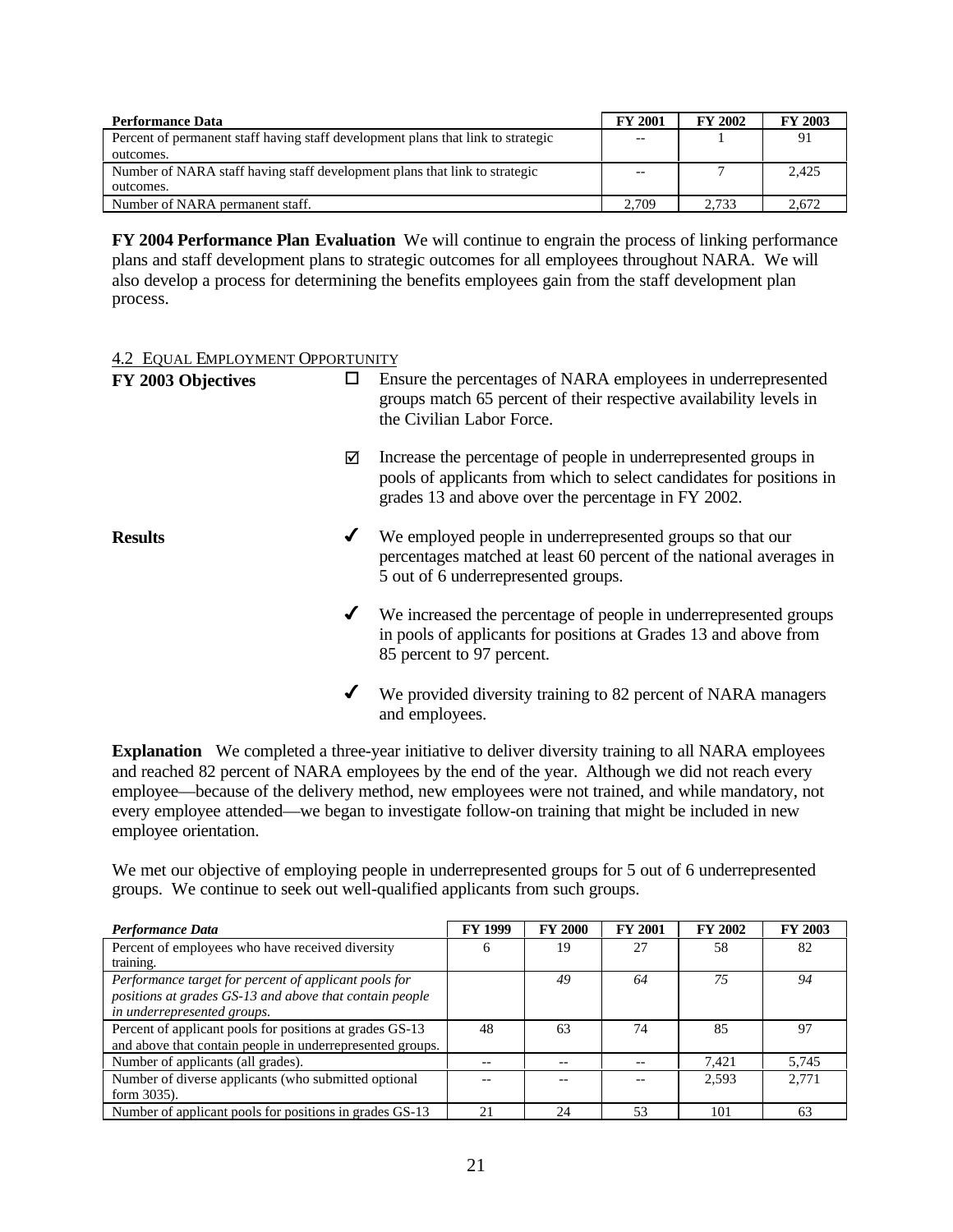| Performance Data                                          | <b>FY 1999</b> | <b>FY 2000</b> | <b>FY 2001</b> | <b>FY 2002</b> | FY 2003 |
|-----------------------------------------------------------|----------------|----------------|----------------|----------------|---------|
| and above.                                                |                |                |                |                |         |
| Number of pools for positions in grades GS-13 and above   | 10             | 15             | 39             | 86             | 61      |
| that had self-identified applicants in protected classes. |                |                |                |                |         |
| Percent of Civilian Labor Force rate used to determine if |                |                | 50             | 60             | 65      |
| underrepresented groups met employment target.            |                |                |                |                |         |
| Underrepresented groups of employees meeting target       |                |                |                |                |         |
| (checkmark indicates target met or exceeded)              |                |                |                |                |         |
| --Women                                                   |                |                |                |                |         |
| --Black                                                   |                |                |                |                |         |
| --Latino-Hispanic                                         |                |                |                |                |         |
| --Asian American/Pacific Islander                         |                |                |                |                |         |
| --American Indian/Alaskan Native                          |                |                |                |                |         |
| --Targeted disability                                     |                |                |                |                |         |

**Trend Analysis** In 5 years we have gone from 48 percent to 97 percent of our applicant pools for positions at grades GS-13 and above containing people from underrepresented groups. The data indicates that we are doing a better job at reaching a more diverse potential workforce. However, while we are receiving more applications from underrepresented groups than in previous years, we are still not able to meet our target for Latino-Hispanic employees.

**FY 2004 Performance Plan Evaluation** NARA is a member of the President's Task Force on Hispanic Employment, and has participated in the discussions and planning activities geared toward improving Latino-Hispanic representation in the Federal workforce. NARA continues to draw ideas and plans from these meetings to address solutions to this gap in employment.

#### 4.3 FEDERAL REGISTER PRODUCTION

| FY 2003 Objectives                                                               | ☑ | Fully deploy an electronic editing and publishing system.                                                                                                                         |
|----------------------------------------------------------------------------------|---|-----------------------------------------------------------------------------------------------------------------------------------------------------------------------------------|
| Results                                                                          | ✔ | We accepted an electronic editing and publishing system, and are<br>ready to begin accepting electronic submissions from 3 Federal                                                |
| "outstanding customer"                                                           |   | agencies in FY 2004.                                                                                                                                                              |
| service by putting our final<br>rule on public display in less<br>than 2 hours." |   | As part of the Administration's e-rule making initiative, we<br>launched <i>regulations.gov</i> , a web site that allows people to<br>comment on proposed Government regulations. |
|                                                                                  |   |                                                                                                                                                                                   |

**Explanation** Development of an electronic editing and publishing system (eDOCS) for the Office of the Federal Register was completed in FY 2003. The system will provide agencies that publish documents in the *Federal Register* the capability to transmit signed legal documents electronically, and provides the Office of the Federal Register with the ability to process these documents in a completely electronic environment. eDOCS is one of the first systems in the Federal Government to make possible governmentwide agency certification of signatures, in timely compliance with the Government Paperwork Elimination Act.

*Regulations.gov* consolidates proposed rules open for comment and published in the Federal Register into a single, user-friendly web site. This enables citizens to participate actively in Federal rulemaking on their own terms at a location and time of their choice.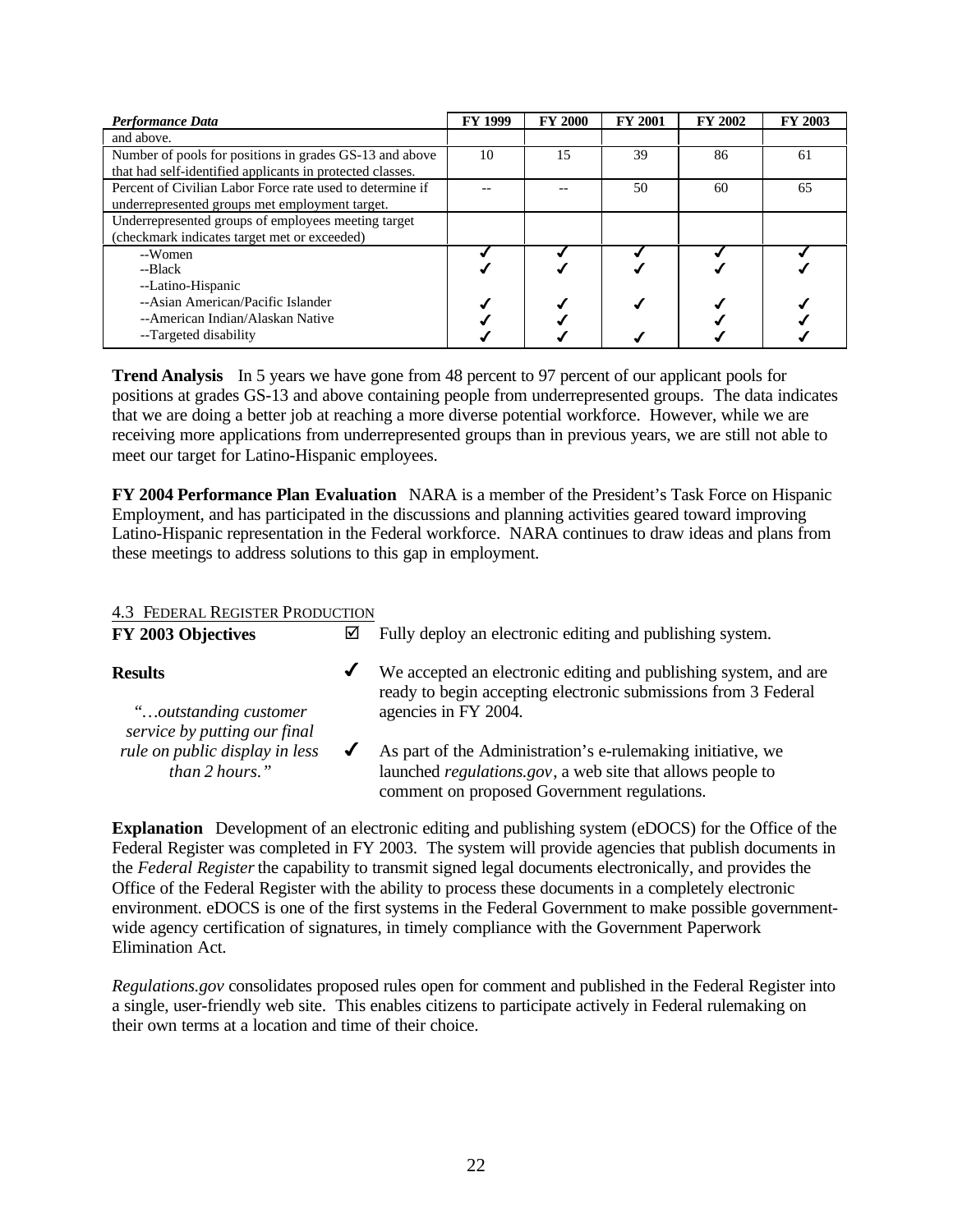| <b>Performance Data</b>                                            | <b>FY 2000</b> | <b>FY 2001</b> | <b>FY 2002</b>           | <b>FY 2003</b> |
|--------------------------------------------------------------------|----------------|----------------|--------------------------|----------------|
| Number of documents published in the Federal Register.             | 31.925         | 32,036         | 33,055                   | 32,066         |
| Number of rulemakings open for comment successfully retrieved at   | --             |                | $\overline{\phantom{m}}$ | 370.861*       |
| regulations.gov.                                                   |                |                |                          |                |
| Number of official Federal Register documents retrieved online (in | 154.9          | 162.7          | 150.0                    | 160.1          |
| millions)                                                          |                |                |                          |                |

*\*Statistics cover period from July through September 2003.* 

**Trend Analysis** There is insufficient data available to establish eDOCS trends.

**FY 2004 Performance Plan Evaluation** With deployment of eDOCS, the Office of the Federal Register begins a process of integrating the system into its production processes and replacing legacy manual and automated systems. The phased implementation (3 Federal agencies in FY 2004) will provide Federal Register managers with real-time experience in operating the increasingly electronic-based operations that result in a daily issue of the *Federal Register* being published every Federal business day of the year.

#### 4.4 COMPUTERS AND COMMUNICATIONS

| FY 2003 Objectives | ☑            | Ensure NARA has a 91-percent-effective computer and<br>communications infrastructure                                 |
|--------------------|--------------|----------------------------------------------------------------------------------------------------------------------|
|                    | □            | Certify the security and accredit 100 percent of the NARA<br>information systems for operation on our network.       |
|                    | □            | Complete prototype of an enterprise repository for NARA's<br>agency-wide data model and associated IT documentation. |
| <b>Results</b>     |              | We increased our overall network effectiveness to 96.9 percent.                                                      |
|                    | ✔            | We certified 96 percent of NARA information systems for<br>operation on our network.                                 |
|                    | $\checkmark$ | We completed a first draft of a prototype demonstration for<br>NARA's Enterprise IT Repository (NEITR).              |
|                    | ✔            | We provided IT annual security training at all our sites.                                                            |
|                    | ✔            | We launched our new intranet site, nara@work, to enhance<br>access to online resources for our staff.                |
|                    | ✔            | We upgraded our telephone system at 19 sites as part of a multi-<br>year agency-wide upgrade.                        |

**Explanation** We did not meet our goal for completing full certification and accreditation of 100 percent of NARA's information systems for operation on our network because of a change in the NIST guidance that we received in mid year. As a result we needed additional time to modify our Certification and Accreditation (C&A) plans and processes. We have two systems that still need to complete C&A. As a result of the C&A process, each NARA system now has a documented risk assessment, contingency plan, security test and evaluation plan, and a system security plan.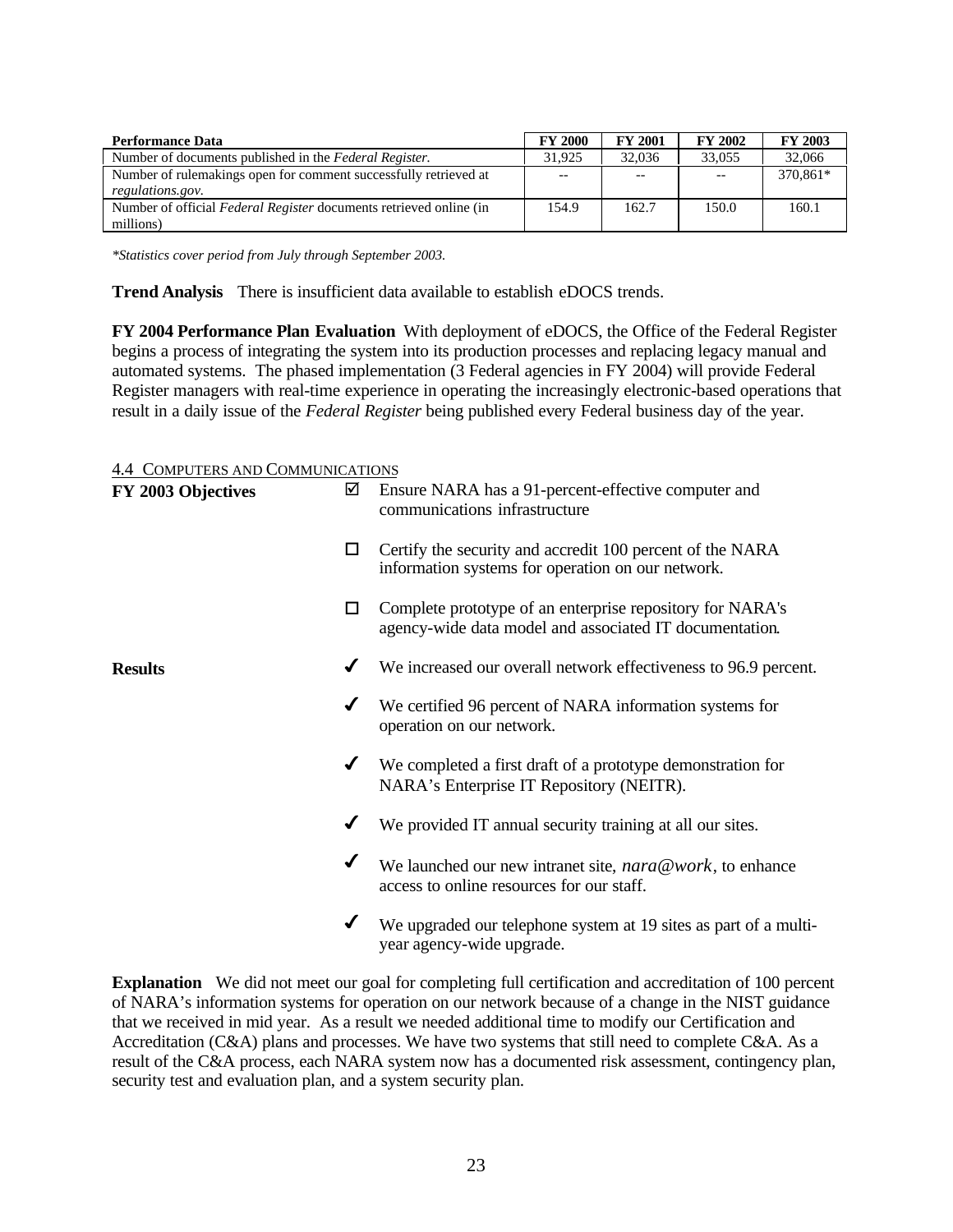Although we made significant progress in developing the repository prototype (NEITR), testing and stakeholder feedback were delayed because resources were needed to help develop ERA data requirements.

| <b>Performance Data</b>                                  | <b>FY 2000</b> | <b>FY 2001</b> | <b>FY 2002</b> | <b>FY 2003</b> |
|----------------------------------------------------------|----------------|----------------|----------------|----------------|
| Percent of overall NARANET effectiveness                 | 94             | 96.5           | 96.9           | 96.3           |
| Percent of network availability                          | 99.9           | 99.9           | 99.9           | 99.9           |
| Percent of user support services effectiveness           | 92.0           | 92.2           | 92.3           | 90.3           |
| Percent of service delivery to the desktop effectiveness | 90.1           | 97.5           | 98.5           | 98.6           |

**Trend Analysis** We have consistently exceeded our annual targets for NARANET effectiveness.

**FY 2004 Performance Plan Evaluation** We will complete C&A for the remaining two NARA systems. The C&A process is now incorporated in NARA's systems development life cycle to ensure that systems in development are fully accredited. C&A for each existing system will be repeated every three years or whenever major changes are made to a system. We will also implement new agency-wide disaster recovery processes and mechanisms. While we will continue to collect NARANET effectiveness data and manage to internal targets, our FY 2004 performance target will focus on the availability of the network to public users.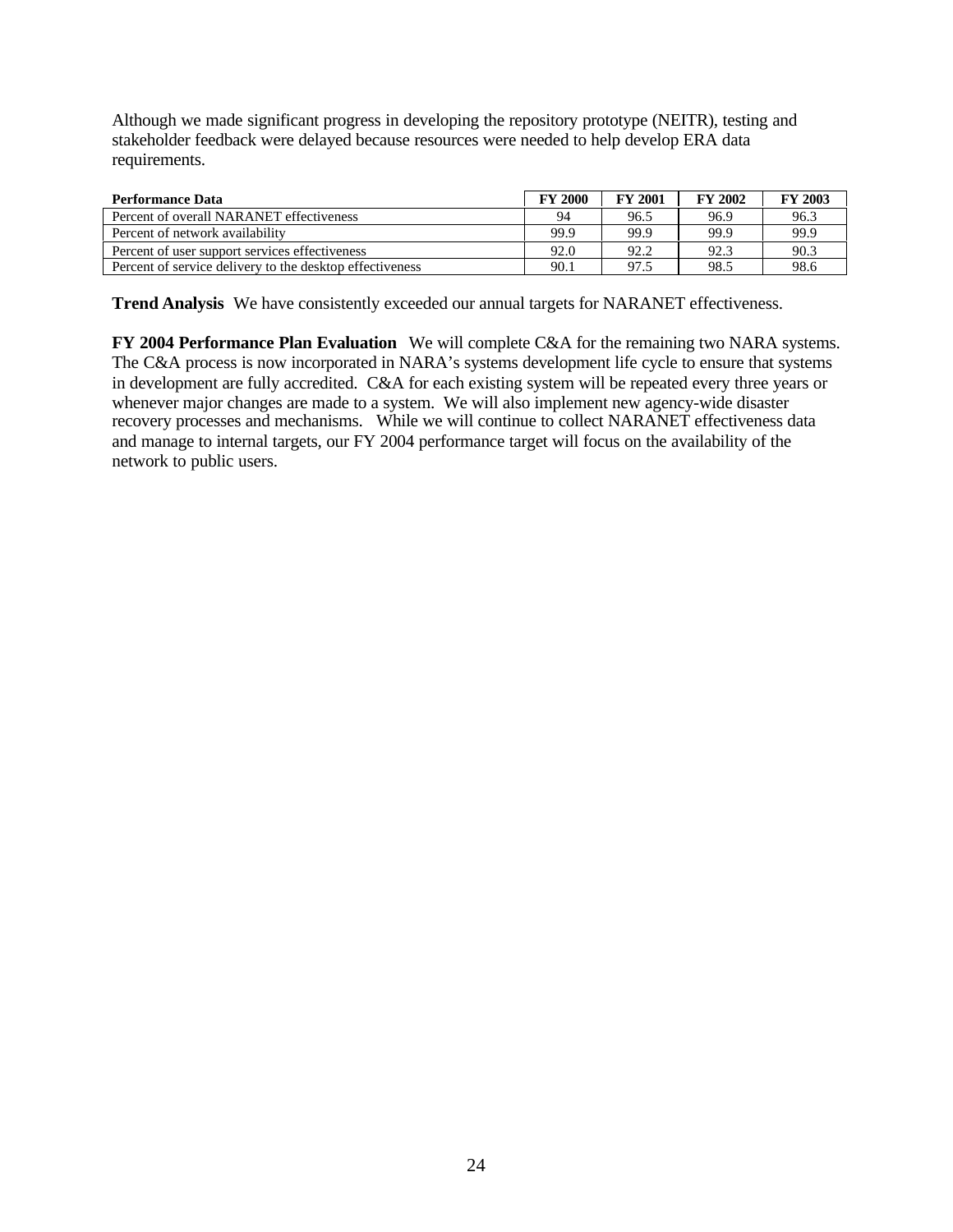#### **APPENDIX A: OUTPUTS**

This appendix contains supplemental output information on selected objectives in this report. Objectives not listed below have no significant supplemental data.

| <b>Performance Data</b>                              | <b>FY 1999</b> | <b>FY 2000</b> | <b>FY 2001</b> | <b>FY 2002</b> | <b>FY 2003</b> |
|------------------------------------------------------|----------------|----------------|----------------|----------------|----------------|
| Archival written requests answered.                  | 105,422        | 107,370        | 113,990        | 104,989        | 96,102         |
| Archival written requests answered within 10 working | 93,365         | 98,696         | 106,051        | 97,465         | 90,209         |
| days.                                                |                |                |                |                |                |
| Military records requests answered.                  | 1,248,652      | 1,150,436      | 1,084,731      | 738,950        | 753,605        |
| Military records requests answered within 10 working | 88,321         | 32,105         | 49,368         | 208,945        | 213,244        |
| days.                                                |                |                |                |                |                |
| Federal agency customers with appointments.          | 32,535         | 38,342         | 41,530         | 40,406         | 33,989         |
| Federal agency customers with appointments who have  | 32,435         | 38,109         | 41,381         | 40,314         | 33,944         |
| records waiting at requested time.                   |                |                |                |                |                |
| Routine Federal agency records center reference      | 10,252,193     | 9,286,882      | 14,967,471     | 12,131,086     | 11,084,089     |
| requests answered.                                   |                |                |                |                |                |
| Routine Federal agency records center reference      | 6,970,721      | 7,322,300      | 13,874,295     | 11,146,595     | 10,378,805     |
| requests answered that were ready when promised.     |                |                |                |                |                |
| Federal agency record center shipments were the      |                |                | 14,978,859     | 12,130,995     | 11,084,028     |
| records requested.                                   |                |                |                |                |                |
| Public education programs and workshops rated by     | 348            | 407            | 371            | 464            | 422            |
| users.                                               |                |                |                |                |                |
| Public education programs and workshops rated by     | 314            | 388            | 358            | 444            | 400            |
| users as "excellent" or "very good."                 |                |                |                |                |                |
| Number of FOIA requests received.                    | 7,612          | 9,32           | 8,456          | 9,987          | 5,182          |
| Number of FOIA requests answered.                    | 6,911          | 8,751          | 7,634          | 8,825          | 5,107          |
| Number of FOIA requests answered within 20 working   | 2,595          | 2,466          | 2,269          | 7,532          | 3,388          |
| days.                                                |                |                |                |                |                |

#### **2.1 Meet or exceed NARA's published standards for access to records and services.**

#### **4.2 Provide formal diversity training to 100 percent of NARA managers and employees.**

• 2,672 permanent employees; 2,184 received diversity training (82 percent).

#### **4.2 Employ and recruit percentages of people in underrepresented groups so that NARA's percentages match 65 percent of the Civilian Labor Force percentages of people in underrepresented groups.**

The categories where we met or exceeded the objective are checked below. The numbers in the table below are based on permanent employees only.

|                                    | <b>FY 1999</b> | <b>FY 2000</b> | <b>FY 2001</b> | <b>FY 2002</b> | FY 2003   | FY 2003       | <b>CLF</b>          |
|------------------------------------|----------------|----------------|----------------|----------------|-----------|---------------|---------------------|
| <b>Number of Employees By</b>      | Actual         | Actual         | Actual         | Actual         | Actual    | <b>Target</b> | <b>Availability</b> |
| <b>Underrepresented Group</b>      | (Percent)      | (Percent)      | (Percent)      | (Percent)      | (Percent) | (Percent)     | (Percent)*          |
| .431<br>Women                      | 36.5           | 38.8           | 54.9           | 47.0           | 53.5      | 29.7          | 45.7                |
| <b>Black</b><br>818                | 8.3            | 8.6            | 32.3           | 28.3           | 30.6      | 6.7           | 10.3                |
| Hispanic<br>43                     | $0.5^{\circ}$  | 0.5            | 1.5            | 1.3            | 1.6       | 5.3           | 8.1                 |
| Asian American/<br>57              | 0.7            | 0.7            | 2.2            | 2.0            | 2.1       | 1.8           | 2.8                 |
| Pacific Islander                   |                |                |                |                |           |               |                     |
| American Indian/                   | 0.2            | 0.2            | 0.4            | 0.4            | 0.4       | 0.4           | 0.6 <sub>1</sub>    |
| Alaskan Native                     |                |                |                |                |           |               |                     |
| <b>Targeted Disabilities</b><br>47 | N/A            | N/A            | 2.0            | 1.7            | 1.75      | 1.5           | N/A                 |

*\* Civilian Labor Force availability is based on census data. At the time NARA set its targets for this metric, the CLF rates were still based on 1990 census data. We will revise our targets when new CLF data is available from the 2000 census.*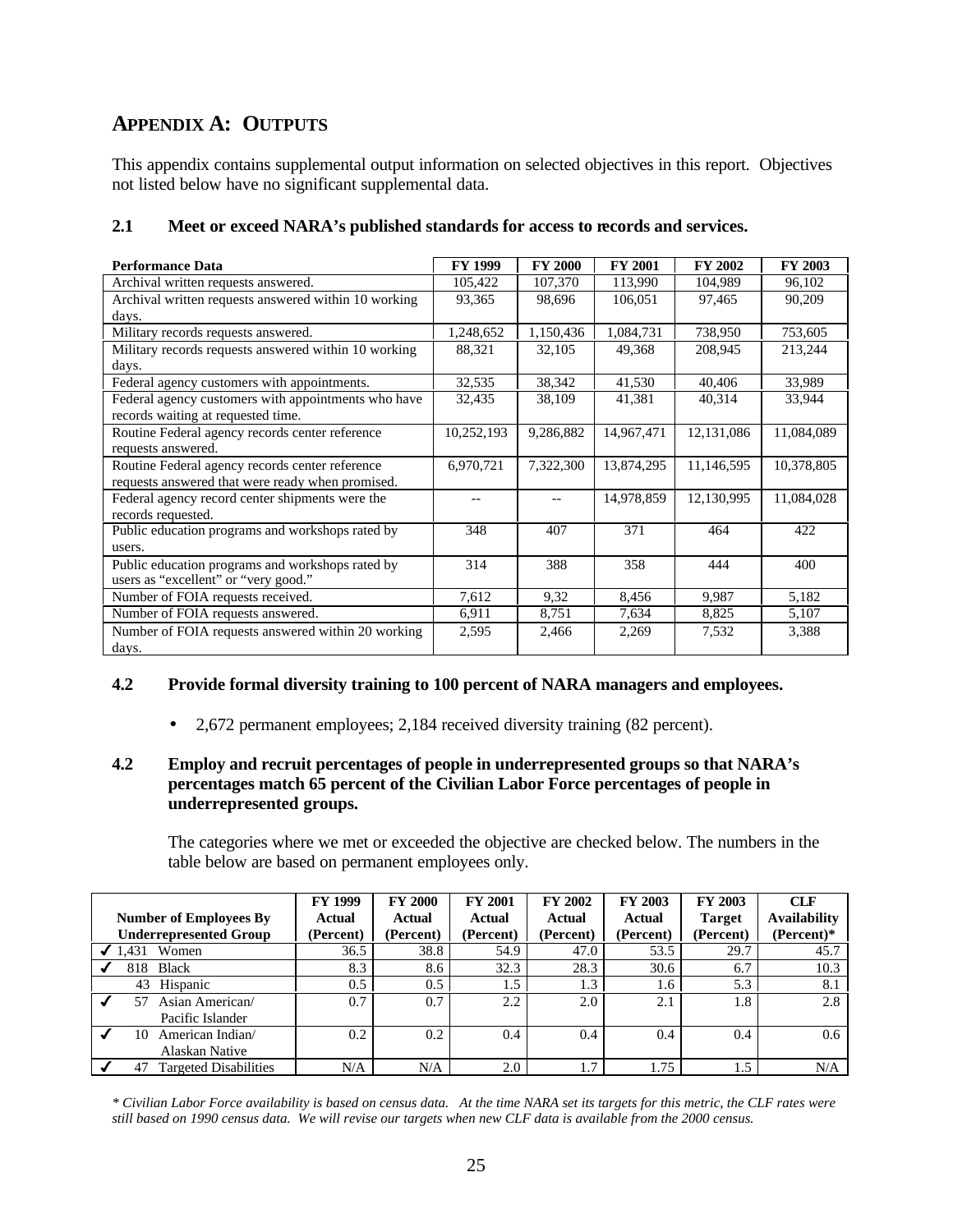#### **APPENDIX B: PROGRAM EVALUATIONS**

#### **STRATEGIC GOAL 1: ESSENTIAL EVIDENCE**

Office of the Inspector General, OIG Report 01-07, *Evaluation of NARA's Records Disposal and Concurrence Process,* July 18, 2001*.* 

The Inspector General reviewed NARA's records disposal and concurrence process and made 11 recommendations to the Office of Regional Records Services for improving this process. One recommendation was completed in FY 2002, and 10 were completed in FY 2003. This evaluation is closed.

Office of the Inspector General, OIG Report 03-12, *Assessment of NARA's Targeted Assistance Program,*  September 26, 2003*.* 

The Inspector General reviewed NARA's targeted assistance program. Two recommendations were made to the Office of Regional Records Services and the Office of Records Services. Final recommendations are scheduled for completion by March 31, 2005.

#### **STRATEGIC GOAL 2: ACCESS**

General Accounting Office, GAO-01-599, *National Personnel Records Center: Plan Needed to Show How Timeliness Goal Will Be Achieved*, May 2001.

GAO conducted a review of NARA's actions to improve response time to veterans' requests for records and recommended that NARA develop a plan to show what is needed to meet its FY 2005 goal. NARA responded with a detailed plan, describing nine initiatives to be implemented over a multi-year period. All initiatives to improve response time have been implemented except one, which is scheduled to begin in FY 2004.

Office of Inspector General, OIG Report 03-10, *Audit of NHPRC Grantee Reveals that Opportunities Exist to Strengthen Program Oversight*, August 14, 2003.

The Inspector General audited an NHPRC grantee and made four recommendations. All are scheduled for completion in FY 2004.

Office of Inspector General, OIG Report 02-05, *Assessment of NARA's Grant Management Process*, March 29, 2002.

The Inspector General reviewed NARA's grant management process and made two recommendations; one was completed in FY 2002, and the other in FY 2003. This assessment is closed.

Office of Inspector General, OIG Report 02-09*, Assessment of Procedures Governing the Release of Federal Population Census Records*, May 6, 2002.

The Inspector General reviewed NARA's procedures governing the release of Federal population census records to determine the adequacy of existing procedures and safeguards against the early or unauthorized release of Decennial Population Census records. Four recommendations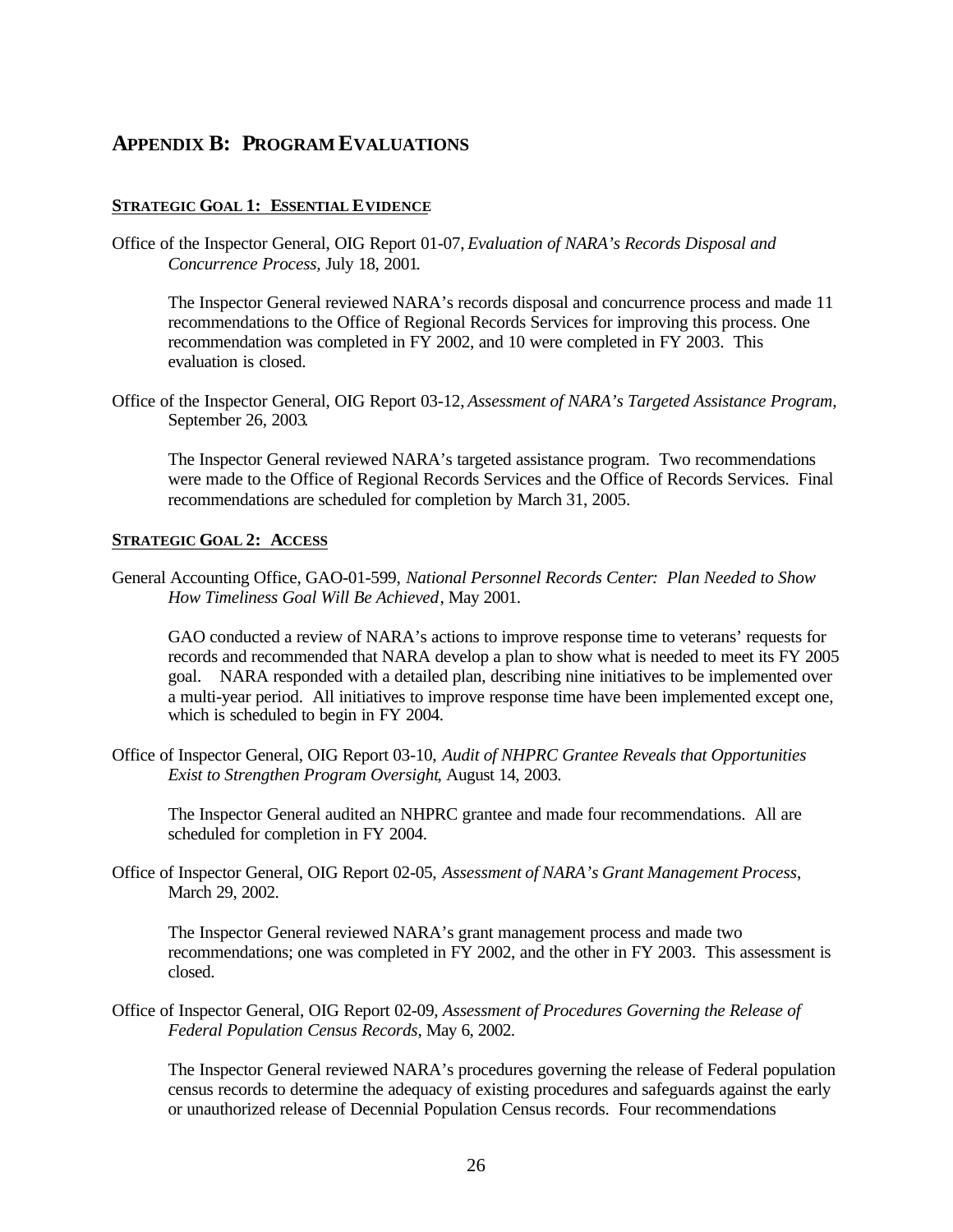resulted. One scheduled for completion in FY 2003 was delayed to FY 2004 due to conflicting priorities. The others are scheduled for FY 2004 (2) and FY 2005 (1).

Office of Inspector General, OIG Report 01-15*, Audit of NARA Web Privacy Policies and Practices,*  August 2, 2001.

The Inspector General found that NARA is taking necessary actions to protect the privacy of individuals who access NARA web sites, but that our web privacy policies and practices needed improvements in some areas. The OIG made 6 recommendations. Five are completed, and the last one was delayed until FY 2004.

#### **STRATEGIC GOAL 3: SPACE AND PRESERVATION**

General Accounting Office, GAO-03-880, *Records Management: National Archives and Records Administration's Acquisition of Major System Faces Risks*, August 22, 2003.

The General Accounting Office identified two areas that needed to be addressed for the Electronic Records Archives acquisition. One included updating several ERA program documents, and the other to develop a detailed work breakdown structure for the program and deploy an earned value management system. The first activity is complete. The second is underway and scheduled for completion in FY 2004.

Office of Regional Records Services, *Program Evaluation*, September 2002.

The office conducted a comprehensive evaluation of regional activities at Rocky Mountain Region. There were three findings, and recommendations were made; all have been completed.

Office of Regional Records Services, *Program Evaluation*, February 2003.

The office conducted a comprehensive evaluation of regional activities at Mid-Atlantic Region. There were five findings, and recommendations were made. Three are completed, and the remainder is scheduled for completion in FY 2004.

Office of Regional Records Services, *Program Evaluation*, July 2003.

The office conducted a comprehensive evaluation of regional activities at Pacific Alaska Region. There were five findings, and recommendations were made. One is completed, and the remainder is scheduled for completion in FY 2004.

Office of Presidential Libraries, *Physical Security Reviews*, April through June, 2003.

The Office of Administrative Services conducted physical security reviews of Jimmy Carter Library and Museum, John F. Kennedy Library and Museum, and George Bush Library and Museum. Reports indicated satisfactory security and no new findings.

#### **STRATEGIC GOAL 4: INFRASTRUCTURE**

Office of Inspector General, OIG Report 02-12, *Firewall and Network Configuration Advisory Report*, August 21, 2002.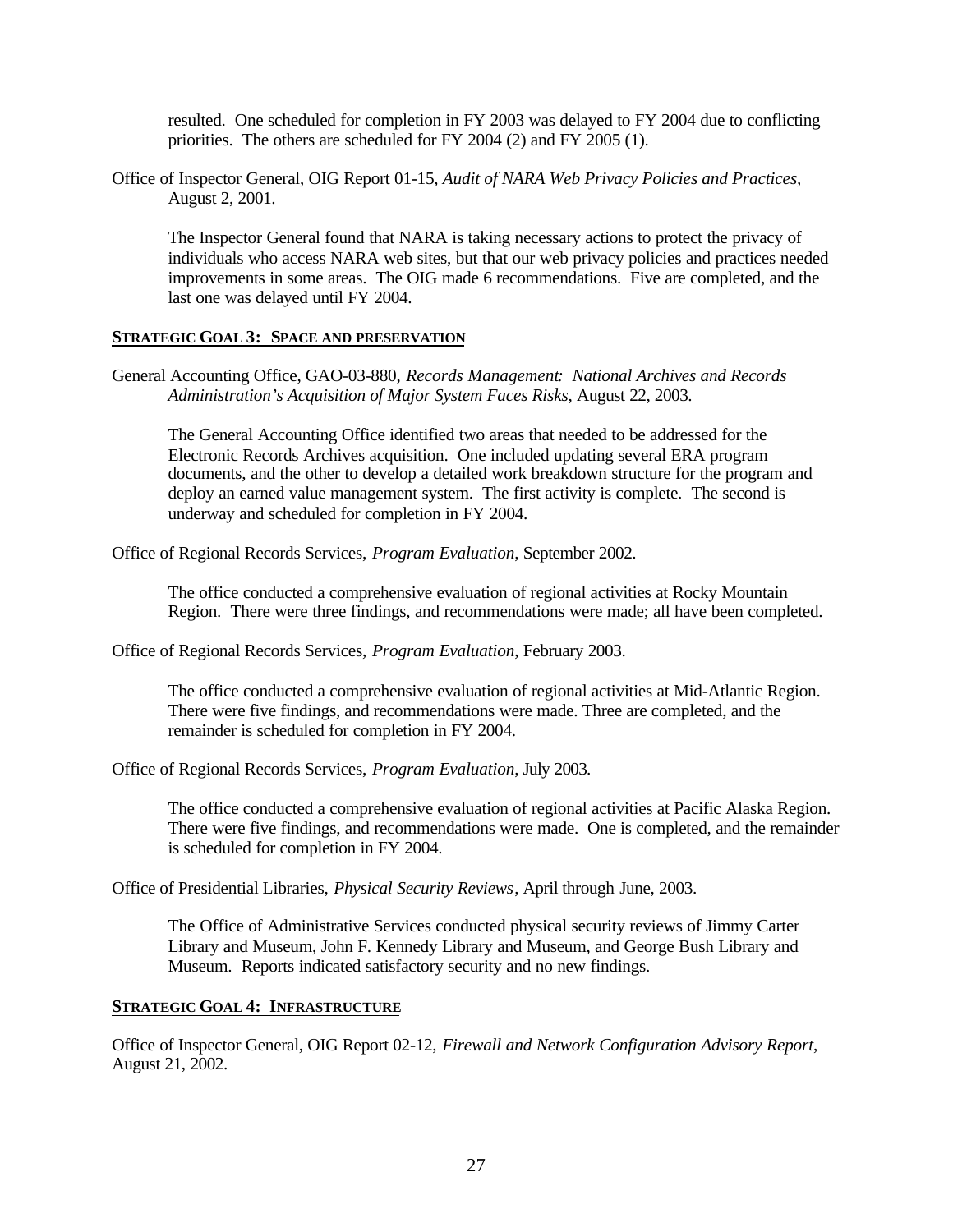The Inspector General conducted an evaluation of NARA's firewall and network configuration. Seven recommendations were made to improve the effectiveness and efficiency of NARA controls for managing firewall operations and to ensure secure and reliable network systems. All recommendations have been implemented and this evaluation is closed.

Office of Inspector General, OIG Report 02-13*, Evaluation of NARA's EEO Complaints Processing Program*, September 30, 2002.

The Inspector General conducted an evaluation of NARA's EEO Complaints Processing Program. Four recommendations were made to improve the complaints processing program. All recommendations have been implemented and this evaluation is closed.

Office of the Inspector General, OIG Report 01-04, *Review of NARA's Anti-Virus Program,* March 28, 2001.

The Inspector General conducted a review of NARA's anti-virus protection program and made six recommendations. All recommendations have been implemented and this evaluation is closed.

Office of the Inspector General, OIG Report 01-05*, Audit of the NARA Systems Security Program,* March 28, 2001.

The Inspector General conducted a review of NARA's information system security program and made four recommendations to the Office of Human Resources and Information Services for developing an entity-wide systems security program. The last recommendation was delayed to FY 2004.

Policy and Communications Staff, *NARA Implementation of the Federal Activities Inventory Reform (FAIR) Act,* June 27, 2003.

In compliance with the FAIR Act, NARA compiled information about the activities performed by each office, and submitted it to OMB in its new OMB-specified format. The inventory was posted to NARA's public web site in August 2003.

#### **MULTI-GOAL EVALUATIONS**

Office of Inspector General, OIG Report 03-06, *Evaluation of the Accuracy of National Archives and Records Administration Performance Measurement Data*, June 25, 2003.

The report made four recommendations. NARA responded with an action plan to address OIG recommendations, which is scheduled for completion by June 30, 2004.

Office of Inspector General, OIG Report 03-17, *Evaluation of NARA's FY 2003 Management Control Program*, September 29, 2003.

The report made two recommendations. NARA responded with an action plan to address OIG recommendations, which was completed on November 26, 2003.

General Accounting Office, GAO-02-586, "Information Management: Challenges in Managing and Preserving Electronic Records," June 25, 2002.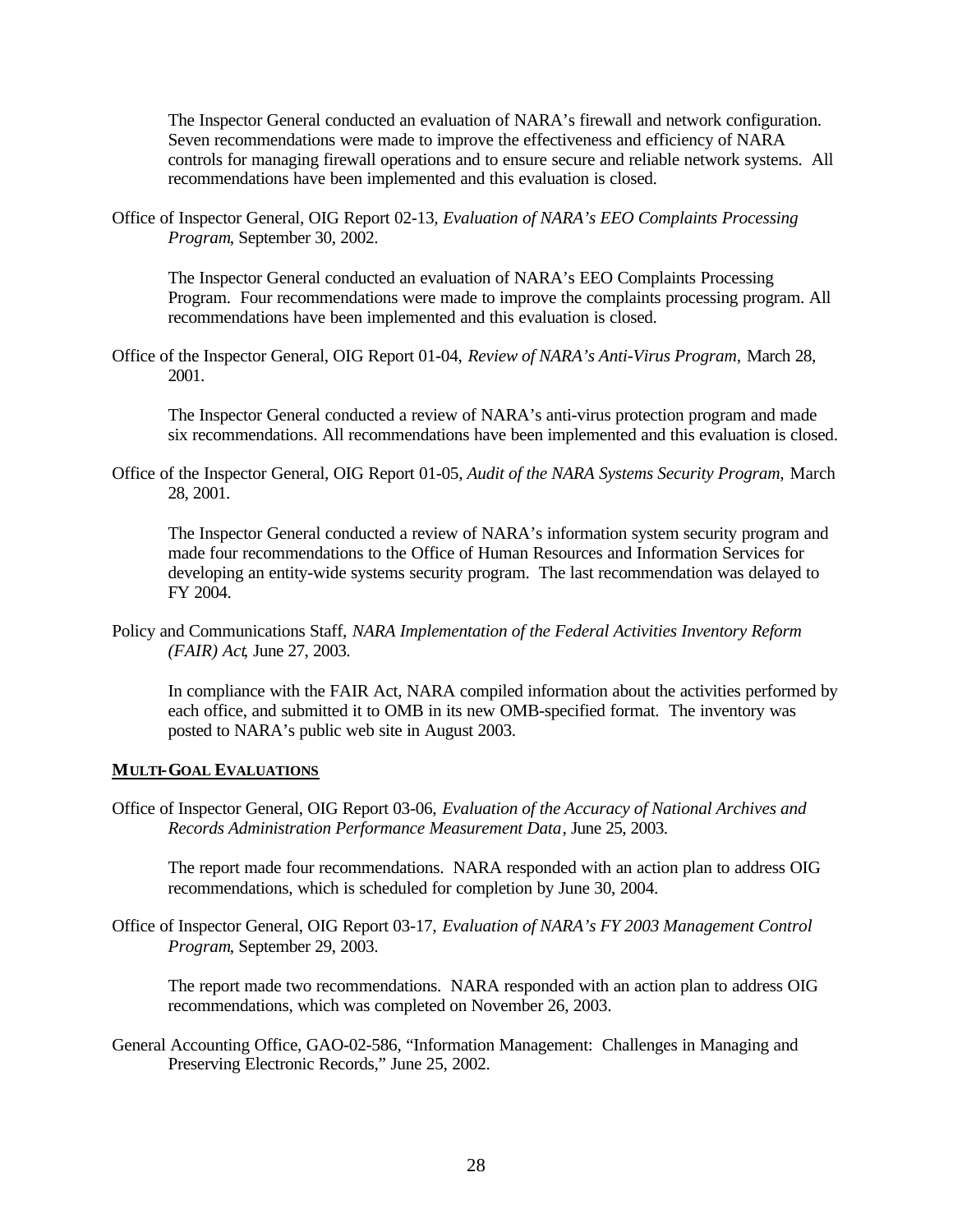GAO conducted a review of NARA's efforts to manage and preserve electronic records. Three recommendations were made. NARA responded with an action plan with 20 milestones to address GAO recommendations. Three milestones remain open and will be completed in FY 2004.

Office of Presidential Libraries, *Program Review*, April 4-7, 2000.

The office conducted a program review at the Harry S. Truman Library in Independence, Missouri, listing 55 recommendations for improvements. All items have been completed.

Office of Presidential Libraries, *Program Review*, April 17-20, 2001.

The office conducted a program review at the George Bush Library in College Station, Texas. Out of 21 recommendations made for improvements, only one item, concerning preservation of dictabelts, remains to be completed in FY 2004.

Office of Presidential Libraries, *Program Review*, June 12-15, 2001.

The office conducted a program review at the John F. Kennedy Library in Boston, Massachusetts. Out of 41 recommendations made for improvements, only one item, concerning records management training, remains to be completed in FY 2004.

Office of Presidential Libraries, *Program Review*, April 30-May 2, 2002.

The office conducted a program review at the Ronald Reagan Presidential Library in Simi Valley, California. Out of 41 recommendations made for improvements, only one item remains to be addressed after gallery renovations are completed.

Office of Presidential Libraries, *Program Review*, January 14-16, 2003.

The office conducted a program review at the Lyndon Baines Johnson Library in Austin, Texas, listing 21 recommendations for improvements. All items for which a response was due on or before September 30, 2003, have been completed or addressed.

Office of Presidential Libraries, *Program Review*, June 16-17, 2003.

The office conducted a program review at the Herbert Hoover Library in West Branch, Iowa, listing 20 recommendations for improvements. All items for which a response was due on or before September 30, 2003, have been completed or addressed.

For more information about these reports, contact the Policy and Communications Staff on 301-837-1850 or by email at vision@nara.gov.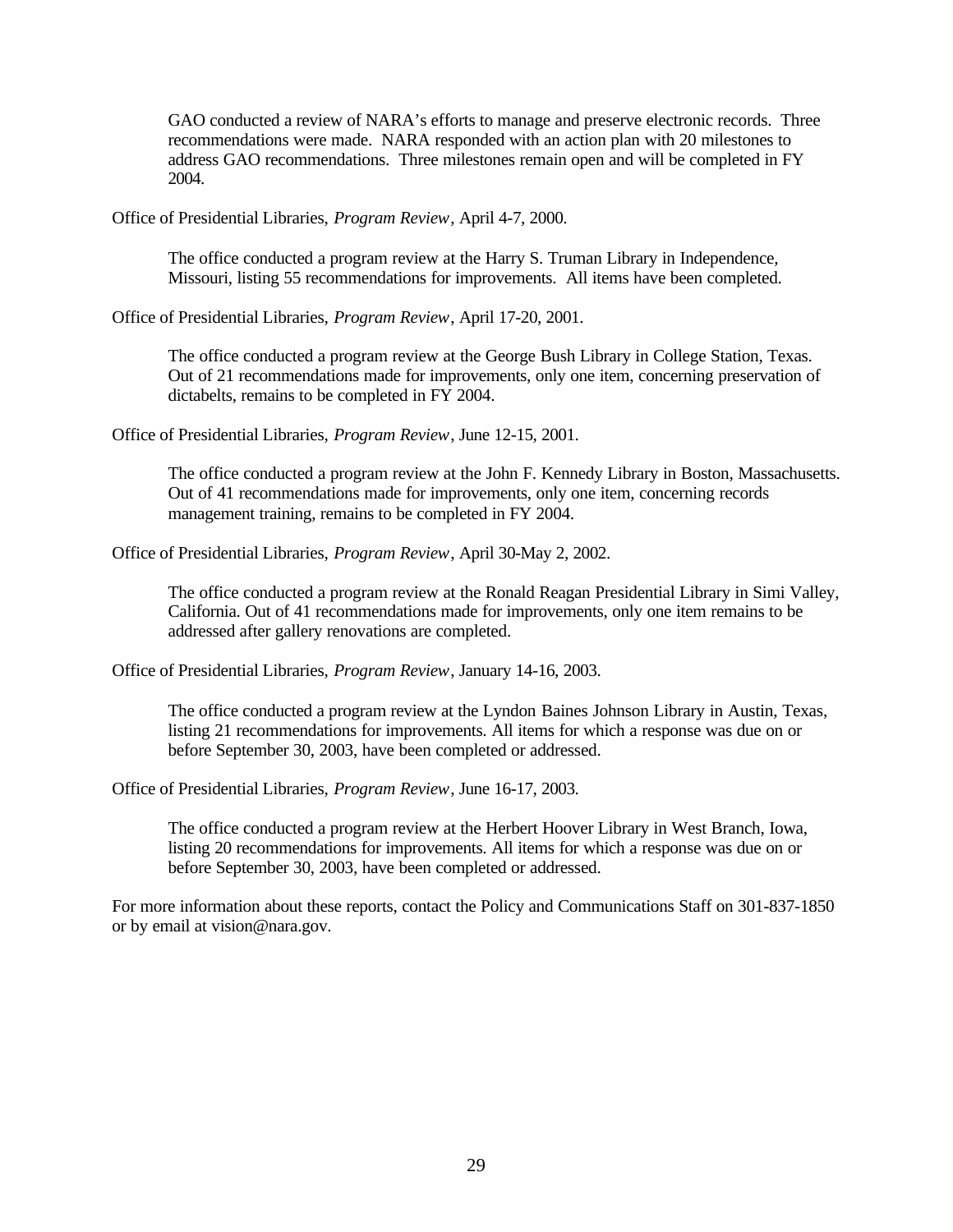#### **APPENDIX C: FEDERAL RECORDS MANAGEMENT EVALUATIONS**

Under 44 U.S.C. 2904(c)(8), the Archivist of the United States is required to report to Congress and the Office of Management and Budget annually on the results of records management activities. NARA is fulfilling this requirement through its Annual Performance Report. Through this report, we highlight the progress of individual agencies in managing and preserving the documentation necessary to protect the legal and financial rights of the Government and citizens. This year we are reporting on a few of the Federal programs that have shown significant progress in establishing or expanding control over their management of business information in a way that has produced tangible results for the Government and citizens. NARA partnered with the agencies in these activities, often through Targeted Assistance.

#### **U.S. GEOLOGICAL SURVEY**

The U. S. Geological Survey (USGS) has taken significant steps to improve the management of its records. Over the past several years, USGS has reviewed its administrative program, the records it generates, and its business needs to completely update and revise the 13 chapters of its records schedule for administrative records. The final chapters were approved in 2003 and satisfactorily resolve all existing concerns for these records, including providing for the appropriate disposition of the USGS photograph collection. With the completion of this schedule, USGS has initiated a similar review of the business processes and records of its primary mission programs.

#### **U.S. GEOLOGICAL SURVEY: EARTH RESOURCES OBSERVATION SYSTEMS DATA CENTER, SIOUX FALLS, SD**

The Earth Resources Observation Systems (EROS) Data Center is a data management, systems development, and research field center for the U.S. Geological Survey's (USGS) National Mapping Division. The EROS Data Center has the responsibility for managing and preserving the National Satellite Land Remote Sensing Data Archive (NSLRSDA), the Advanced Space-borne Thermal Emission and Reflectance data, and information from the operational mission management of the U.S. Landsat Program. The NSLRSDA contains satellite remote sensing data of the Earth's land surface that is used by scientists, managers, and technical users from around the world. The Center's activities for the national civil and commercial space systems in support of emergency response and homeland security are crucial.

In 2003, EROS, with NARA support, developed a collection policy, updated its vital records and information disaster plans, updated the USGS schedule for EROS records, and conducted a series of records management workshops for its science and archives staff. USGS has worked with NARA over the last couple of years to determine the best possible disposition solutions for the EROS Data. The strategic planning and forward thinking of EROS Data Center's Records Management Program provides protection and preservation of irreplaceable images and records. The 1.3 million digital satellite images and 12.5 photographic images are managed through outstanding archival and records management practices to provide a high level of service to the research public and USGS scientists.

#### **NUCLEAR REGULATORY COMMISSION**

The Nuclear Regulatory Commission (NRC) is a Federal leader in the development and implementation of an enterprise-wide electronic document/records management system. Not only is the system up and running agency-wide, it is used by the public to access the full text of publicly available documents. NRC developed this enterprise- wide electronic recordkeeping system for important programmatic and administrative records within the agency. Called ADAMS (Agency-wide Documents Access and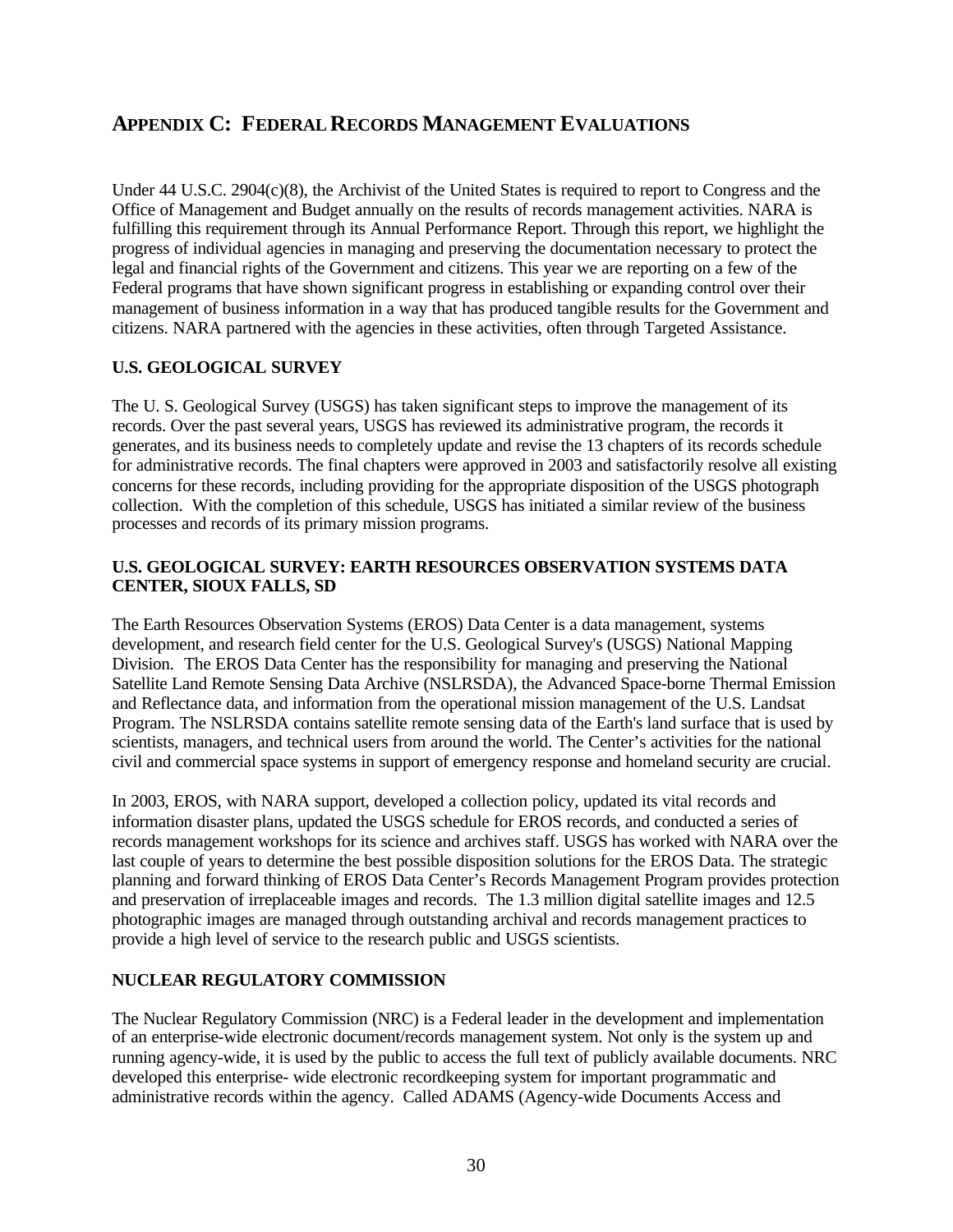Management System) the technology uses a centralized electronic document repository to contain the official records of the agency.

NRC gives the public access to regulatory and technical documents through a web-based version of ADAMS. Approved disposition authorities and retention schedules are incorporated into the ADAMS file plan to provide records management control over all official records in the system. NRC has also developed an internal records management web site for use as a training vehicle. It includes general records management guidance as well as appropriate links. The site includes an interactive session on determining records status. Other key contributions of NRC include the development and implementation of enhancements to the agency's Archival Facility Accountability System which documents official NRC records transferred to record center storage. The agency has also been actively involved in electronic records initiatives by working with NARA in piloting the transfer of scanned images and records in PDF format.

#### **NATIONAL NUCLEAR SECURITY AGENCY, DEPARTMENT OF ENERGY, KANSAS CITY PLANT**

The National Nuclear Security Agency (NNSA), Department of Energy, Kansas City Plant (KCP) formed an unprecedented partnership with the National Archives and Records Administration, Central Plains Region, and the Electronic Records Archives Program Management Office (ERA PMO). NNSA requested involvement in this effort to research and apply their engineering expertise to long-term preservation and authentication mechanisms for collections of digital models of highly complex machined parts. This multi-year partnership is a joint research project with the ERA PMO and will have longreaching findings and results for the DOE and entire Federal community.

The goal of the joint research project is to establish a trusted computational environment for the creation, exchange and preservation of digital manufacturing models using a NARA-supported persistent archives prototype and NNSA engineering data.

During the first year of this intense research effort, the Kansas City Plant has established a preservation infrastructure, performed research in preserving model-based product data by developing a knowledgebased format for storing product shapes and developed a way of authenticating the product shapes. In addition to these impressive technical accomplishments, KCP has performed a thorough review of NARA's long-term preservation requirements and provided invaluable feedback to the ERA PMO from a customer's perspective.

This project continues to establish unparalleled relationships between information professionals such as engineers, technologists, records managers, analysts, program and project managers, within the KCP and NARA. It is also an exemplary illustration of the value and contributions a regional NARA customer and regional targeted assistance staff coupled with the headquarters staff can make to our agency.

#### **FEDERAL AVIATION ADMINISTRATION, NEW ENGLAND REGION**

The Federal Aviation Administration's (FAA) New England Region completed a successful records improvement process that has become a model for other FAA regions. With NARA assistance, the FAA New England Flight Standards and Resource Management divisions completed in 2003 a multi-year project that updated and improved office recordkeeping processes, issued a comprehensive written report with concrete recommendations for further improvements and trained division employees in records management responsibilities. As a result of their efforts, the Resource Management Division has better access and control over their program records including a new shared electronic network filing system. The project identified permanent historical files to transfer to NARA and records that could be destroyed